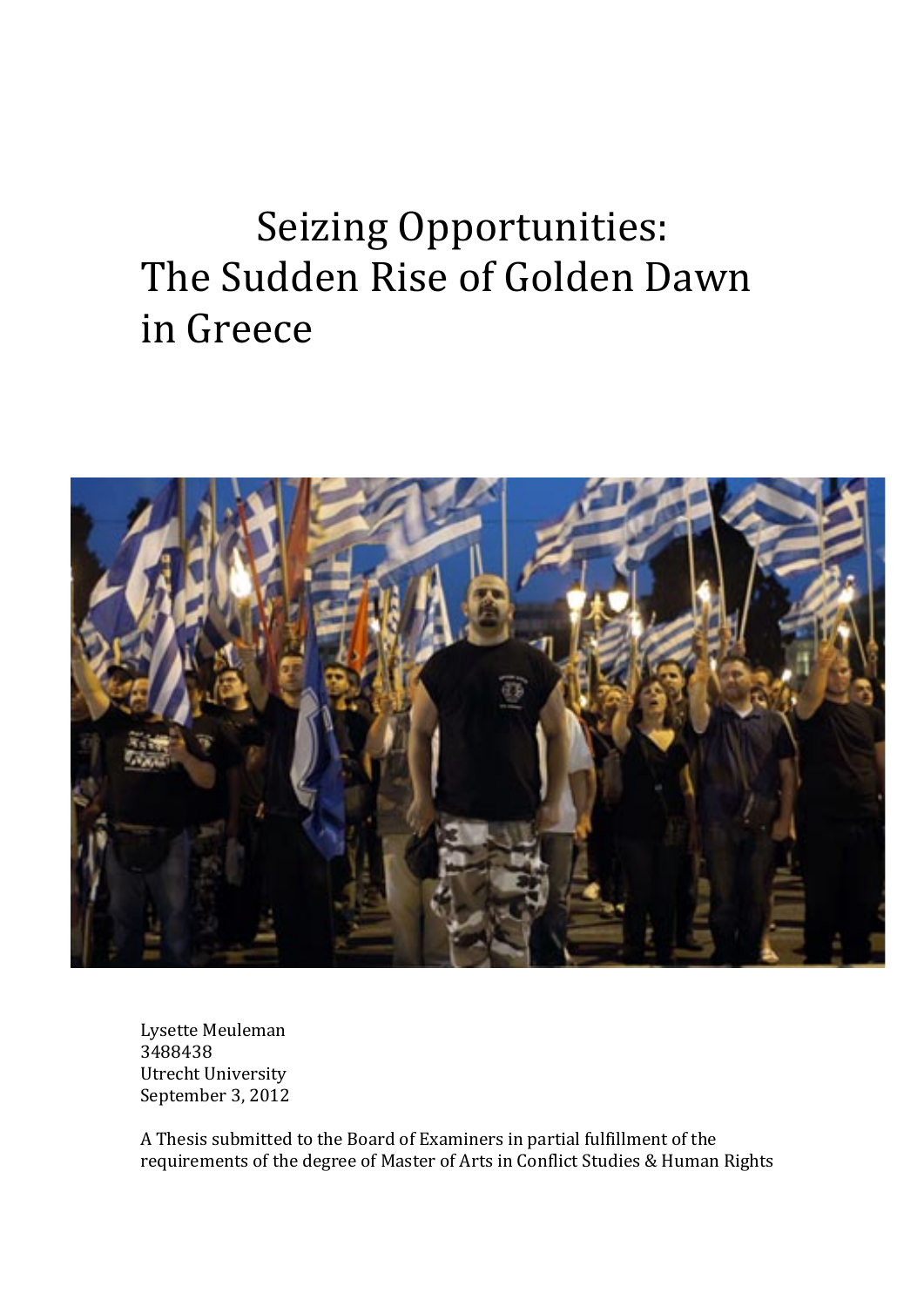Supervisor: Dr. C. Van Der Borgh Date of Submission: September 3, 2013 Program trajectory followed: Research & Thesis Writing (30 ECTS) Word Count: 23,324

Cover Image: © AFP/Getty Images Retrieved at August 19, 2013 from: http://www.theguardian.com/world/2013/jun/01/greece-golden-dawnviolence-eu-crisis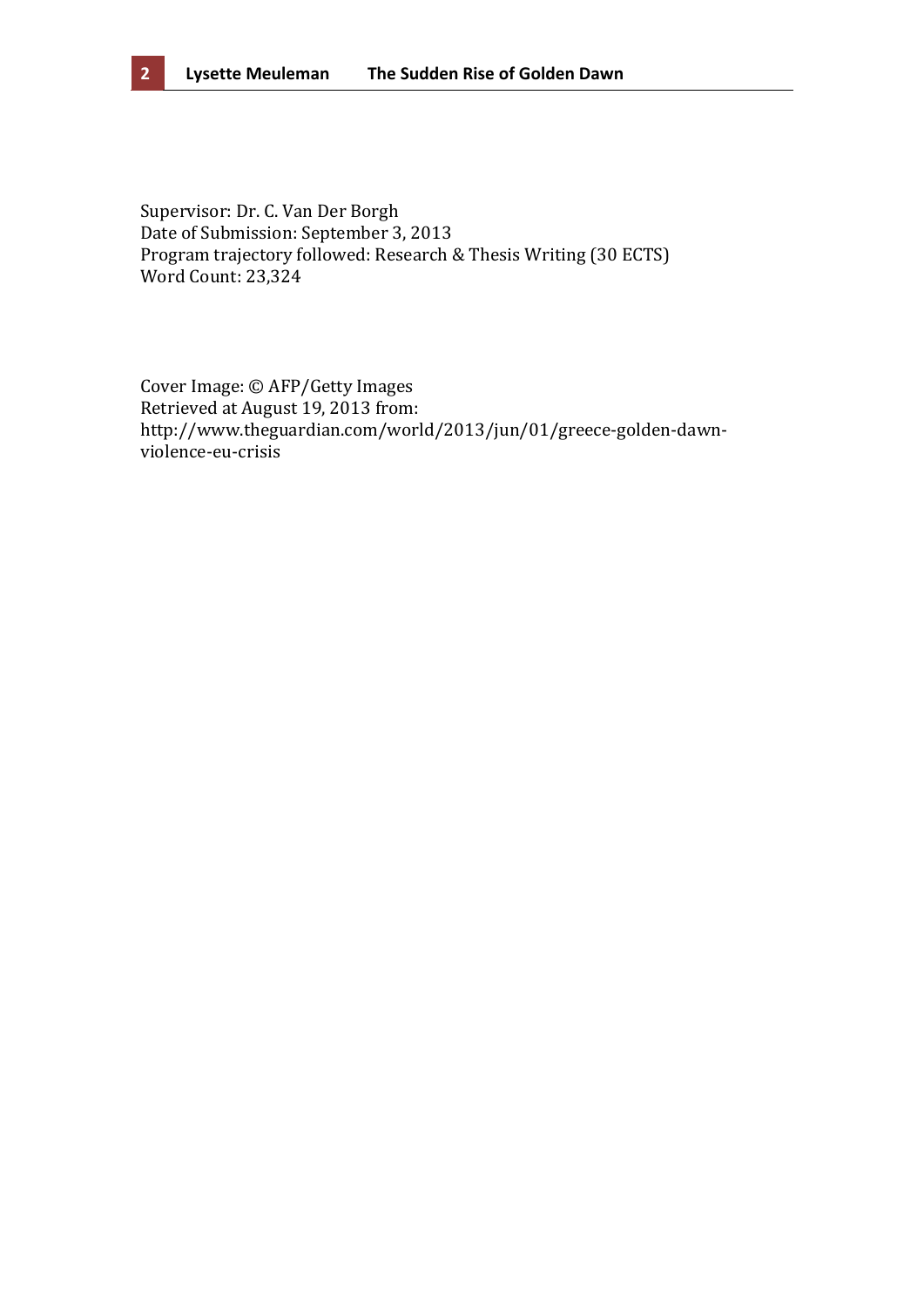#### **Abstract:**

In the elections of May and June 2012 the extreme right party Golden Dawn entered the Greek parliament with 7% of the vote and 21 and 18 seats respectively. This was surprising since in the 30 years of the party's existence has it never gained more than half a percent. This research investigates the causes of this sudden popularity by exploring the interaction between structure and agency. Important elements are the economic crisis, the political system and the political crisis, immigration, perspectives and attitudes of the voters and the active mobilization and framing by Golden Dawn. Especially the ambiguity of the party's protective image yet violent activities seems to have been crucial.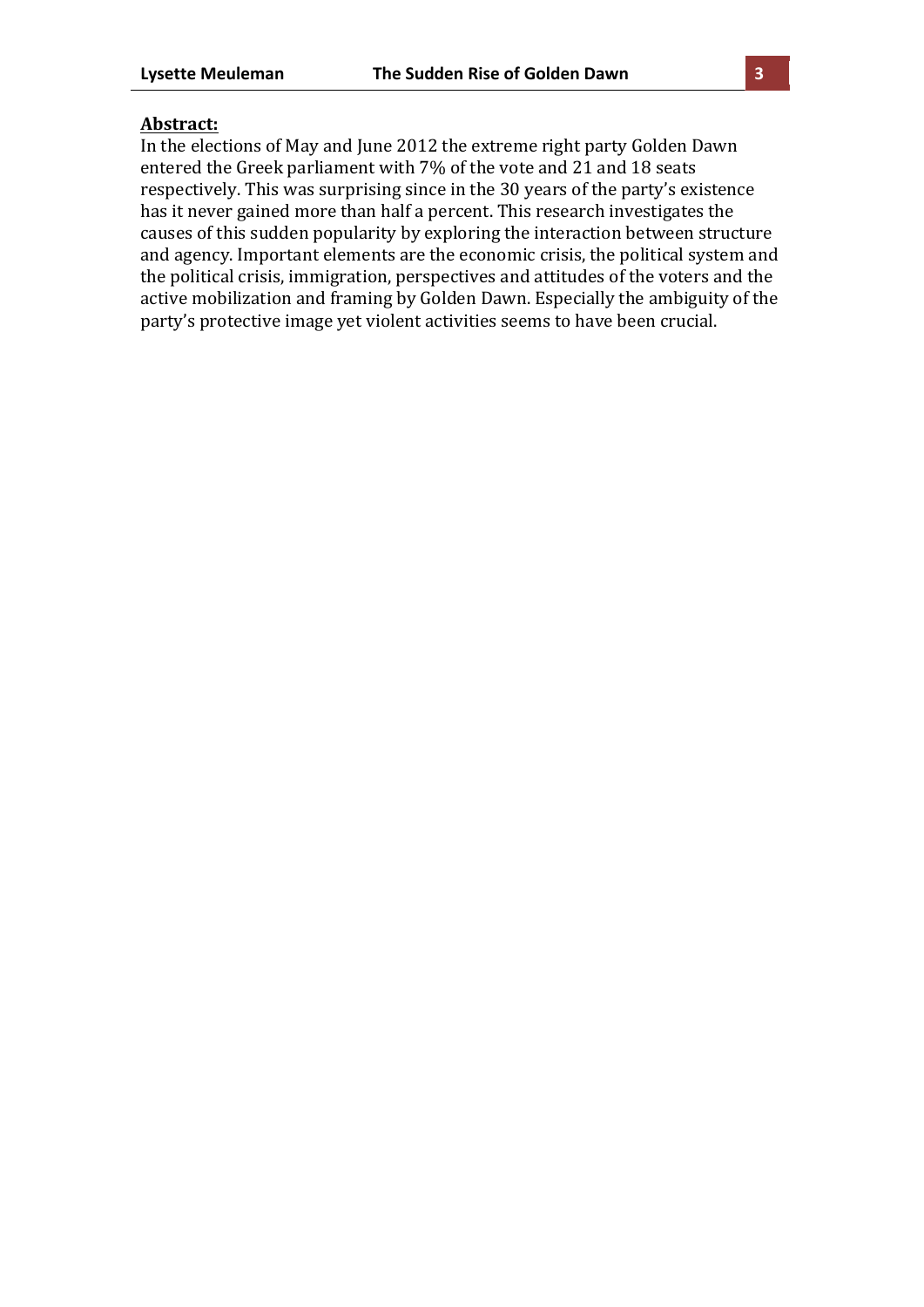# **Content:**

| Introduction             |                                                    | 7  |
|--------------------------|----------------------------------------------------|----|
|                          | Introduction                                       |    |
| <b>Research Question</b> |                                                    | 8  |
|                          | <b>Chapter Overview</b>                            | 9  |
| Chapter 1 - Theory       |                                                    | 11 |
| 1.1.                     | Introduction                                       | 11 |
| 1.2.                     | Waves of far right in Europe                       | 12 |
|                          | 1.3. Definition                                    | 12 |
| 1.4.                     | <b>Research Overview</b>                           | 14 |
|                          | 1.4.1. Attitudes and Demographics                  | 14 |
|                          | 1.4.2. Contextual Variables                        | 15 |
|                          | 1.4.3. Party Agency                                | 17 |
| 1.5.                     | <b>Focus of Research</b>                           | 18 |
| 1.6.                     | Theoretical Framework                              | 18 |
|                          | 1.6.1. Giddens' Duality of Structure               | 18 |
|                          | 1.6.2. Political Opportunity Structures            | 20 |
| 1.7.                     | Methodology                                        | 22 |
|                          | 1.7.1. Methodology                                 | 22 |
|                          | 1.7.2. Limitations                                 | 23 |
|                          | Chapter 2 – Context and Perception                 | 25 |
|                          | 2.1. Introduction                                  | 25 |
| 2.2.                     | <b>Contextual Variables</b>                        | 25 |
|                          | 2.2.1. Economic Crisis                             | 25 |
|                          | 2.2.2. Immigration                                 | 27 |
| 2.3.                     | <b>Attitudes and Demographics</b>                  | 30 |
|                          | 2.3.1. Normal Pathology - Pathological Normalcy    | 30 |
|                          | 2.3.2. Voter Demographics                          | 31 |
| 2.4.                     | Conclusion                                         | 35 |
|                          | Chapter 3 - Political System and Political Process | 37 |
| 3.1.                     | Introduction                                       | 37 |
| 3.2.                     | Development of Political System                    | 37 |
| 3.3.                     | <b>Political Crisis</b>                            | 39 |
|                          | 3.3.1. Clientelism and Corruption                  | 39 |
|                          | 3.3.2. Reforms                                     | 41 |
|                          | 3.3.3. Manifestations of the Political Crisis      | 42 |
| 3.4.                     | <b>Political Processes</b>                         | 43 |
|                          | 3.4.1. Openness and convergence                    | 43 |
|                          | 3.4.2. Instability of Political Alignments         | 44 |
| 3.5.                     | <b>Reaction of Parties and Civil Society</b>       | 47 |
| 3.6.                     | Conclusion                                         | 49 |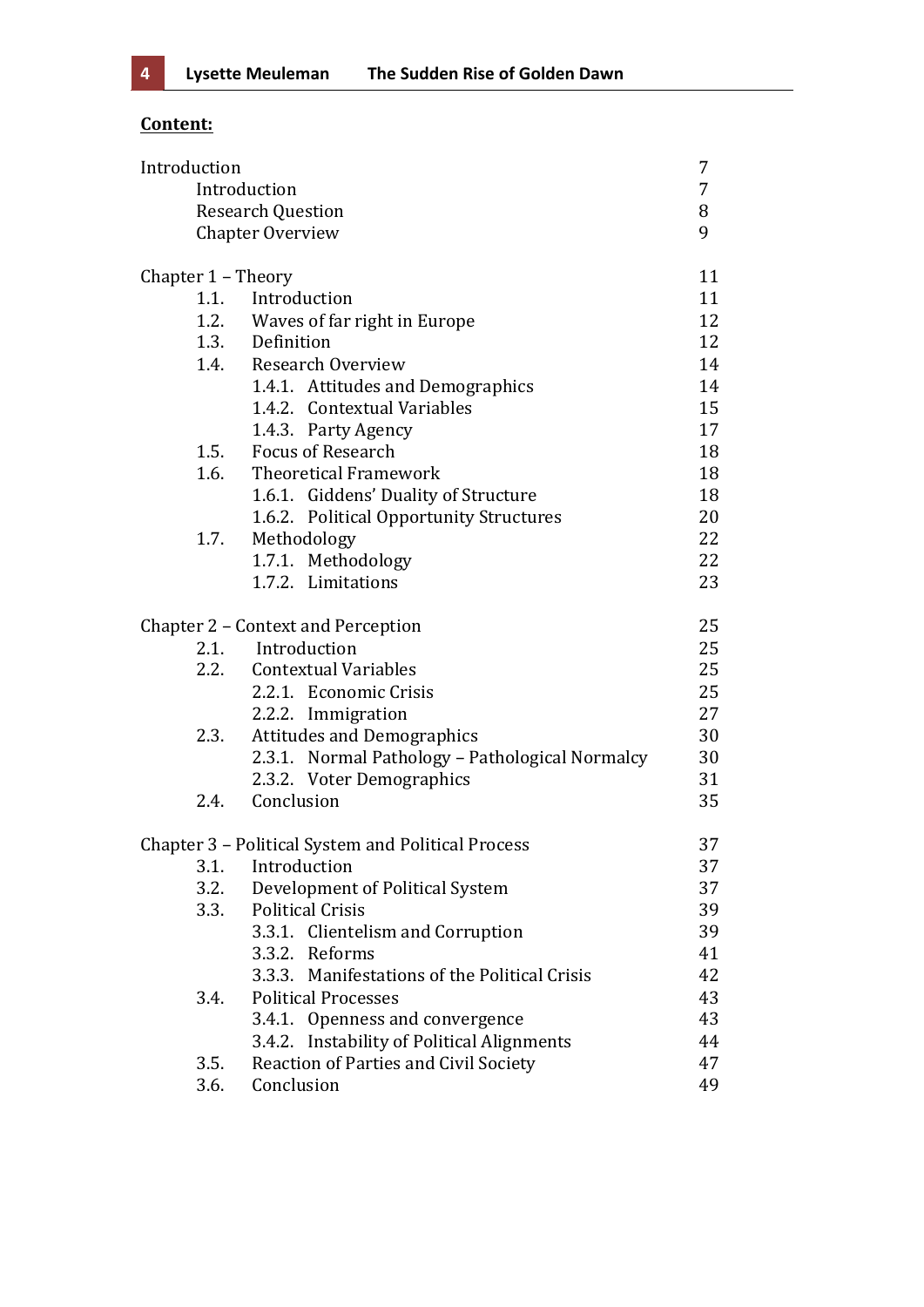| Chapter 4 - Mobilization and Party Agency |                                    | 51 |
|-------------------------------------------|------------------------------------|----|
| 4.1.                                      | Introduction                       | 51 |
| 4.2.                                      | Far Right in Greece                | 52 |
| 4.3.                                      | Development of Golden Dawn         | 54 |
| 4.4.                                      | Ideology                           | 55 |
|                                           | 4.5. First Success in Athens       | 57 |
|                                           | 4.5.1. Citizen Protection          | 57 |
|                                           | 4.5.2. Image                       | 58 |
|                                           | 4.5.3. Violence                    | 59 |
| 4.6.                                      | <b>Expansion throughout Greece</b> | 60 |
| 4.7.                                      | Violence                           | 62 |
|                                           | 4.7.1. Function of Violence        | 64 |
| 4.8.                                      | Media                              | 65 |
| 4.9.                                      | Conclusion                         | 66 |
| <b>Conclusion and Discussion</b>          |                                    | 69 |

Bibliography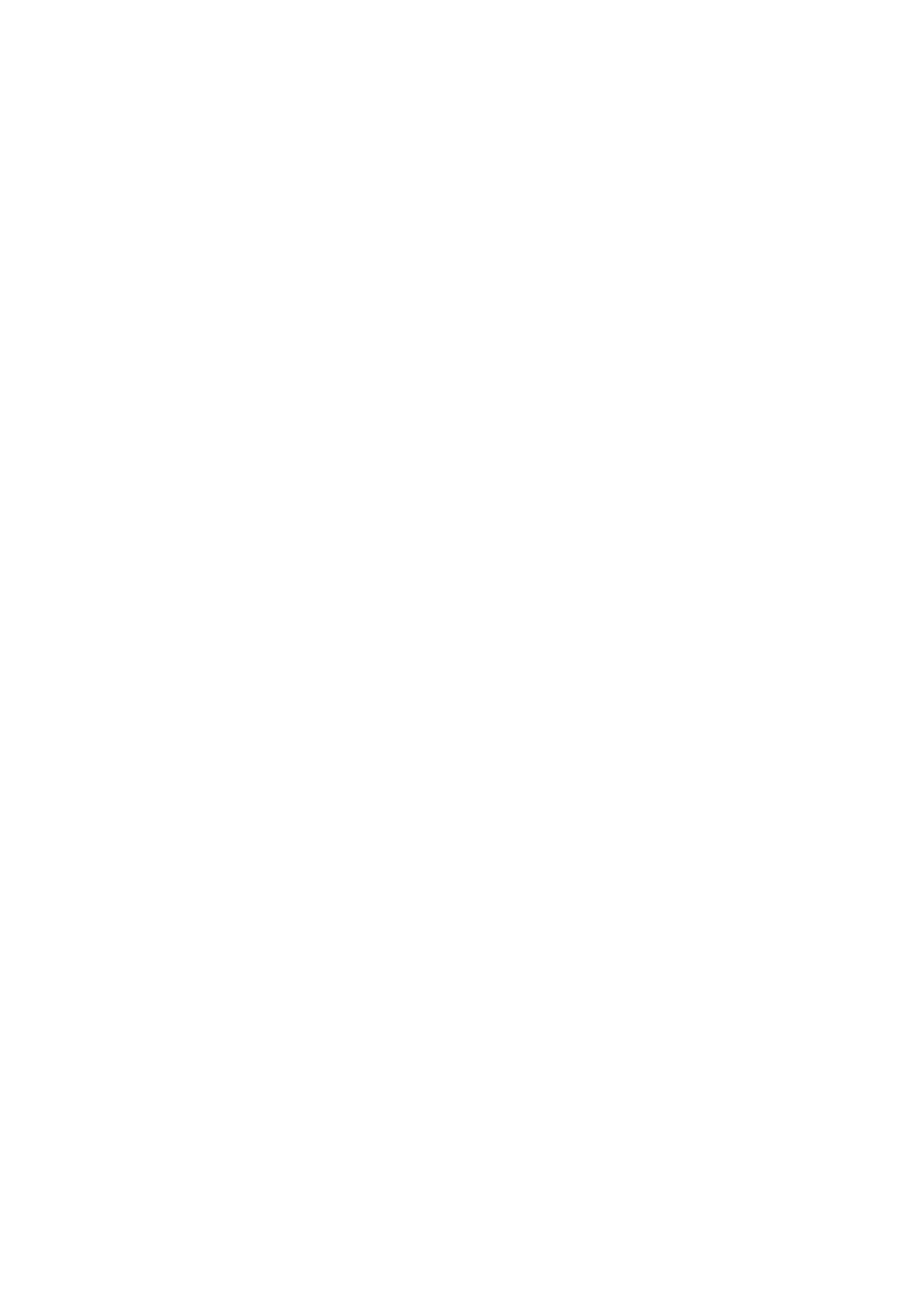# **Introduction)**

# **Introduction**

The extreme right party Golden Dawn entered the parliament in Greece in May 2012. While previously unrepresented, the party suddenly won 7% of the vote amidst social, economical and political crises. Financial and economic crises bring, besides societal troubles, also political turmoil. In Greece both the recent economic crisis as well as the political developments were extensive. The austerity measures implemented to curb the budget deficit created instability for the government of premier Papandreou between 2009-2011, and the cabinet eventually fell. In the following elections in 2012 the extreme right party Golden Dawn came out of nothing into parliament with 21 seats. This previous marginal party, which had never gained more than half a percent in the national elections, suddenly won 7%. It was proved that it was not a one-day exception when 40 days later new elections were called and the party again won 7%, this time amounting to 18 seats. Most countries in Europe have had experiences with far right parties in parliament. These parties can be temporarily successful or have a lasting influence in politics. Greece for a long time stayed behind on this trend, and was hardly taken serious in far right research, even when a far right party arose. This has changed since these elections of 2012. The extreme right party in case, Golden Dawn, is not just any moderate far right party, but a pro Nazi party which is frequently associated with violence. For this reason the party has attracted much attention from the media and civil society organizations in both Greece and abroad. A large part of these reports are devoted to the violent character of this party, their brutal activities and their extreme ideology (SBS Dateline 2013; Kitsantonis 2009; Athens 2011; Patra 2012). A frequently asked question is how the party gained so many votes. The commonly heard explanation from the layman is that the economic crisis is the cause. Yet there are multiple examples of economic crises without the emergence of a far right party, or on the contrary, rises of the far right without economic depressions. Economic troubles an sich than are not enough to explain the popularity of Golden Dawn. Other factors have to be taken into account as well.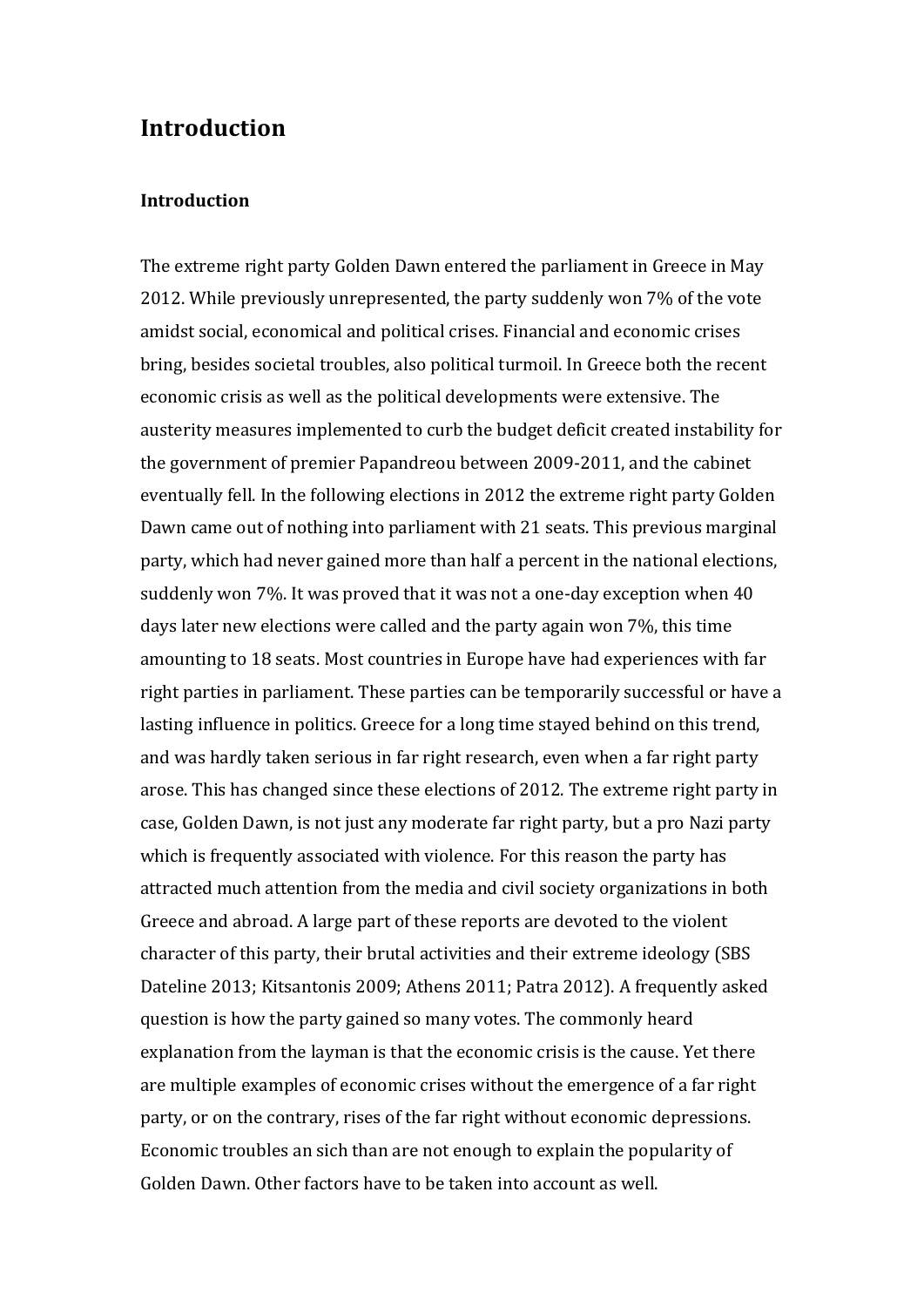#### **Research)Question**

The research question of this paper is: what factors and changes contributed to the sudden rise of Golden Dawn? Since before Golden Dawn another far right party already entered the Greek parliament, the crucial puzzle of this research is not only that a far right party emerged in Greece, but also that it gained many votes so suddenly. After all, the party gained suddenly 7% after decades of lingering on less than a half percent. It already existed 30 years as a movement and 20 years as a political party before it entered parliament. The quick rise may be more unexpected than the increasing popularity itself. The other part of the puzzle is that Golden Dawn is a party with Nazi ideas and is known for its violence. This leads to two subquestions: how is it possible that Golden Dawn gained popularity so quickly, after years of being on the fringe; and how can a party that is associated with violence and Nazism gain so many votes? These two elements make this case of emerging far right especially interesting.

To answer these questions, this research will look at several elements that contribute to the explanation of this phenomenon. Besides structural factors external to the far right, this research will also look at Golden Dawn itself. What constitutes the far right and what kind of party is Golden Dawn in particular? A fundamental aspect of the sudden rise of Golden Dawn is the agency of the party itself. A favorable environment is not yet a sufficient condition; a party must make use of the possibilities offered and must frame the conditions in a way that is beneficial for their specific party. In order to win votes a party must become a viable alternative for the mainstream parties. Therefore, a crucial element of this research is the activities of Golden Dawn with which the party mobilized support.

Academically this research will contribute to filling the gap of research on far right parties in Greece. Since not many far right parties have gained any representation in Greece, not much research has been done on this topic. Golden Dawn has incited the field to start research and make up for this lack. However, these studies mostly focus on the contextual circumstances and voter attitudes (Ellinas 2013; Georgiadou 2013). They do take into consideration the ideology of Golden Dawn, but often only devote little space to its specific strategy. Therefore, this research attempts to incorporate the different elements that contribute to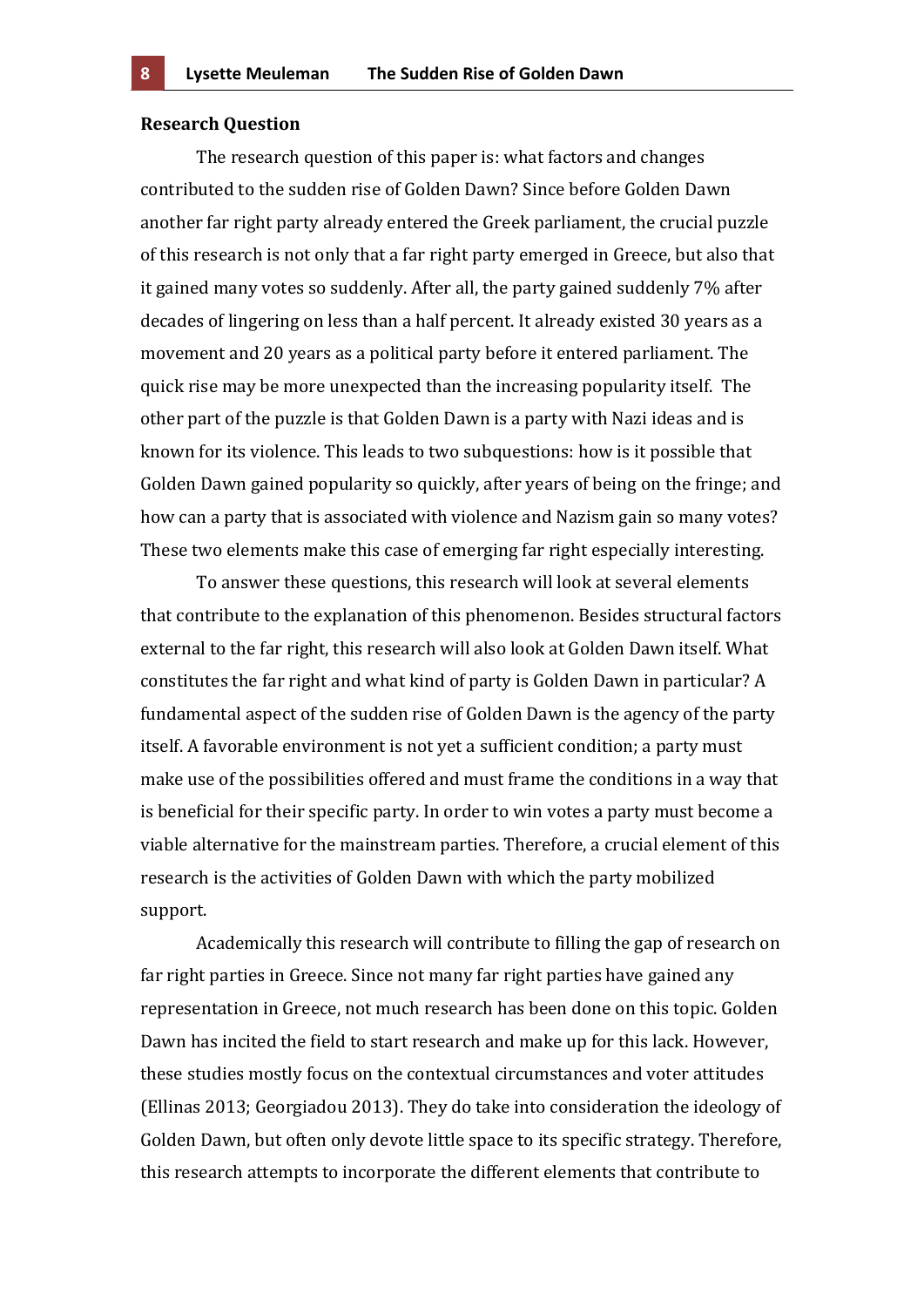the explanation of the sudden rise of Golden Dawn, and pays special attention to this strategy, since it considers this as a crucial aspect. This research will show that Golden Dawn did not simply arise because an external environment created the possibility to do so, but that it made use of these opportunities and framed the conditions in their benefit. This is not only true for Golden Dawn, but for all (far right) parties. Therefore, this research aims to gain a better understanding of the political sphere and the rise of far right in particular.

In order to explain the rise of Golden Dawn, I have done both qualitative and quantitative research. I have interviewed (experience)-experts and corroborated their findings with other data, such as election analysis, quantitative data from the European Commission and articles written on the far right.!

#### **Chapter Overview**

I have done research in four areas: the voters' attitudes and perspectives, the contextual variables that influenced the socio-economic situation in Greece, the political system, and the party's activity itself. I have chosen to study these areas because the research overview given in Chapter 1 indicated that these areas are important for explaining the far right in Europe. The first chapter will start with an overview of the research done on the far right in Europe. It will delineate the existing theories of why people vote for these parties, and what conditions favor their emergence. Moreover, it will explain the model based on Giddens 'Duality of Structure' and Tilly and Tarrows 'Political Opportunity Structures' used in this thesis to explain the emergence of Golden Dawn. The second chapter will look into the voters' attitudes and perspectives as well as the contextual variables that have shaped Greek society and are at the basis of these attitudes. These variables are mainly the economy and the financial crisis, and the increase of immigrants in the last decade. Both these factors have created large problems in Greece and specifically in Athens. These problems are aggravated by the political crisis. The political crisis and the opportunities it created for the minor parties to increase their influence is investigated in chapter 3. That chapter is devoted to the political system, and how this system and the political processes of the last years have created possibilities for (far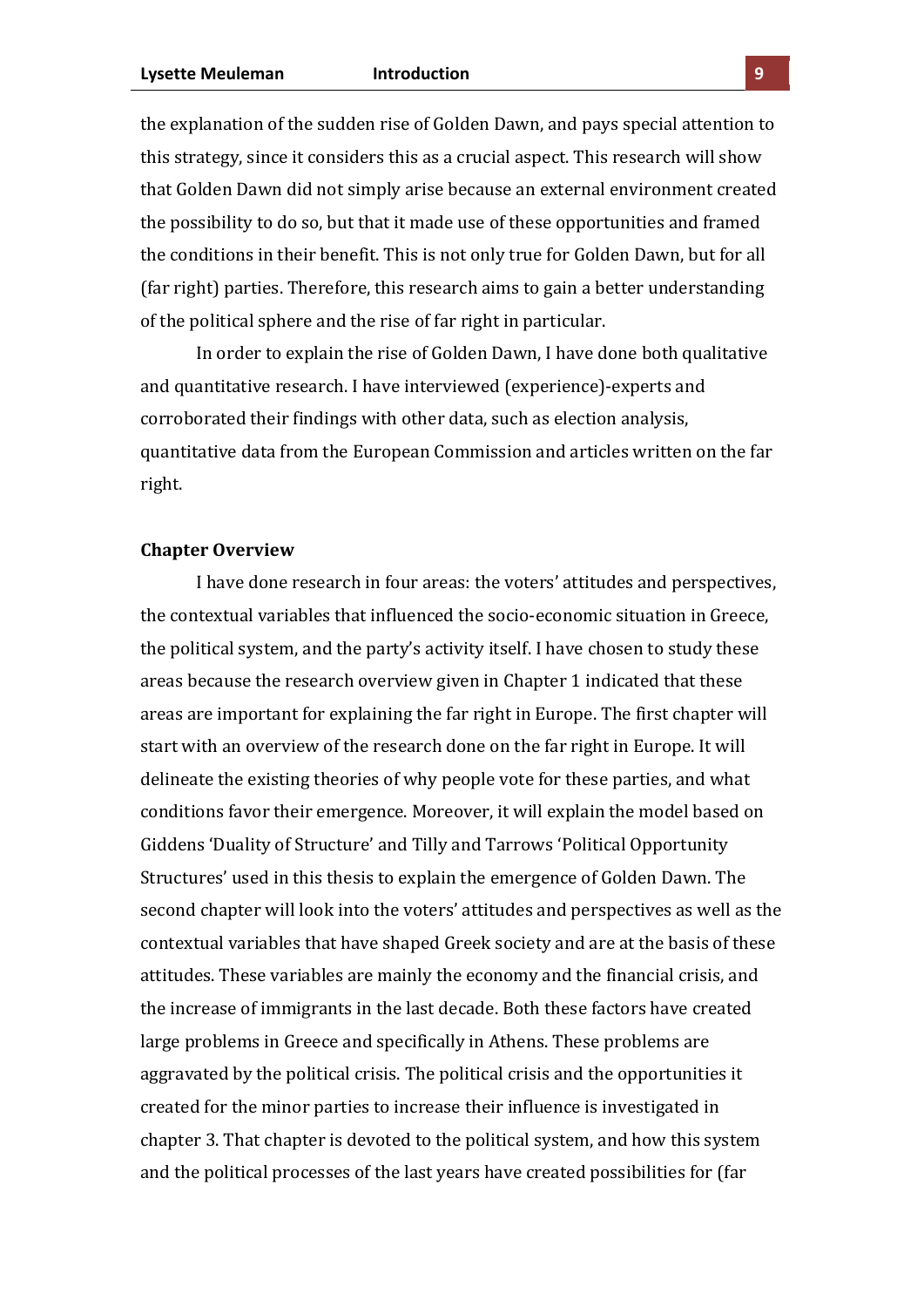right) parties to emerge. Key elements are party convergence, polarization on memorandum lines and instability of political alignments. The last research chapter, chapter 4, will look into the party itself. It will investigate what activities Golden Dawn employed to gain the trust of its voters and how they framed the external elements in their favor. The conclusion contains a discussion of the findings presented in the chapters. It will analyze the interaction between the factors and discuss the importance of each of them.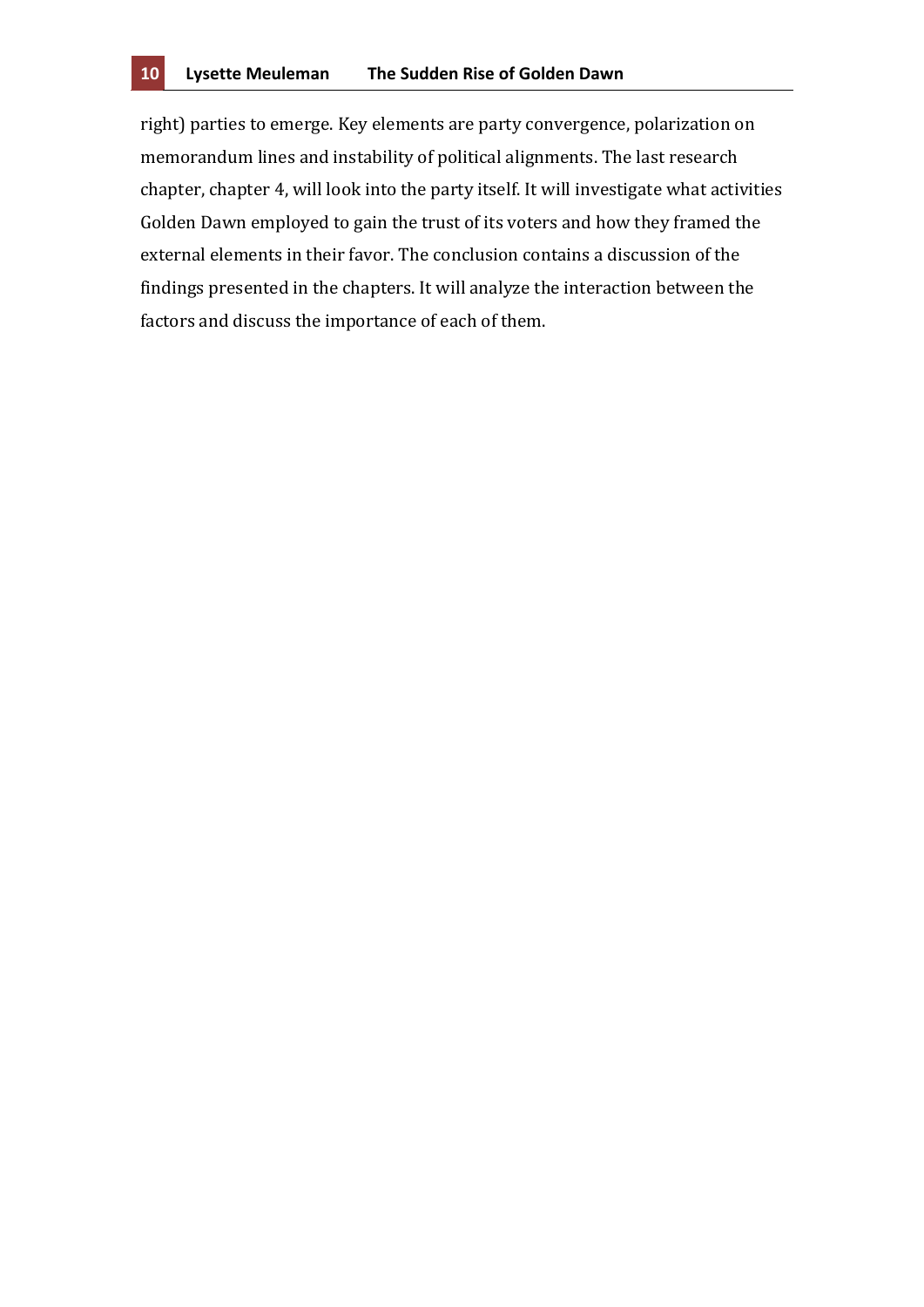# **Chapter)1): Theory**

# **1.1. Introduction**

This first chapter is devoted to the research on the far right, the theories that explain far right party's emergence and the specific theories that will be used to explain the sudden rise of Golden Dawn in Greece in this thesis. The first part of the chapter will explain the waves in which far right parties develop and the characteristics of the parties within the respective waves. Furthermore, it will pay attention to the defining and categorizing of far right parties. In every party family, parties vary and likewise far right parties differ from each other in some important aspects. In far right research many different definitions and labels are used thus some consideration to what the far right constitutes is required. Following Cas Muddes expertise in this field, I consider the far right as xenophobic, nationalist and authoritarian. After establishing the definition of far right parties, an overview of the research on this topic will be given. Extensive research has been done in this area, mostly focusing on the questions of why people vote for these parties and why far right parties emerge. There are several theories for this, ranging from theories focused on voter characteristics, globalization theory and grievance models to protest theories. Little research has been done on the far right parties itself and their members. I will discuss the findings of previous research and argue that in order to fully explain the rise of Golden Dawn, it is important to investigate several elements. These are the socio-economic situation in Greece, the Greek political system, voter attitudes, and the agency of the party itself and their role in the mobilization of these voters. The second part of the chapter focuses on the methodology used for the research. As theoretical framework I will use Giddens' Duality of Structure and Tilly and Tarrow's Political Opportunity Structures. The former allows me to focus on both structure and agency, as well as their interaction, while the latter explicates important elements in the political system that may influence the possibility for a social movement or party to emerge. Finally, after explaining how these theories are used in this study, the chapter turns to the sources that are used and the limitations of the research.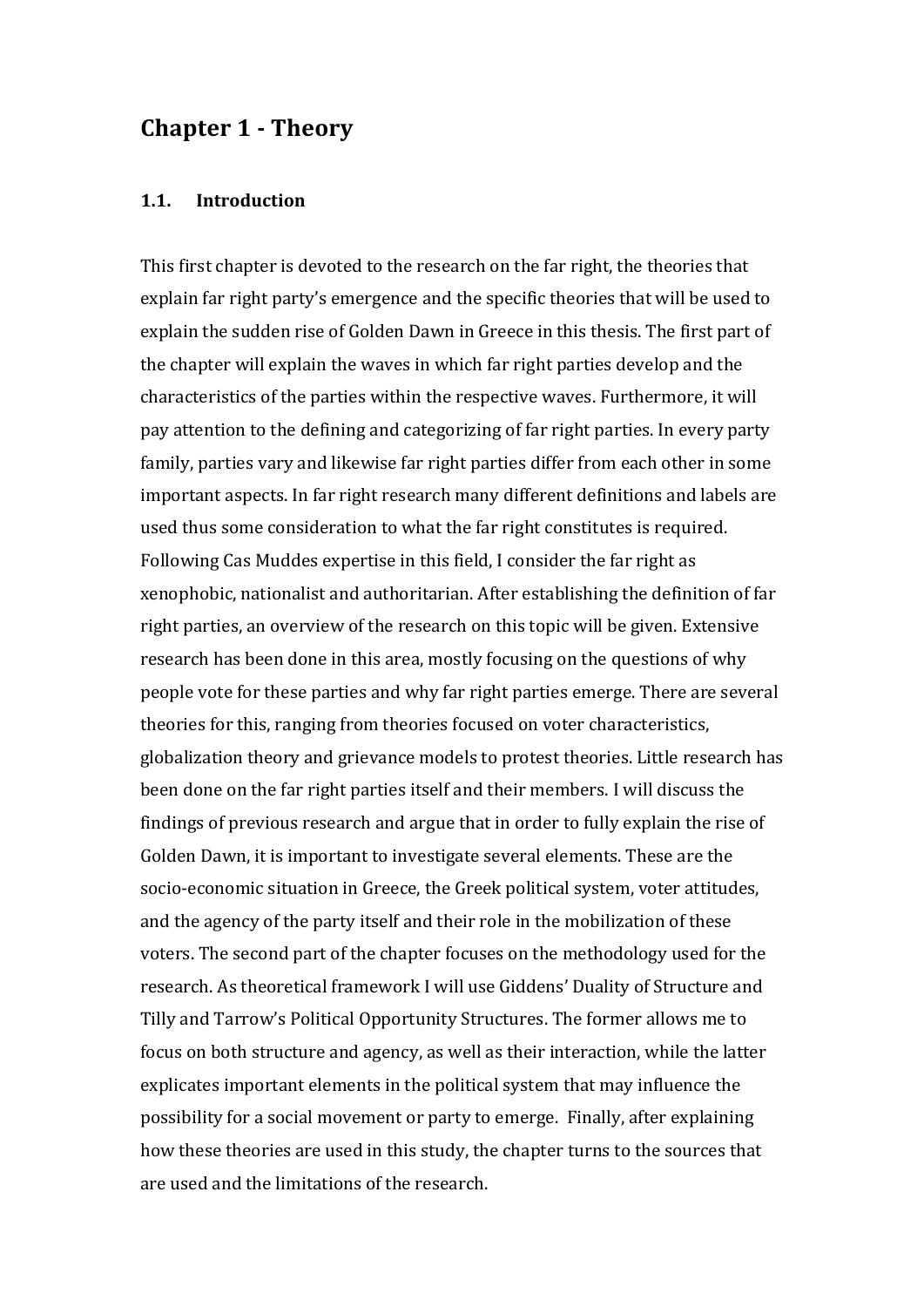#### **1.2 Waves of far right in Europe**

Since World War II there have been three so-called 'waves' of emerging far right parties (Savvopoulo 2011). Far right parties within each wave are influenced by the same circumstances and have similar features. Between waves the differences in party ideology become larger. The first wave, and to a lesser extend the second wave as well, were connected to the fascist and Nazi regimes of before and during the war, and their key features were biologically based racism and anti-Semitism (Rydgren 2005: 413; Minkenberg 2013: 17; Savvopoulo 2011). Yet when support for these regimes and ideologies decreased, third wave parties moved away from this ideological frame and a renewal of the far right took place. This took place in the late 1970s and early 1980s, with the creation of a new master frame (Rydgren 2005: 414). A master frame has a large set of principles and beliefs. From this frame parties can borrow ideas and form their ideology. Because the master frame is accepted, the parties using this master frame derive legitimacy from it. Yet social developments can change the prevailing opinion of certain attitudes. When the elements of the master frame become stigmatized because of these shifts, the parties lose the support of the frame and their ideologies are also de-legitimized (Rydgren 2005: 413). In the 70s and 80s, society had largely rejected the old biological racism of the old frame and thus the far right parties were marginalized. A new master frame was essential for far right parties to regain popularity. In the 1980s this new frame was indeed developed (Rydgren 2005: 414). This new frame discarded the biological racism, and introduced a new sort of racism, based on cultural features (Minkenberg 2013: 20). The key features of the far right in the third wave are xenophobia and nationalism, which are primarily based on ethnicity and racism, but with a core of cultural features (Minkenberg 2013: 20).

#### **1.3.)Definition**

Between waves are differences in ideology, yet just as within other party families, also between far right parties within a wave there are differences between ideologies and programs. This has led to a problem of definition and categorization. This problem has been present in far right studies for a long time, and only received more attention in the last 5 to 8 years. Researchers have used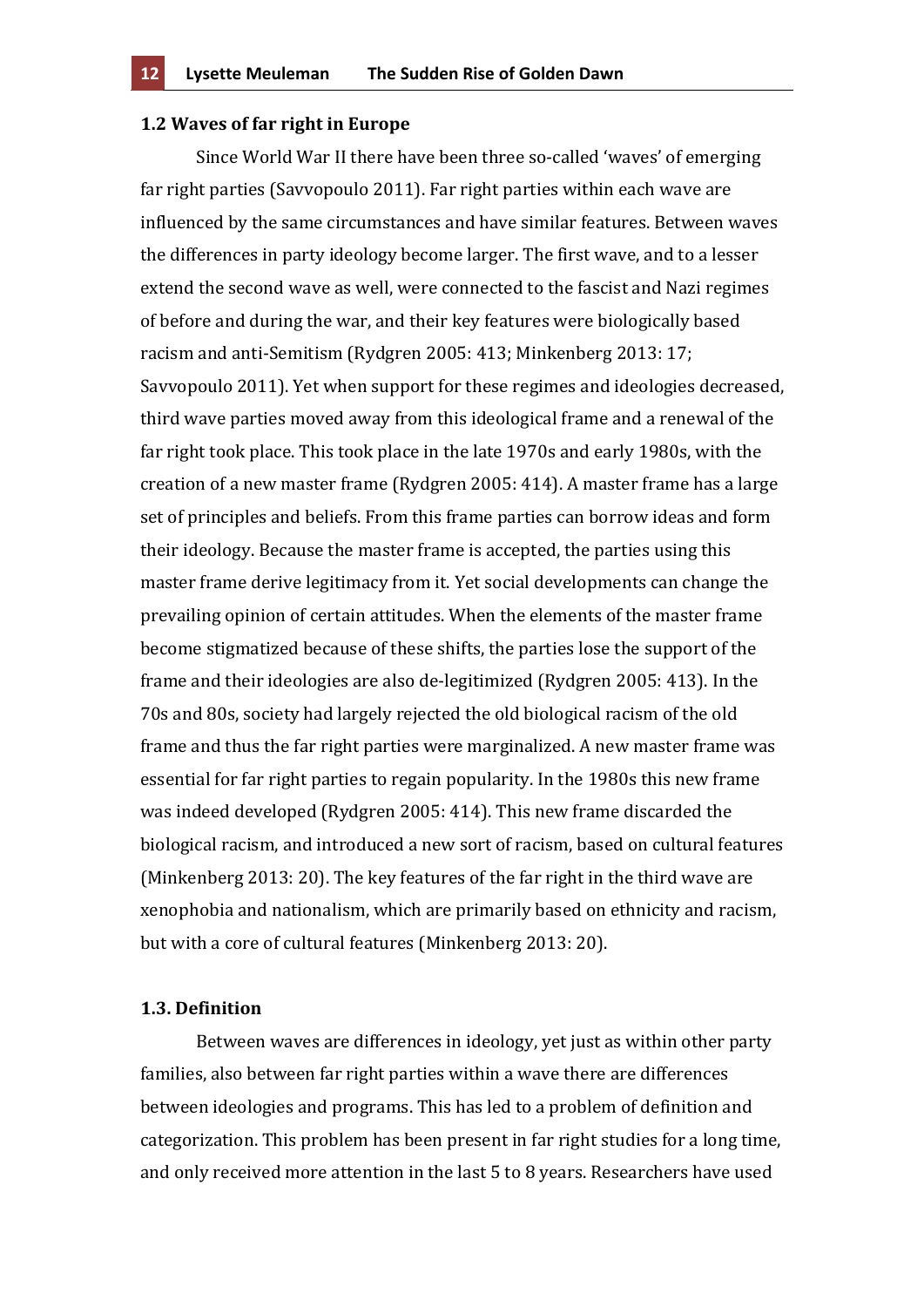many names to typify parties: radical, extreme, far, populist, nationalist, antiimmigration, etc. In most studies the same parties were used for analysis, while a few parties were under discussion. Yet the different names brought confusion as to what the differences exactly were and how the far right was defined. Cas Mudde (2007) has written extensively about this problem and how to go about delineating what is considered far right and what not, and thus I refer to him for an elaborate reading. He has made a rigorous attempt to disentangle all the different terms and to clarify their differences. Therefore on his analysis, I base my definition of the far right following below.

Mudde considers the far right to be based on several core features: firstly nationalism, or rather a certain form of nationalism known as: nativism, authoritarianism and often also populism. Nativism is an 'intense opposition to an internal minority on the ground of its foreign connections' (Higham 1955:4 in Mudde 2007: 18). Nativism believes that states should exist exclusively of members of the same native group and all other elements are threatening (Mudde 2007: 19). The second feature is authoritarianism, which is the "belief in a strictly ordered society, in which infringements of authority are to be punished severely" (Mudde 2007: 23). Populism is a 'thin centered ideology that considers society to be ultimately separated into two homogenous and antagonistic groups "pure people" versus "the corrupt elite" and which argues that politics should be an expression of the volonte generale (general will) of the people" (Mudde 2007:23). Thus, far right parties' ideal is a homogenous society, which is not strictly racially homogenous, but which is based on ethnicity or cultural identity, in which law and order prevails. This is often accompanied by, features of, opposition to the elite. Since within the party family there are differences in to what extent these features are included, Mudde has organized the different categories in a ladder of abstraction based on ideology (Mudde 2007:24). In this ladder, parties with a radical right ideology embrace xenophobia and authoritarianism, while the extreme right also includes anti-democracy. Populism can be an additional feature to both these categories (Mudde 2007: 24). The far right would then be the umbrella term that overarches the different categories. Due to its xenophobic and authoritarian ideology with antidemocratic elements, Golden Dawn is part of the extreme right. By reviewing the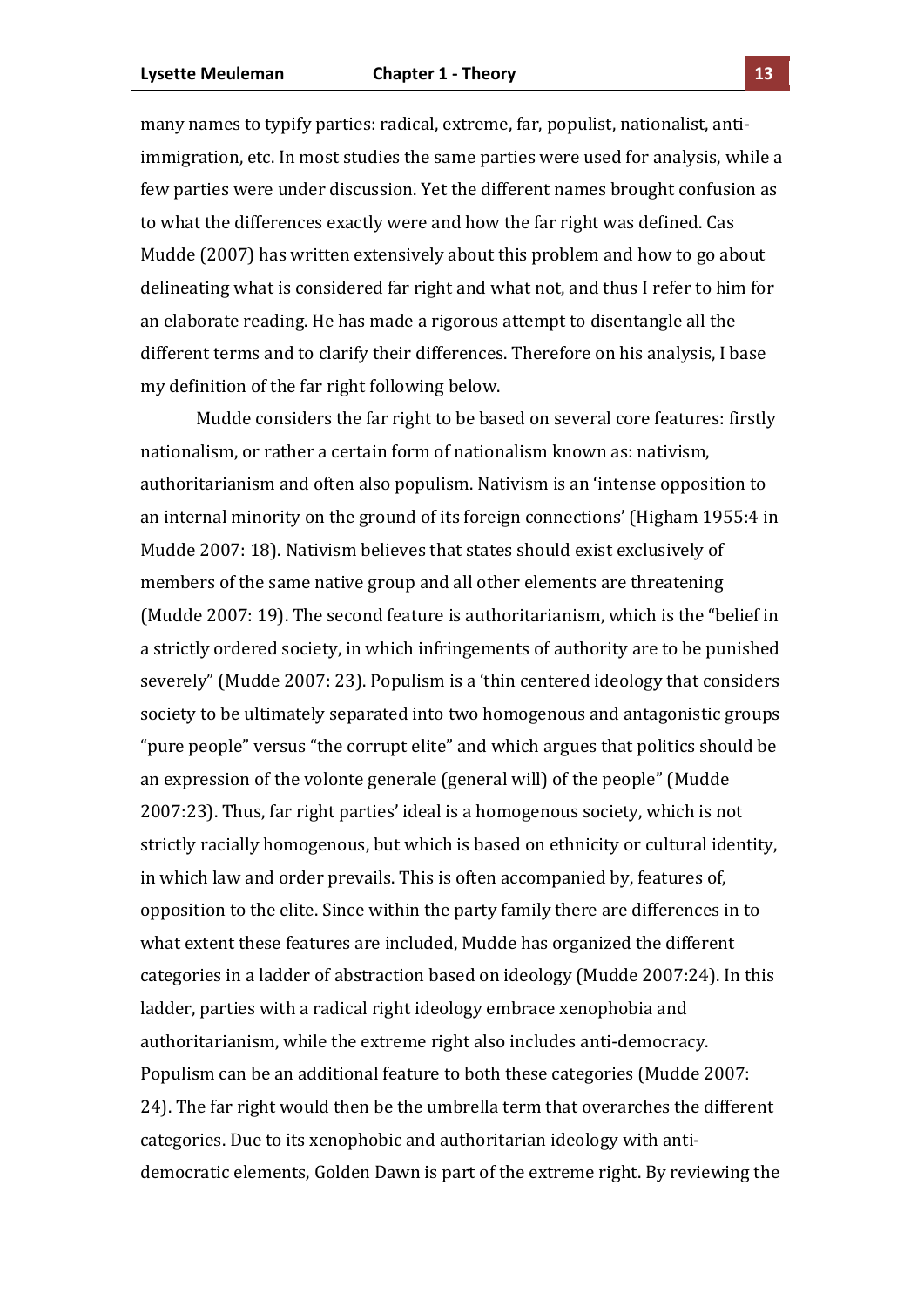theories about the far right instead of the extreme right specifically, a larger body of research can be investigated. By using articles that have slightly different definitions or which do research on a specific part of the family I expect to gain greater insight than only using articles that deal with extreme right parties.

#### **1.4.)Research)overview**

Many studies have been done on the emergence and consolidation of far right parties. These studies focus mostly on individual characteristics of voters and/or contextual or socio-structural variables. Much less research has been done on the internal organization or the dynamics of a party itself. Some authors divide this research into three strands. These strands can be labeled as demand, supply and internal organization (e.g. Mudde 2007; Van der Brug & Fennema & Tillie 2005) or as micro, macro and meso (e.g. Eatwell 1998). These respective categories are slightly different, yet comparable.

#### 1.4.1. Attitudes and Demographics

Earlier research has focused largely on the demand or micro side of the explanation, namely why people vote for the far right and what kind of people does this (Mudde 2010: 1168; Van der Brug & Fennema & Tillie 2005: 539). Explanations were sought in the individual attitudes and values of supporters and in specific personality traits (Arzheimer 2009: 260). It appeared that voters are significantly more inclined to vote for the far right if they are young, do manual labor or are unemployed (Arzheimer 2009: 267). Furthermore, significantly more men then women vote for the far right (Arzheimer 2009: 267). On the opposite, people who are retired or have obtained a university degree are less likely to support it (Arzheimer 2009: 267). Attitudinal variables such as euroscepticism and political dissatisfaction increase the chance of voting for far right. The separation between the focus on individual characteristics and contextual variables is not always clear and studies and theories cannot always neatly be categorized in one box or another. This is seen when studies try to find an explanation for such attitudes, as these focus on individual attitudes as well as on how these attitudes are formed. There are several socio cultural theories that try to explain far right support. Firstly, it is considered that individual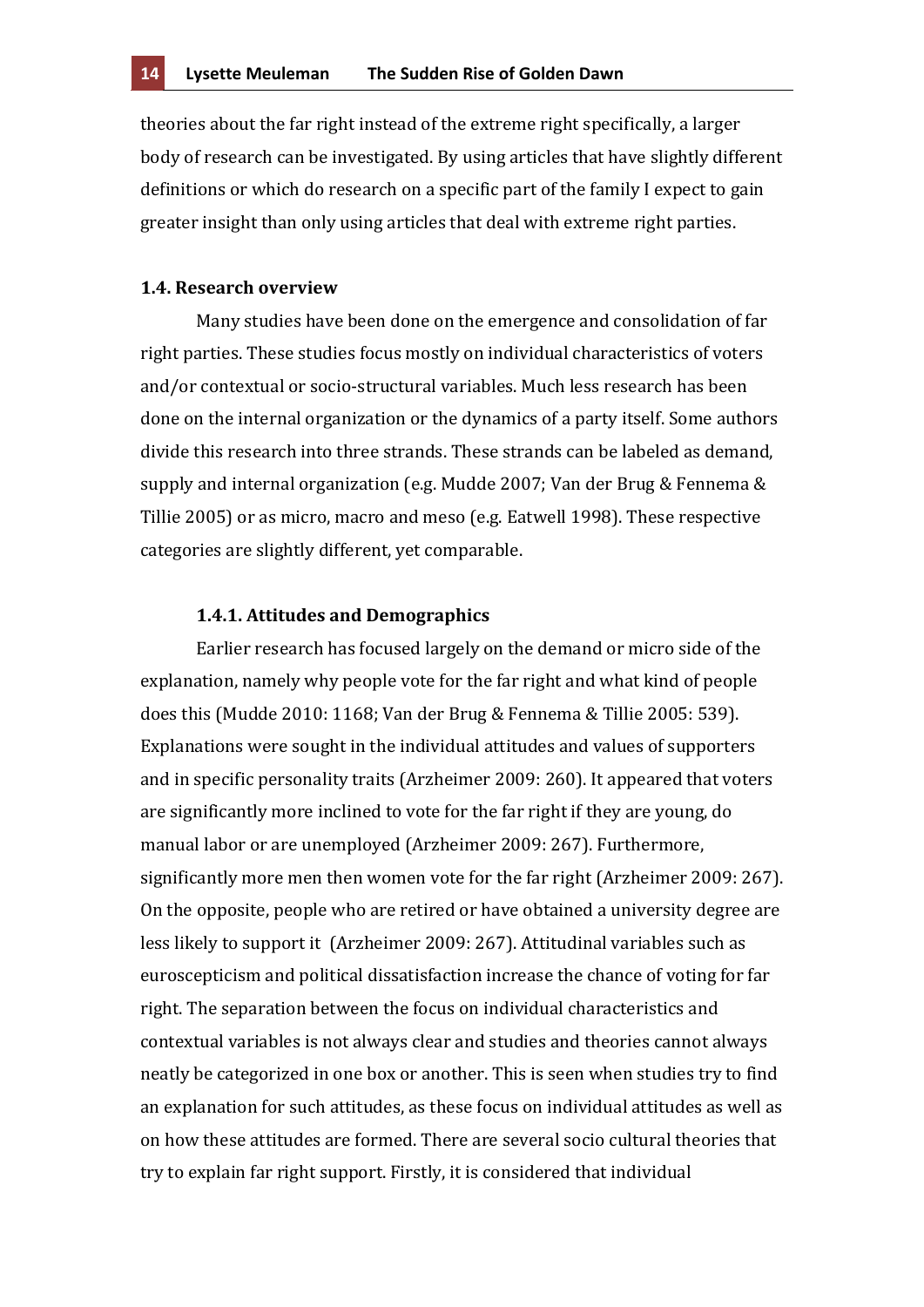characteristics values were shaped by the social breakdown and disintegration of society (Arzheimer 2009: 260). This is related to the modernization theory. This theory holds that because of modernization and globalization there are rapid changes in post-industrial societies (Van der Brug & Fennema & Tillie) 2005: 540). These are cultural, economic, social and political changes that are believed to induce stress to people who cannot get by, resulting in frustration and disillusionment (Rydgren 2005: 419). The theory holds that the part of society that is disadvantaged by these changes and that therefore feels threatened, will vote for the far right (Van der Brug & Fennema & Tillie 2005: 541). The far right is seen as the opposition to this modernization, because it focuses on social homogeneity (Minkenberg 2013: 11).

Another theory that is often used is the protest vote model. It argues that people do not vote for the far right because of its ideology or program, but out of protest. Yet what this protest exactly entails may differ. It can be against the ideology of the mainstream parties, out of frustration or disillusion with the practices or an attempt to scare the elite or to protest against politics in general (Van der Brug & Fennema & Tillie 2005: 540-541; Arzheimer 2009: 263). There is much discussion about this theory, and momentarily it is mostly dismissed because it is not convincingly proven. Even though this has provided much information about the average far right supporter, research also demonstrated that these attitudes are similar across Europe, and therefore the theory cannot explain the differences in far right voting between European countries or for temporal differences in one specific country (Mudde 2010: 1168).

# **1.4.2.)Contextual)variables**

Thus, research has shifted to include more contextual variables or so called supply factors. This large body of research has focused on socio structural models and 'macro' level contextual variables. These latter studies often aim to find a common cause of the support for the far right. This results mostly in quantitative comparative research in Europe in which researchers try to find common denominators and features, such as unemployment rates, number of asylum seekers, or the economic situation (Kitschelt 2007: 1199). Rydgren however, argues that the causes of emergence might differ in different countries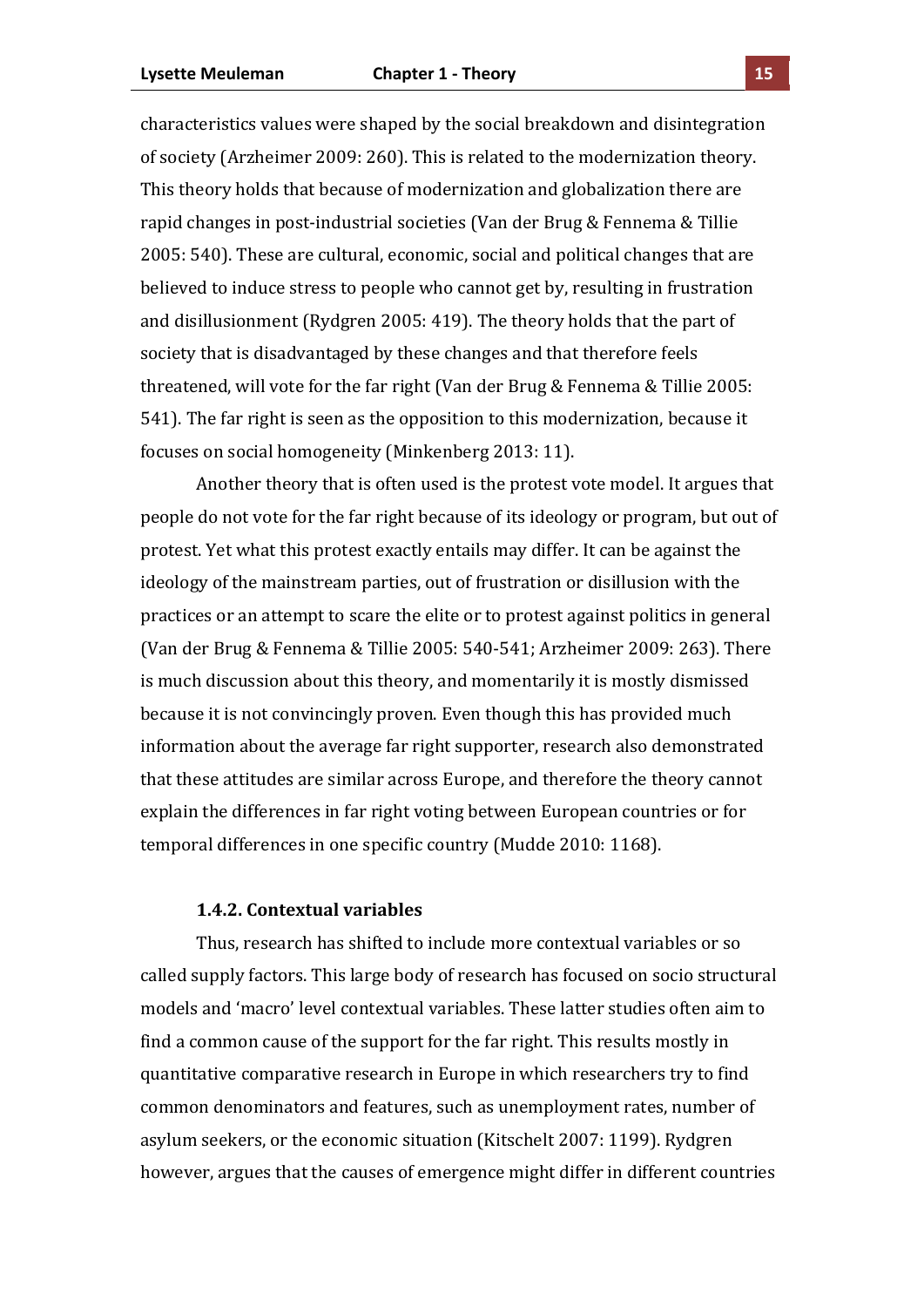and that the conditions in which a party flourishes might be diverse. Yet he also argues that this does not mean that any explanation is possible, and stresses that they will be most likely be related to strain- or grievance based explanations (Rydgren 2005: 415). Being led by the relevant contextual variables named above, Ivarsflaten has formulated hypotheses on the basis of the grievance model. The first model is based on economic changes and supposes that people vote for far right because of their right wing policies, or because of dissatisfaction with the economy (Ivarsflaten 2007: 6). The problem with the first proposition is that economic issues rarely are at the core of the far right ideology and that not all far right parties have such a right wing economic policy. Many parties actually support the welfare state and protectionism, as long as it is nationalist (Mudde 2007: 25). A second grievance model is that of political disillusionment, driven by European integration and supported by allegations of corruption and elitism (Ivarsflaten 2007: 8). Thirdly, there are believed to be immigration grievances due to the immigration flows of the 1980s and 1990s (Ivarsflaten 2007: 8). Several authors have tested these models, but the results were not always clear or compelling. In his comparative European study on populist right wing parties, Ivarsflaten found that populist far right parties did not manage to mobilize more voters on economic and disillusionment issues than other right wing parties. Yet, he did find that far right parties were only successful if they were able to mobilize support on immigration better than other right wing parties. This leads to the conclusion that immigration is a key factor of the success of far right, while economic issues and political disillusionment can be useful, yet are not necessary conditions (Ivarsflaten 2007: 12-14). Minkenberg agrees with the conclusion that immigration is an important factor for the far right, yet he adds that it is not merely the number of immigration seekers, but that it also depends on the saliency of the issue in politics (Minkenberg 2013: 21-22).

Contextual research has also focused on the political system that would allow far right parties to emerge. Also in this case it depends on the study what exactly is considered as political system and what variables are used. Key features of this model are the convergence of the mainstream parties, often measured on economic issues, and the non-economic issues that are key to the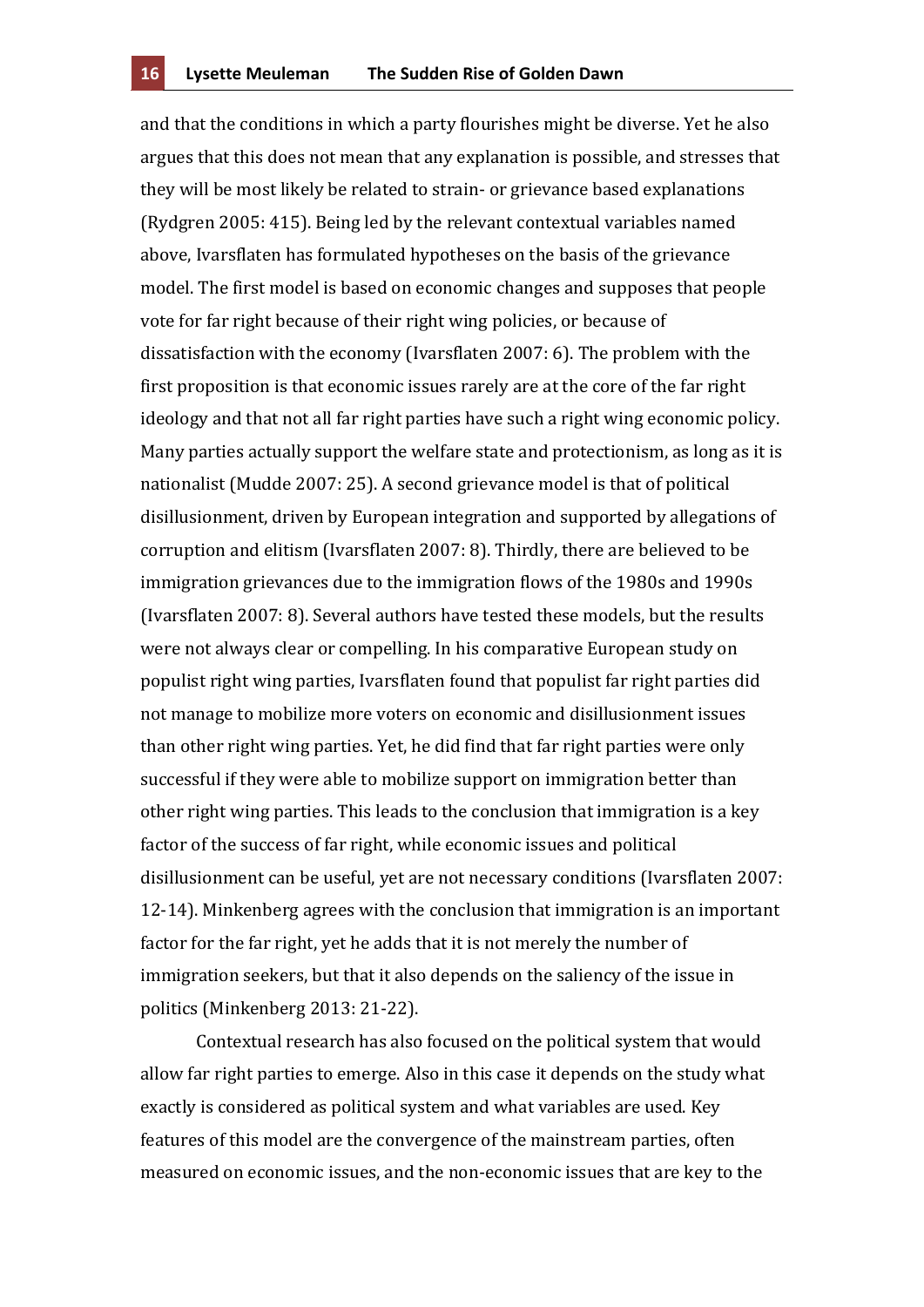far right such as immigration and nationalism, the position of parties and the polarization of the party system (Spies & Franzmann 2011: 1046). Other studies also find the economy and immigration as relevant (Arzheimer 2009: 262). This depends on whether it is argued that the economy and immigration have an influence on politics and can be used to evaluate the government's policies, or whether they are seen as external factors unrelated to the political system. Furthermore, in some studies the positioning of political parties is researched under the name of spatial competition theory, such as in Alzheimer's study (Arzheimer 2009).

#### **1.4.3. Party agency**

Another part of far right research, on which few studies have focused, is the role of the far right party itself. The great majority of studies focus on the party's external environment, the conditions of society or the attitudes of the voters. Few investigate the dynamics within a party; the members of a far right party itself or the members' role is in the emergence of the party. One reason for this lack of research is the difficulty of carrying it out. Far right parties or social movements are closed groups to which it is difficult to gain access. Academics are rarely able to do in-depth interviews for example. An additional problem is that researchers usually do not adhere to the same ideology of the members of far right, and find it hard to 'fit in' and to establish the trust needed to do personal interviews (Blee 2007: 121). Yet this research is also important. Blee has done research on this topic, and she found that far right parties or movements are not only about politics and ideology; they are for a large part also about identity and belonging. Furthermore, the core members often see a different party than the people who only vote for it. Parties hide their most extremist ideas in order to attract more votes (Blee 2007: 124). This still leaves the question how the party mobilizes potential voters and what successful election strategies are for the far right. Not much is known about how voters are mobilized by the party itself either.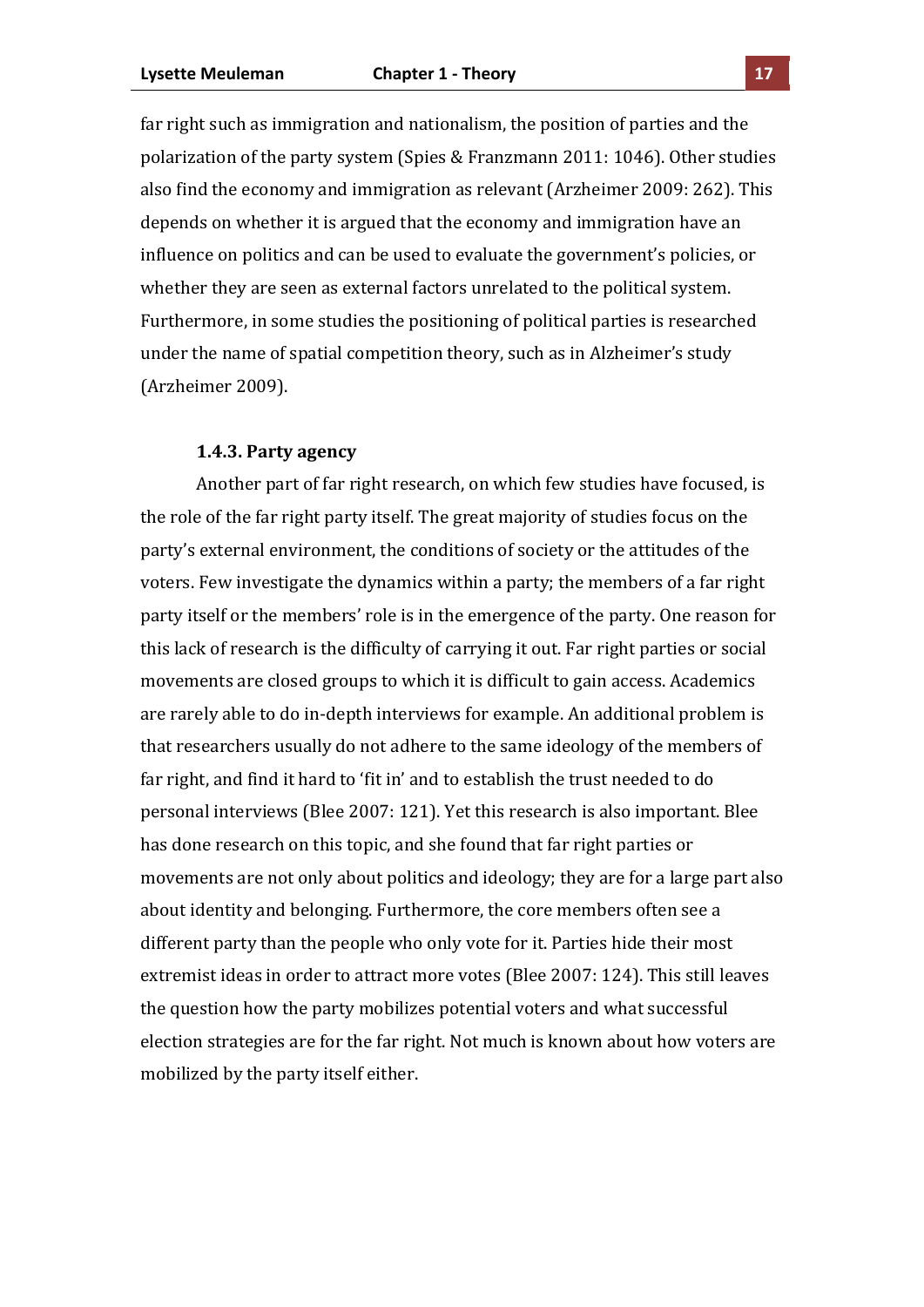## **1.5. Focus of research**

Research on the far right has demonstrated what kind of people are more likely to vote for the far right and what attitudes are at the basis of this decision. Furthermore, it has suggested some important contextual variables that are associated with the emergence of the far right and the political circumstances that favor the break through of a new party. It has been not sufficiently investigated how a far right party itself might use these circumstances to actively mobilize people to support their party in the elections. Exactly this aspect turned out to be crucial for the rise of Golden Dawn in Greece. My research aims at incorporating all three sides: the voter and his or her attitudes, the contextual variables and political system, with a special focus on the mobilization of the vote by Golden Dawn itself. I think that above all this last element is important in explaining not only why Golden Dawn got voted into the parliament in 2012, but also why it suddenly gained so many seats while the party had already existed for 20 years in the margins. Hardly any research has been done on the far right in Greece. Even in 2010 after Golden Dawn won a seat in the municipality council in Athens, two years before the elections of 2012, research applications were rejected because people did not believe Golden Dawn would become significant in any way (V. Georgiadou, personal communication, June 1, 2013). This makes research on this topic highly relevant.

## **1.6. Theoretical)Framework**

#### **1.6.1.)Giddens')Duality)of)Structure**

This last part of the chapter focuses on the methodology used to conduct this research and on the theories that can explain the rise of Golden Dawn. This cannot be done easily by just applying one of the theories mentioned above. The case of Greece is complex and many factors and processes are important. Thus the research involves both external structures as well as the active positioning of the party. This reflects the theory of Giddens: the duality of structure. The structure can explain why there were possibilities and opportunities for the far right and how the space for a new party was created, but this space is not automatically filled. The structure cannot explain why exactly Golden Dawn gained popularity. This is due to the agency of Golden Dawn and the particular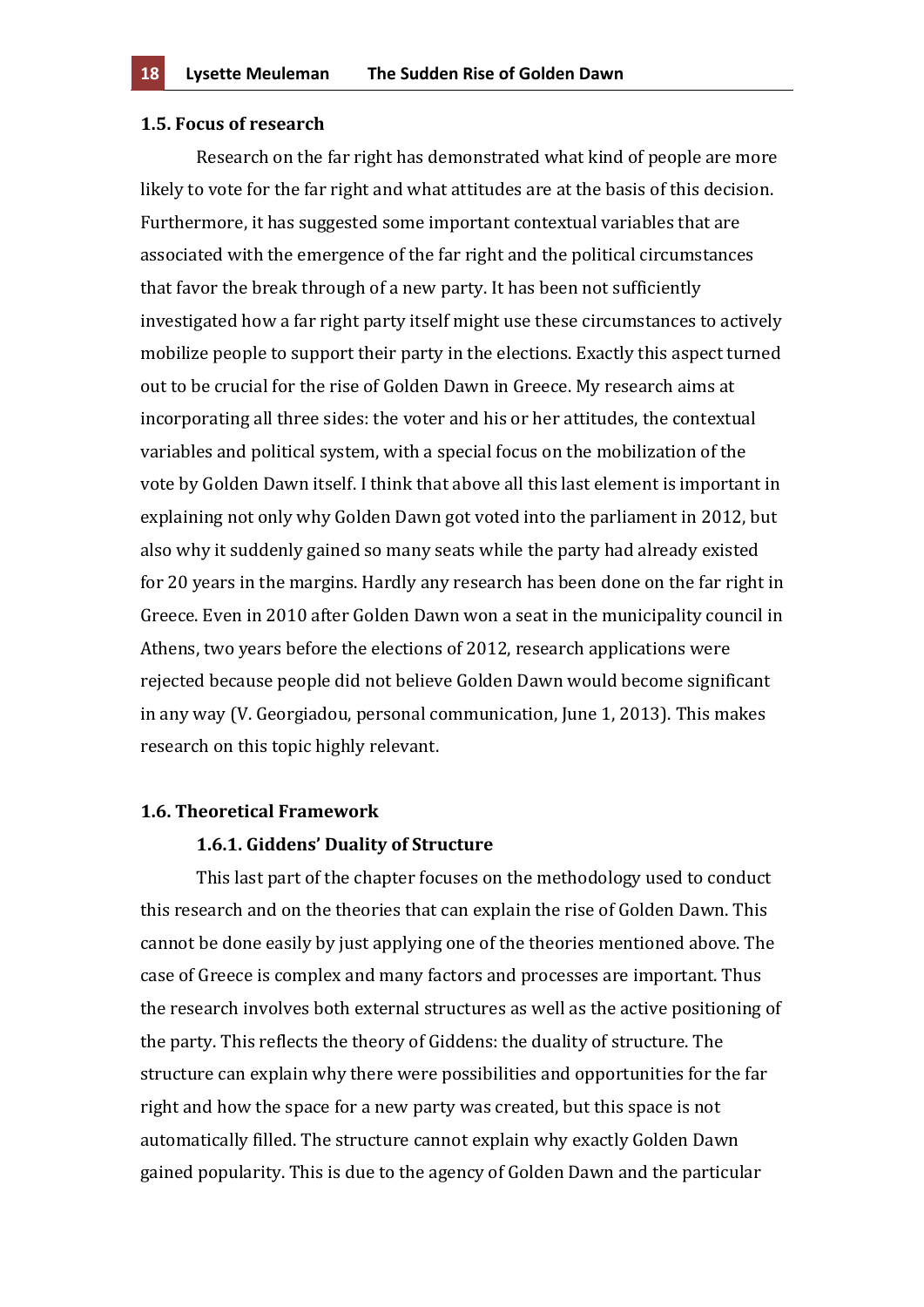way the party manifested and positioned itself. The interaction between the structure and party agency is crucial and framing is important in this context. The grievances of the public do not necessarily have to be on the topics that Golden Dawn 'owns', and neither do Golden Dawn's policies have to resolve them. However, if Golden Dawn frames them to be related they can mobilize the voters nonetheless. It is not always about what is, but also about what seems to be or how something is perceived or framed.

In my research I have distinguished people's attitudes, contextual variables, the political system and Golden Dawns mobilization strategies as primary levels of analysis. I have chosen these four levels to express the complexity of the question. The emergence of a party cannot be explained by either one of these elements on its own. Only by investigating both the structure and agency and their interaction can a complete picture of the rise of Golden Dawn be obtained. Therefore, I have been looking for factors that could contribute to the explanation of the sudden and fast rise of Golden Dawn on either of these levels. I have been guided by the knowledge of previous research as shown above. The structure in this case involves both the socio-economical situation in Greece, as well as the political system. These are still somewhat vague and broad concepts. In order to use it in this research the concepts need to be limited and delineated. For this operationalization I will draw from previous research to focus the concept. The research suggests that especially immigration, economy and the political system are important for the emergence of far right parties. Therefore, I will investigate immigration and economy to see how these factors have influenced or shaped Greek society and created opportunities for the far right. Furthermore, I will look at the political system and the developments of mainly the last few years to see what changes have been of importance. The political system I will analyze using the Political Opportunity Structure (POS) theory of Tilly and Tarrow (2007). The other part of the research will focus on party agency and mobilization. Here I will focus on election and campaign strategies and party activities.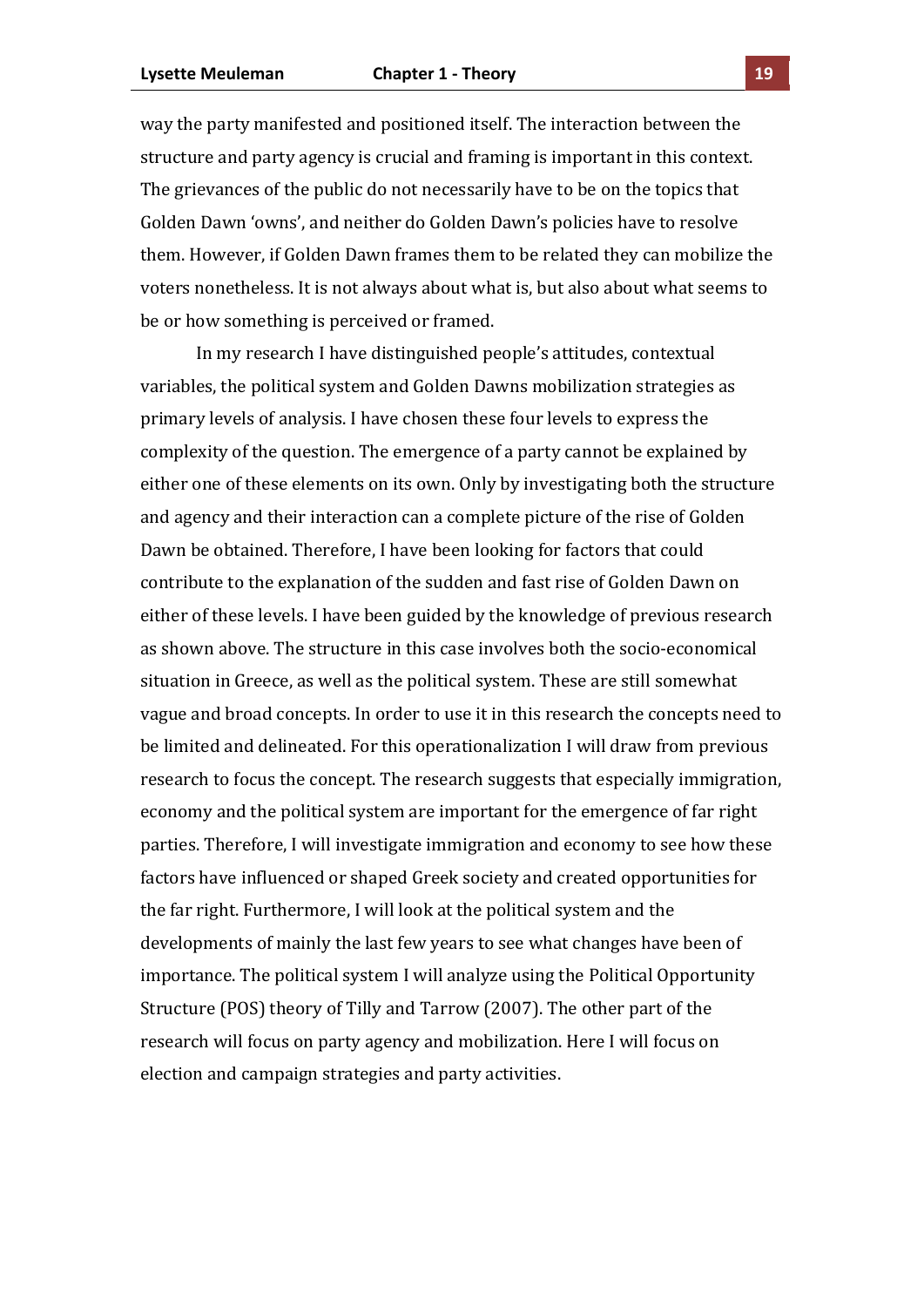#### **1.6.2.)Political)Opportunity)Structures**

The POS theory originally comes from social movement research. Tilly and Tarrow have done extensive research in this area using POS and define it as following: *"Political opportunity structure* refers to features of regimes and institutions (e.g., splits in the ruling class) that facilitate or inhibit a political actor's collective action and to changes in those features. It emphatically includes not only opportunities but also threats" (Tilly & Tarrow 2007: 49). Tilly and Tarrow describe 6 properties of the regime that account for the POS.

"1: the multiplicity of independent centers of power within it

- 2: its openness to new actors
- 3: the instability of current political alignments
- 4: the availability of influential allies or supporters for challengers

5: the extent to which the regime represses or facilitates collective claim making 6: decisive changes in items 1 to 5" (Tilly & Tarrow 2007: 57).

Since these structures change and are different between countries and over time, POS can explain differences in emergence of far right parties between regimes (Tilly & Tarrow 2007: 57).

While Tilly and Tarrow focus on social movements and spend little attention to political parties, Mudde has applied their theory to the far right. Using Tarrow's earlier definition of POS of 1994, he states that POS are: "consistent, but not necessarily formal or permanent, dimensions of the political environment that provide incentives for people to undertake collective action by affecting their expectations for success or failure" (Tarrow 1994: 85 in Mudde 2007: 232). Mudde distinguishes three sub categories of structures: the institutional, the political and the cultural (Mudde 2007: 233). In the institutional field he mainly highlights the political system, but also acknowledges that this is only interesting for comparing the emergence of the far right across different systems, or in relation to changes within a particular country (Mudde 2007: 236-237). In the political context he finds the interaction and positioning between political parties most important (Mudde 2007: 238). Mudde discusses some debates on convergence and polarization, and which one would favor the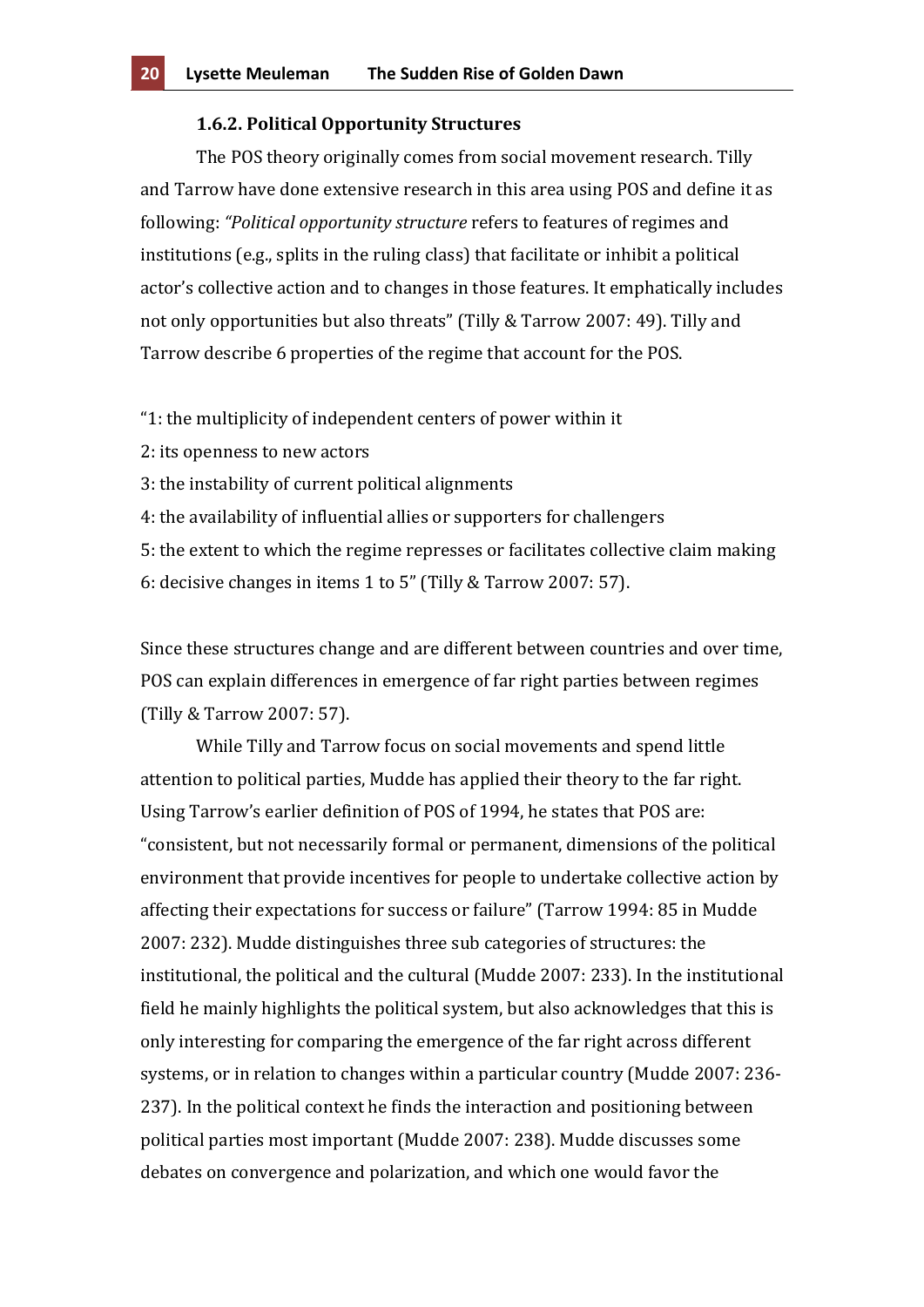emergence of the far right. Convergence would create 'space' on the right side of the spectrum for a new party to emerge, yet on the other hand there is also evidence that far right parties are able to ride along on the success of the right wing party in a polarized system. Furthermore, it is suggested that convergence would be profitable for the emergence of far right parties, while for its sustainability, it is not (Mudde 2007: 239). Polarization would be especially beneficial for a far right party if it is part of one of the main blocs. Furthermore, issue ownership plays in this case a large role (Mudde 2007:241). Mudde largely explains the cultural context as the role of civil society and intellectuals, who could either have a positive, but even more importantly, a negative influence on the emergence of far right parties (Mudde 2007: 244). Reactions of civil society might stigmatize a party and therefore deter support.

Mudde agrees with Tilly and Tarrow that POS are "facilitating rather than determining factors in the success and failure of populist radical right parties" (Mudde 2007: 253), since it does not explain why people vote for radical right, but why a party is able to breakthrough. Thus he also finds it is more important for the emergence than for the sustenance of radical parties (Mudde 2007: 253).

For this research on Golden Dawn in Greece, I take political opportunity structures as mainly involving political factors and not other contextual factors such as immigration and economy. These may be important in several ways, but I will only include them as indirect factors, for example that influence party positions, and not as factors that create political opportunities directly. I will look at the positioning of parties on the political spectrum on economical as well as non-economic issues. Furthermore, I believe convergence and polarization are also important to explain the far right in Greece. To understand the opportunities that were created I will do an analysis of the political field in the period of 2008 to 2012. I believe that during this period the most important changes have happened that enabled Golden Dawn to emerge. Evidently, there are also some longer-term processes to which I will pay attention.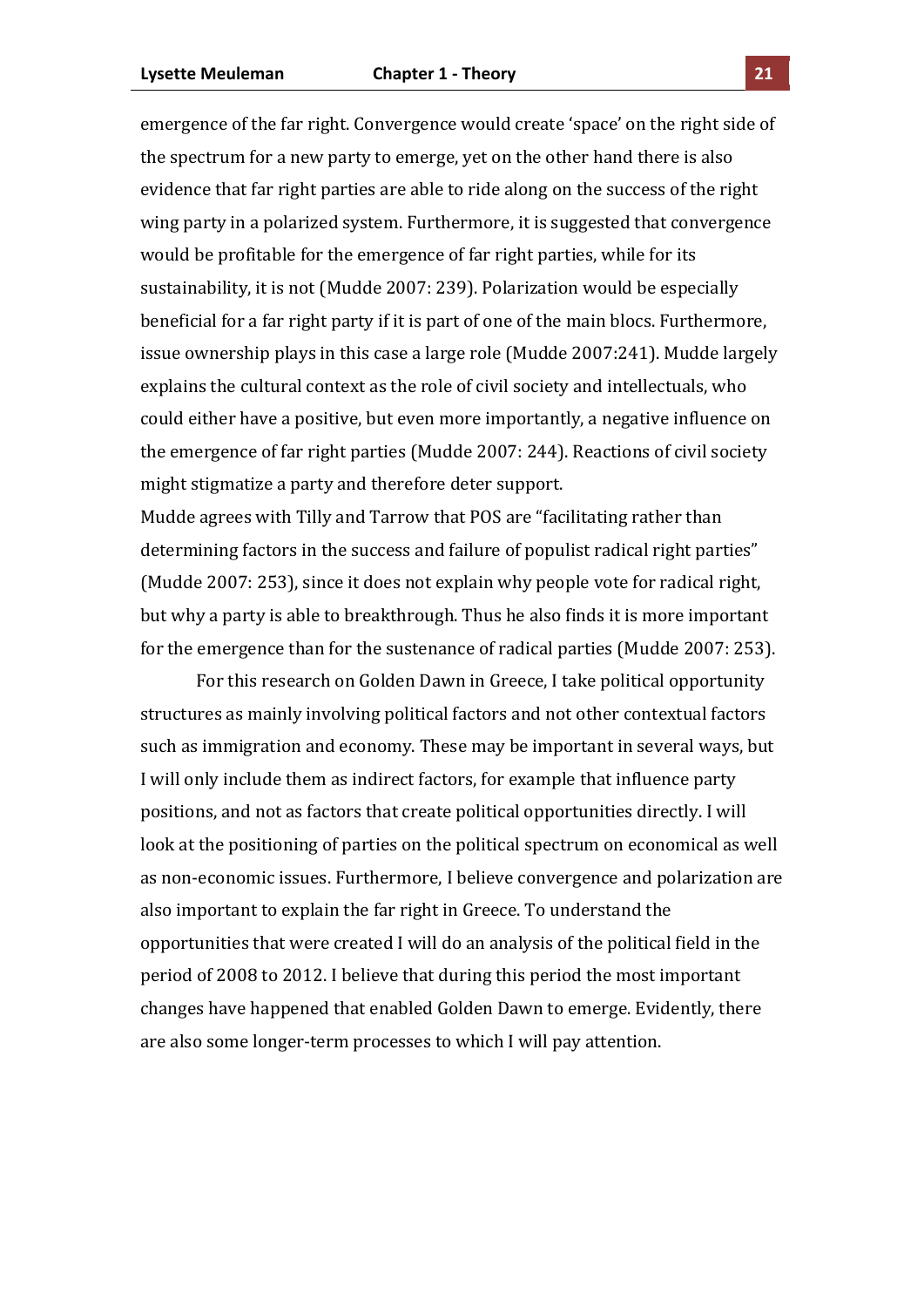#### 1.7. Methodology

#### **1.7.1)Methodology**

Because of the significance of the rise of Golden Dawn for Greece and Greek society, other academics have done research on the same topic simultaneously with my research. I include their findings and ideas in this thesis as well. The preparatory research indicated that the period leading up to the elections of 2012 were essential for the support of Golden Dawn. Therefore I took this period of approximately 3 years as the main area of research. In order to gain insight in what has happened during this period I have done media research, consisting of Greek newspapers written in English. This is not a representative research, since there are not many Greek newspapers written in English. Yet it does give an indication of what has happened in the country, for example relating to the economy or politics. I used these newspapers as a background search. Indications were that political developments have been of significant importance. Therefore I have done research on the political situation in Greece in the years leading up to the 2012 elections. This I have done by interviewing experts from three fields: political parties, journalism and public organizations and academia. The members of the political parties gave me an insight in the elections, the election strategies of the political parties, including Golden Dawn, and the salient topics during the elections. Moreover they could inform me about the attitudes of the public during the election period. The journalists and the spokespersons of public organizations, such as the 'ombudsman', were specialized in the development of Golden Dawn itself, and the racist attitudes in Greece and violent attacks. Furthermore, professors specialized in political studies and the far right, were sources for gaining insight in the political situation in Greece, the ideology and actions of Golden Dawn, and the impact of Golden Dawn on politics. It was rather difficult to gain access, as I had no previous contacts in Greece. When my call or emails for an interview were answered, the response was often positive, however, receiving an answer was the main obstacle. This has had an influence on my research, since I mainly had to rely on the snowball effect of people referring me to contacts they had. However, I have been able to interview people from various parties and groups. Moreover, they revealed more or less similar information to me, which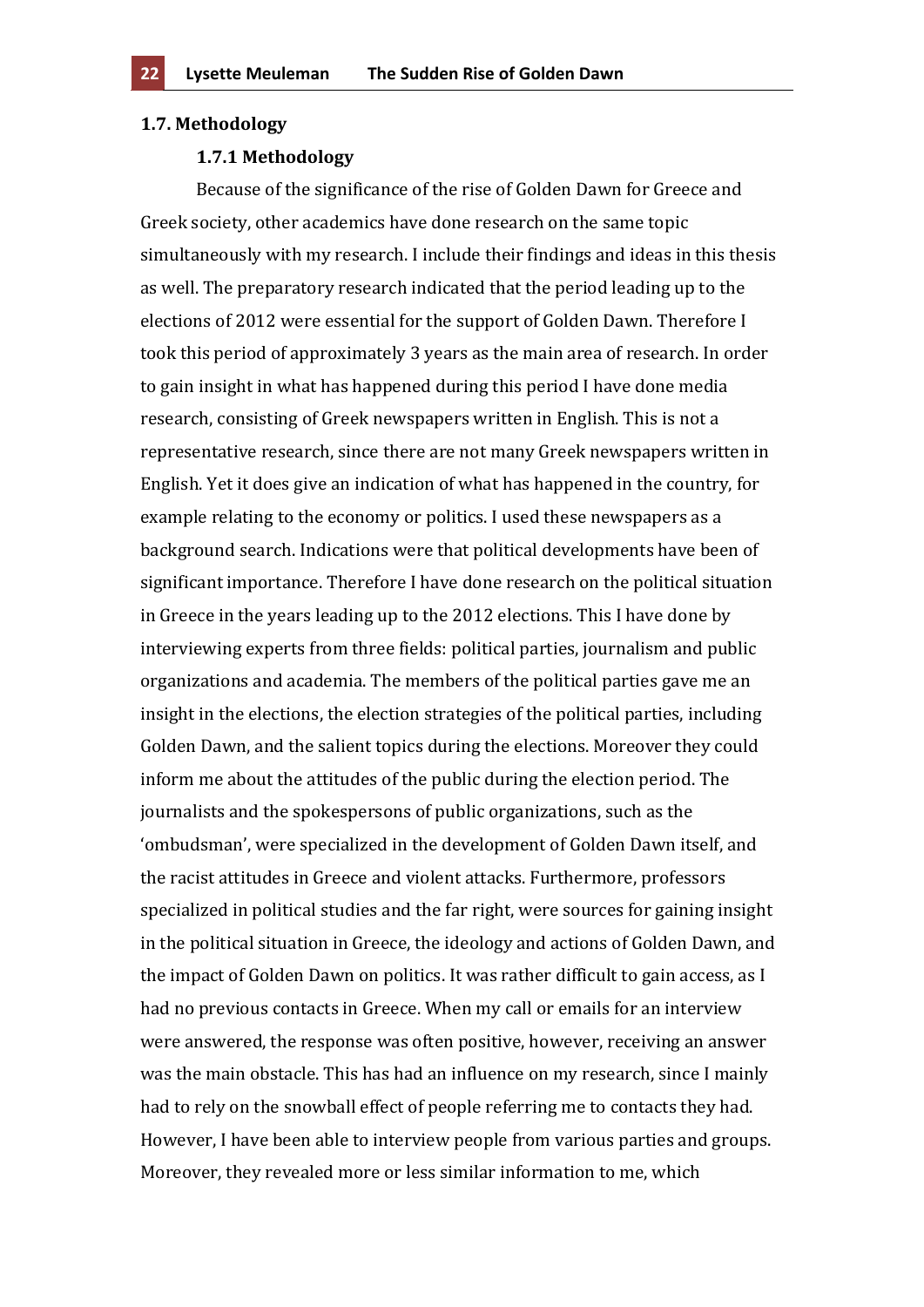strengthened its value. Furthermore, I have done documentary and statistical research on mainly contextual variables, such as immigration and the economy, and voters' attitudes. Useful sources were the Eurobarometer, Eurostat statistics and analysis of the polls and elections. The results cannot always be linked to far right voting directly, but can support previous research on the same topic.

#### **1.7.2 Limitations**

There are some limits to the extent in which I could do my research. The most prominent is my lack of knowledge of the Greek language. This has proven to put a large restrain on my research. I could not do research involving the Greek media, nor access sources written in Greek. Furthermore, even though some speeches or interviews done by Golden Dawn are in English, most of their manifestations, pamphlets or articles on their website are in Greek. Fortunately, while interviewing experts no significant language hindrance was encountered. A second difficulty was indeed the lack of access to Golden Dawn. They did not consent to an interview, and as a close political group, it was impossible to do direct research on their internal organization. However, through experts with better access and media reports, I have been able to gather valuable information. The largest gap of knowledge on the individual level of voters' motivation is the lack of information about widespread attitudes and beliefs regarding Golden Dawn specifically. Sources such as the European Value Study and European Social Survey were unavailable, because Golden Dawn was not yet included in the latest published survey. Only through the Eurobarometer attitudes regarding immigration and trust in political institutions could be investigated, but not linked to political preferences. The attitudes therefore can give an indication of the presence of certain attitudes and the salience of certain topics, but it cannot be directly linked to the support for a far right party.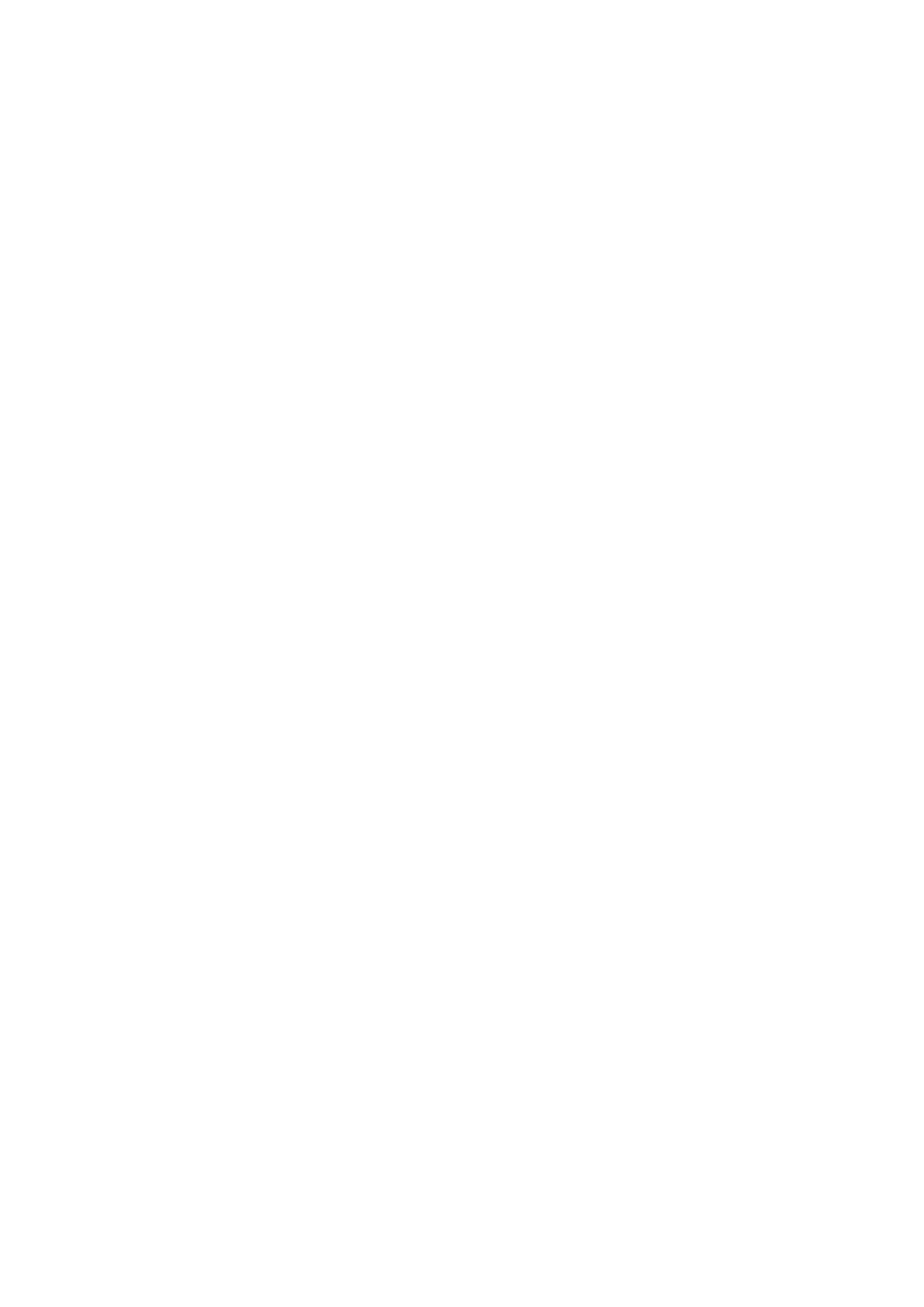# **Chapter)2): Context)and)Perception)**

# **2.1.)Introduction**

As explained in the previous chapter, the rise of the Golden Dawn will be explained by looking at both the structure of society and the agency of the party. This chapter will focus on part of the structure. It will describe the context in Greece and the conditions in which the elections of 2012 took place. It is important to understand the situation in Greece because it determines what Golden Dawn could work with in the pre-election period. There are many processes that structure society, yet not all are relevant for the rise of the far right. Therefore this chapter will focus on two factors that are deemed relevant by research, namely immigration and economy (Kitschelt 2007: 1199; Ivarsflaten 2007: 6; Minkenberg 2013: 21-22; Arzheimer 2009). Furthermore, it will focus on the attitudes and perceptions of the Greek people. These attitudes and perceptions are influenced by factors such as immigration and the economy, even though the reality is interpreted differently by different persons. Because in the end a party gains seats because people vote for it, it is interesting to see who these people are and what they believe. The first part of the chapter will show that the economic and financial crisis has had a large impact in Greece and severely affected the welfare of the population. Furthermore, increasing immigration flows and a lack of adequate policy have resulted in large problems in places where many immigrants reside. These topics became salient before the elections and were the main topics on which people based their vote. The second part of the chapter will look at the voter demographics of Golden Dawn and at the motives of its supporters to vote as they did.

# **2.2.)Contextual)Variables**

# **2.2.1.)Economic)Crisis**

Just as the rest of Europe, Greece has for the past 6 years been dealing with a financial and economic crisis. Yet in Greece, the results of the problems in the financial world have been particularly devastating. This chapter will not deal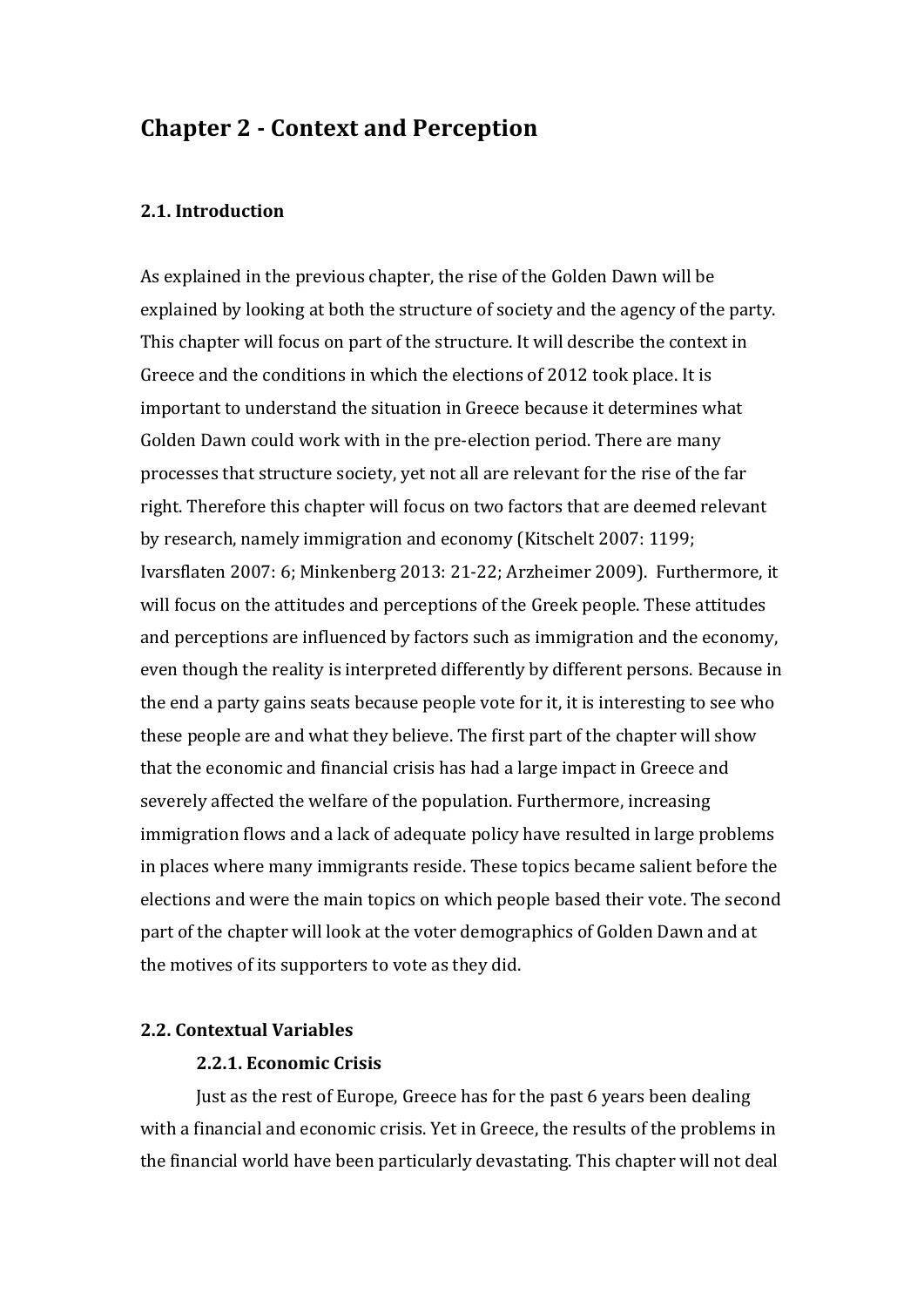with the reasons of why Greece has been hit hard, but merely with its impact. The financial crisis started in 2008, but the most important period for Greece is from October 2009 to April 2012. A few weeks earlier Pasok had been elected into government with the promise not to cut the budget in order to solve the crisis, but rather to stimulate the economy with investments (Vasilopoulou  $&$ Halikiopoulou 2013: 4). However, three weeks after his inauguration, Prime Minister Papandreou had to admit that the budget deficit and debt of Greece were much higher than calculated before. Instead of investing, Papandreou called in help from the European Union (EU), the International Monetary Fund (IMF) and the European Central Bank (ECB), together called the 'troika' (Vasilopoulou & Halikiopoulou 2013: 4). Greece was on the brink of bankruptcy and could only be saved by being allocated large sums of money in the form of a rescue package. The first package of April 2010 amounted to 110 billion euros, in exchange for large reforms and strict austerity measures (Vasilopoulou & Halikiopoulou 2013: 4). Yet this was not enough. The Greek economy soured and in June 2011 credit-rating agencies downgraded Greece's rating, which brought more financial problems (Vasilopoulou & Halikiopoulou 2013: 4). In October 2011, half of Greece's bond debt was cut, in order to prevent a bankruptcy and give Greece a chance to recover (Vasilopoulou & Halikiopoulou 2013: 4). A few days after Papandreou's initiative to hold a referendum over the agreement with the troika was eliminated by the European partners, a new government was formed of Pasok, New Democracy and Laos, with as Prime Minister former bank president Lucas Papademos (Vasilopoulou & Halikiopoulou 2013: 4). This government approved a new bailout package of another 130 billion euros, again with as return stricter austerity measures. Despite the announced and taken measures, the budget deficit remains high. From a budget deficit of 6.5% of the GDP in 2007, 9.8% in 2008 and its peak in 2009 of 15.6%, it has gone down to 10.7% in 2010 and 10.0% in 2012. However, it is still high in comparison to the average EU country with a 4% budget deficit in 2011 (European Commision Government). Moreover, the economy is still in decline (Ziel 2013: 13).

The failing economy and the strict austerity measures have had a large impact. One large issue is that the unemployment has been rising. While the unemployment rate was fairly stable from 1998 to 2005 around the 12% and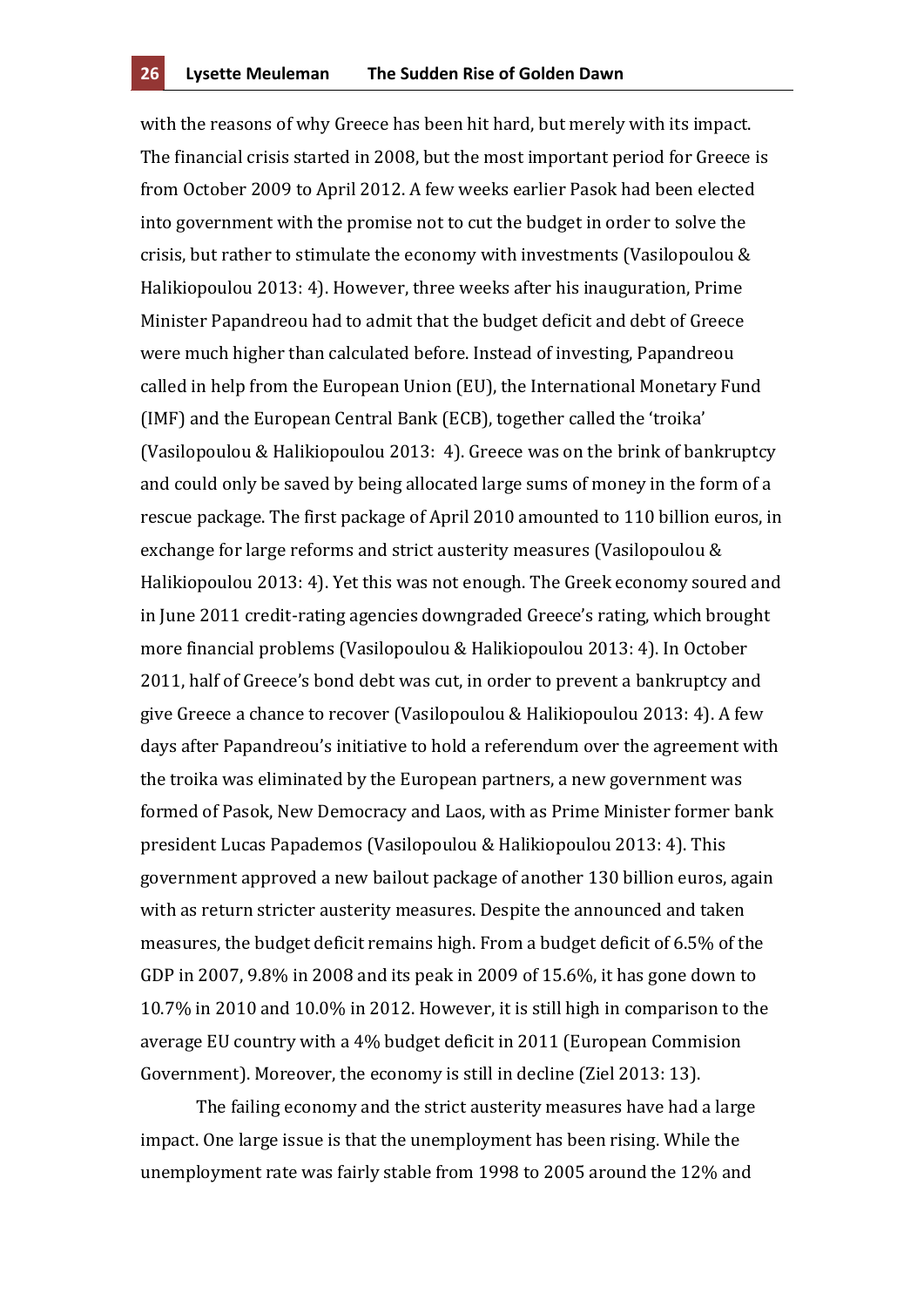10%, and even went down to 7.5% in late 2008, from that point it has been increasing steeply (European Commission Unemployment). In late 2009 the rate was 9.9%, in 2010 13.8%, 2011 already 19.5% and in 2012 26.1%. Youth unemployment, defined as people younger than 25, is double that figure in 2012 (European Commission Unemployment). This can have large consequences for those people who loose their job. This can be shown by looking at the situation per household, for example by looking whether people are able to fulfill their obligations. Also here an increase is seen. While in 2003 17.7% of the households had great difficulty making ends meet, in 2009 this has increased to 22.3% and in 2012 to 25.6% (European Commission Inability). This means that a quarter of all the households in Greece have great problems paying the bills and providing for its household members. Another measure of the gravity of the economic situation is how people perceive their own situation. The Eurobarometer shows that in 2012 77% of the people regarded their financial situation as bad, and 55% was concerned about their job (Eurobarometer 78, 2012).

#### **2.2.2)Immigration**

The second issue that is relevant for the context in which the emergence of Golden Dawn is explained is immigration. Until the late 1990's, Greece has been an emigration country. This changed in the late nineties and during the 2000s, when immigration from the Balkan, Asia, and the Middle East increased (Aitima; Papadimitriou & Papageorgiou 2005: 302). To get some indication of the size of the immigration and refugee flows into Greece we can look at the incoming immigrants per year. In 2004 3,865 decisions on asylum applications have been taken, in 2005 this increased to 10,420, in 2006 to 11,180 and in 2007 to 20,990 (European Commission Decisions). After 2007 there is no information on decisions on asylum application specifically. In 2010 new information is available about the number of long-term immigrants. In 2010 119,070 long-term immigrants entered Greece and in 2011 110,823 (European Commission Immigration). Overall it is estimated that there are almost 1 million migrants and refugees on a Greek population of 11 million (Ashati n.d.: 3). It is not certain the data on incoming migrants and refugees is reliable, because the asylum system is not functioning properly.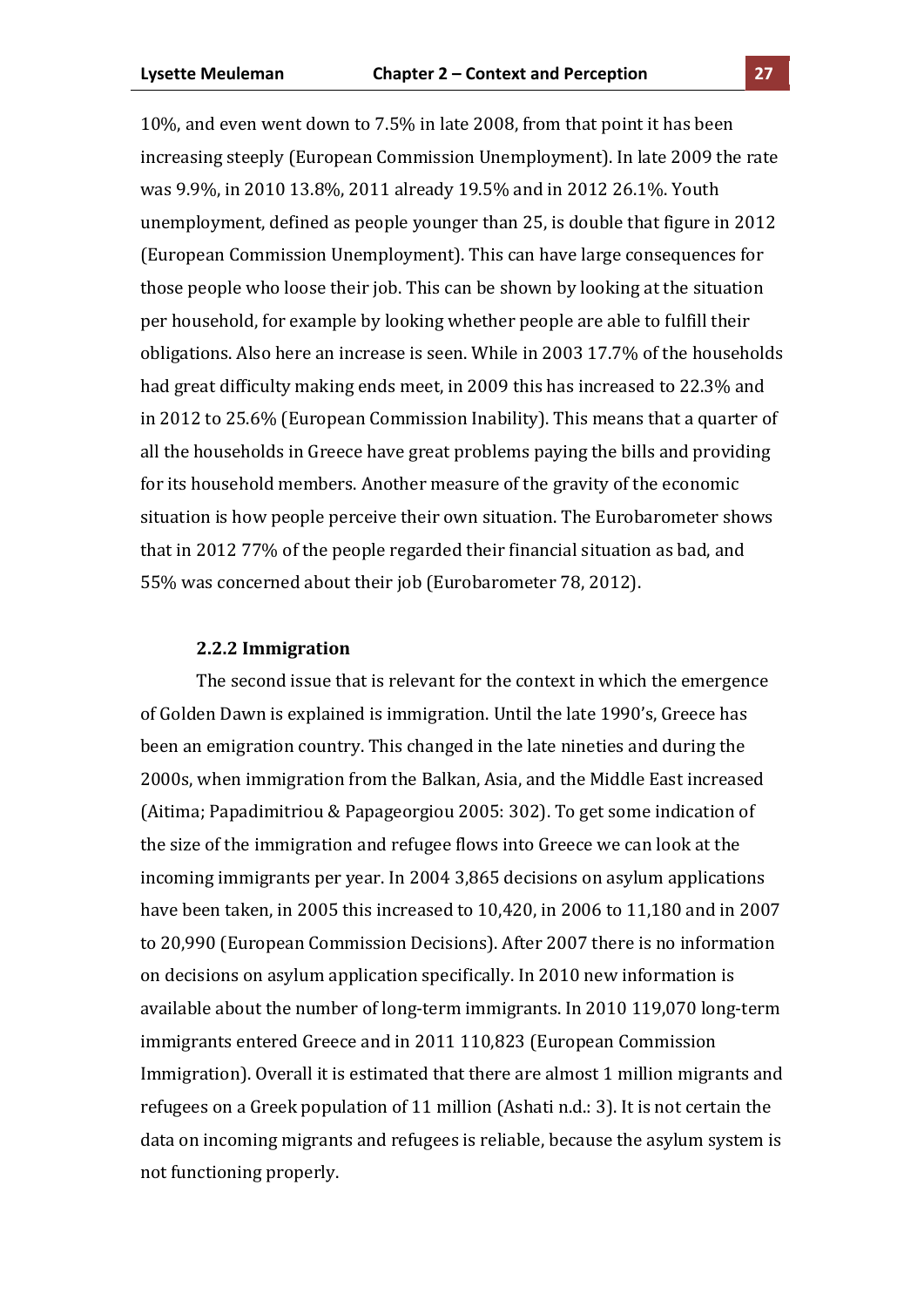Part of these immigrants only wanted to use Greece as a transit country and an entry point into other European Union countries (Aitima; V. Karydis, personal communication, May 23, 2013; Papadimitriou & Papageorgiou 2005: 302). Therefore many did not try to integrate into Greek society, but move on to other countries (V. Karydis, personal communication, May 23, 2013). However, since 2003 the Dublin II Regulation is effective. This regulation stipulates that asylum seekers must lodge their application in the country of entry in the EU zone. When they move on to another country and file an application there, they are being send back to the first country of entry. This Regulation has trapped many immigrants in Greece. As a result all immigrants who entered Greece needed to file their application there, which resulted in long waiting lists (Aitima; V. Karydis, personal communication, May 23, 2013). Greece failed to adapt its asylum situation to the new reality with the consequence that the responsible institutions did not have the capacity to process all the applications in time (Papadimitriou & Papageorgiou 2005: 302). The institutions were not adequately equipped, were understaffed, and were generally not able to deal with such large numbers of people. Furthermore, a rejected application in the first round may be appealed to the second. Since very few applications receive an immediate positive decision, almost all applications are reviewed twice (Papadimitriou & Papageorgiou 2005: 304). Moreover, after an amendment is made to the law, the rejected applicant may reapply and since 1998 there were more than 64 amendments (Ashati n.d.: 11). This has put an enormous strain on the system. For a long time it was practice to only admit 20 applications a week, for which hundreds of immigrants stood in line for days for the chance to be picked (Smallman & Mara 2013). Adding to the chaos is the Greek practice to delay applications. The date of the interviews required for filing an application are changed frequently, with as result that refugees and immigrants are not able to file an asylum application for more than a year after entrance (Papadimitriou & Papageorgiou 2005: 304). When refugees do manage to obtain a residence permit, it is hard to remain legal, since their status is related to employment. Only when a legal migrant has a permanent job, the resident permit is extended (Ashati n.d.: 11). The result is that  $35% - 50%$  of the immigrants in Greece is illegal (Ashanti n.d.: 11). At the same time people are stuck: because they have no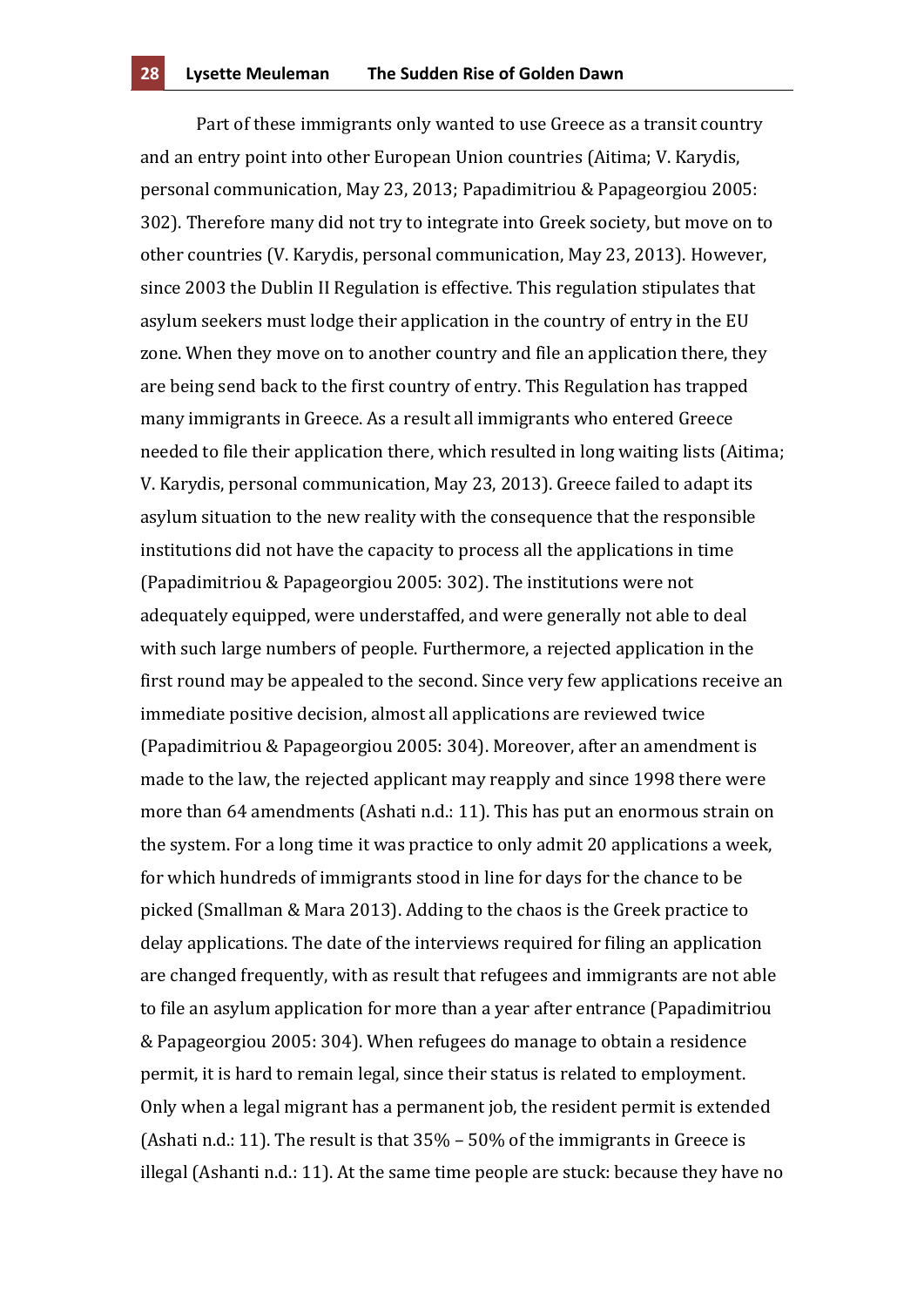papers, they cannot leave, even if they want to go back to their country of origin (Smallman & Mara 20113).

These large migration flows and the Greek application system have resulted in severe humanitarian problems. According to Greek law, the state is obliged to provide accommodation etc., however it has not been able or willing to do so (Ashati n.d.: 19). The detention centers and reception centers in which migrants are held are of degrading conditions and in some centers the UNHCR even speaks of a humanitarian crisis (Ashati n.d.: 13) Immigrants had to rely on themselves to provide for food and shelter. The result is that many immigrants live either crammed with many people in small apartments or are forced to sleep in parks and on the streets (I-red 2012: 4; Ashati n.d.: 19). This created problems in some specific neighborhoods of Athens (Omonoia and Agios Panteleimonas e.g.), and in some cities with many immigrants such as Patras and Igoumenitsa (Aitima). In Athens the city center has been degrading, with immigrants sleeping in the street, drugs dealing and the accompanying general violence (I-red 2012: 4). Due to the economic crisis it became harder to find a job and with no other means of subsistence, crime rates went up (Aitima; V. Karydis, personal communication, May 23, 2013). This only added to the tension already present in the neighborhoods that rapidly changed in demographics and where the original population felt increasingly threatened (V. Georgiadou, personal communication, May 31, 2013). In this time the discourse around immigration became harsher, and included terms and frases such as: "immigration bomb, sanitary bombs, reclaiming of the cities and blaming the immigrants" etc. (Aitima). Clearly the immigrants had become scapegoats for all that was wrong in the city (I-red 2012: 4). Far right groups spoke of cleaning the city (Ashati n.d.: 19). Intolerance towards foreigners has always been present in Greece, because Greeks regard the nation state as homogenous. Yet in the last years, it has been rising (V. Karydis, personal communication, May 23, 2013). At the end of 2010, racist violence began, according to Greek NGO Aitima (Aitima), although the I-red network already sees an increase in violence since 2006/2007 (I-red 2012: 4). This violence was mainly aimed at immigrants and refugees and is often in the form of beatings (Ashati n.d.: 2). After a Greek man died during a robbery by a foreigner, the violence increased. The peak was in 2012 at the time of the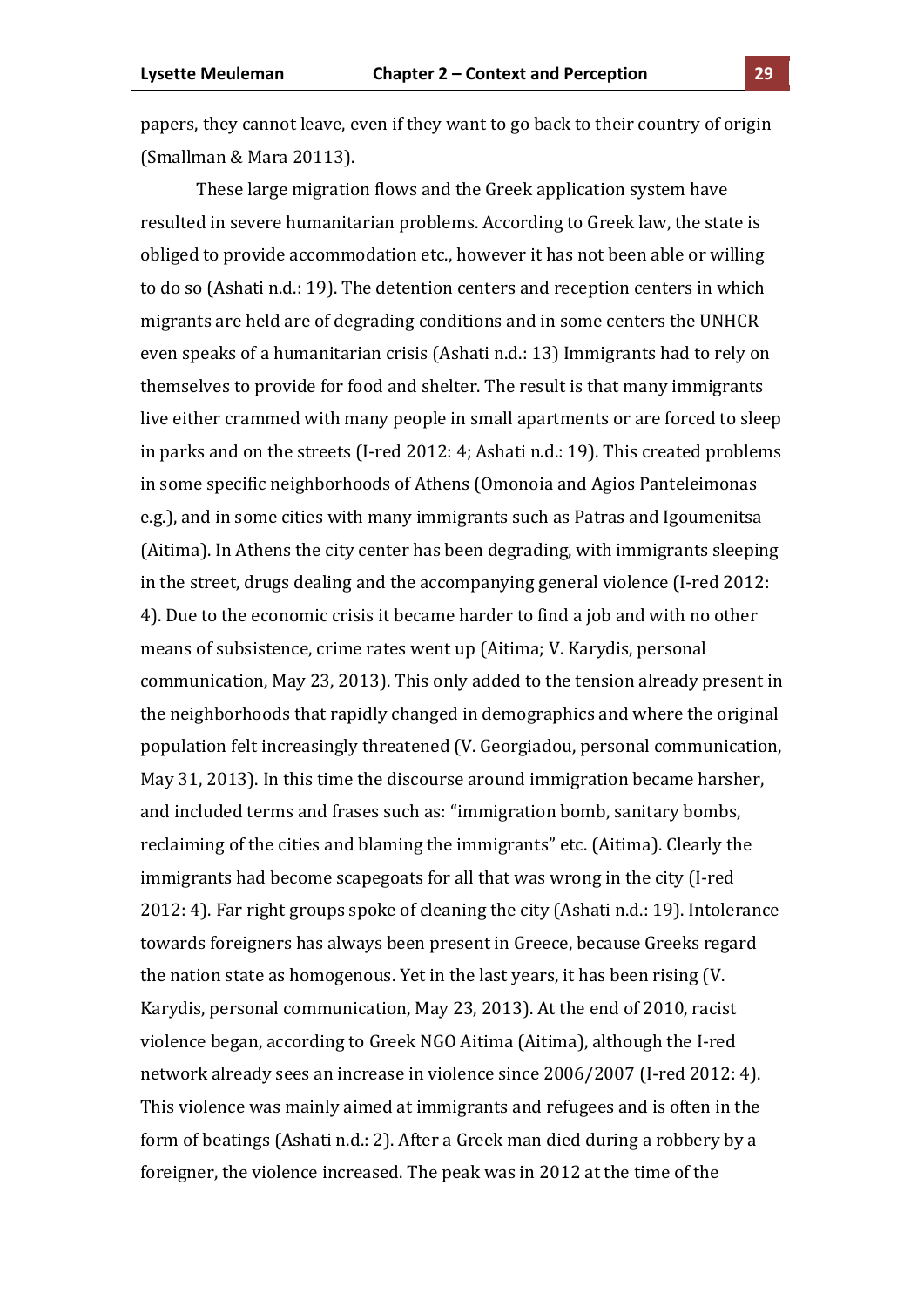elections (Aitima). Perpetrators of this racist violence usually go unpunished (Ired 2012: 4).

The result of the crisis is that the economy and the unemployment rate are seen as the most important issues facing Greece (Eurobarometer 78, 2012), and were the main topics during the elections of 2012. As can be expected, also immigration has been an important issue in the period before the elections. From 7% saliency in November 2010, it increases in May 2011 to 15% after which it drops again to 7% in May 2012 (Special Eurobarometer 393). Also the saliency of crime has gone up in the same period (Special Eurobarometer 393). In later chapters it is shown how these structural circumstances have influenced the rise of Golden Dawn.

#### **2.3.)Attitudes and)Demographics**

This last part of the chapter will be devoted to the voter demographics and people's motives of voting Golden Dawn. This can give an insight whether there are certain groups of society that are especially drawn to Golden Dawn. This might shed light on the question why people vote for Golden Dawn and thus how their sudden rise can be explained.

#### **2.3.1.)Normal)Pathology)– Pathological)Normalcy**

For a long time voting for far right and supporting their values of racism and authoritarianism was seen as something abnormal, something the normal average citizen would not do. It was thought that only a small percentage of society, of about 10 to 15% would be susceptible for voting for the far right and then only triggered by extreme conditions such as a crisis (Mudde 2010: 1171). This theory was based on the idea that the values of the far right are not compatible with the values in western democracies, and therefore people would not support parties with such an ideology. It effectively placed far right parties out of the normal political system. The key question became why people vote for such a party, which would then be explained by the protest vote and support in abnormal circumstances, and related to the modernization theory (Mudde 2010: 1172). Supply side and internal organization were almost completely ignored (Mudde 2010: 1172). This theory became known as the normal pathology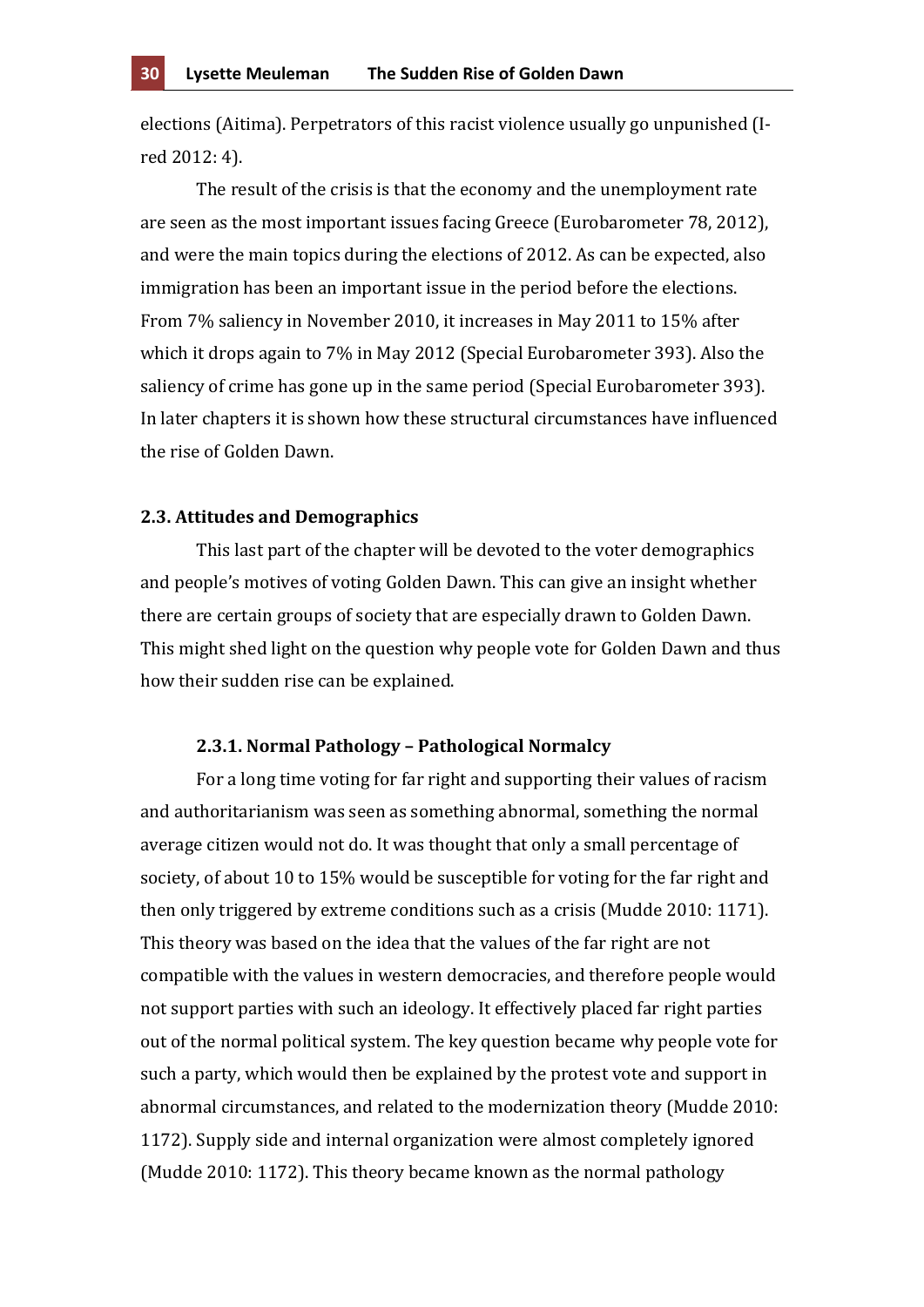theory. Yet empirical evidence has not been corresponding to this hypothesis, and slowly research moved away from it (Mudde 2010: 1167). Alternatively, Mudde argued that the far right was instead of a normal pathology, a pathological normalcy. He explains in his article that the core values of the far right are not only compatible with western values, but even are all-present. Nationalism is expressed in many forms, for example when countries are named in the names of companies or public services, usage of the flag, etc. Further, conservative right parties have a strong focus on law and order, which is a moderate form of authoritarianism. Thus the ideology of the far right is not uncommon in society, it is only expressed in a less radical form (Mudde 2010: 1173-1178). This has implications for the way the far right is investigated. Now models used for other political research could be employed on the far right. Acknowledging that demand is not so abnormal made the question of demand less stringent, and research shifted to the question of supply, even though to fully understand the emergence the interaction with demand and internal organization is crucial. Understanding who votes for a far right party can give insight in why they vote for it and how the party emerged.

#### **2.3.2. Voter Demographics**

Concerning the voter demographics, there are several data; some data pertain to the elections in May 2012, and some in June 2012. Sometimes this is very similar information, and in some cases it may differ. In these elections Golden Dawn received 6.92% and 6.97% of the vote respectively. The voter demographics explaining the characteristics of the average Golden Dawn voter below pertain to the election in June 2012.

As is usual for far right parties, more men than women voted for the Golden Dawn: 10% of all men against 4% of all women (Public Issue 2012). This is in accordance with the demographics of other far right parties in Europe. Golden Dawn was particularly popular with the younger generations: of the voters between 18-24 years 13% choose for Golden Dawn and 16% of the voters between 25-34 did the same (Public issue 2012). This is in contrast to the  $65+$ voters, of which only 2% voted for Golden Dawn. Interestingly, both among the young voters as well as the elderly, only the left wing Syriza got a higher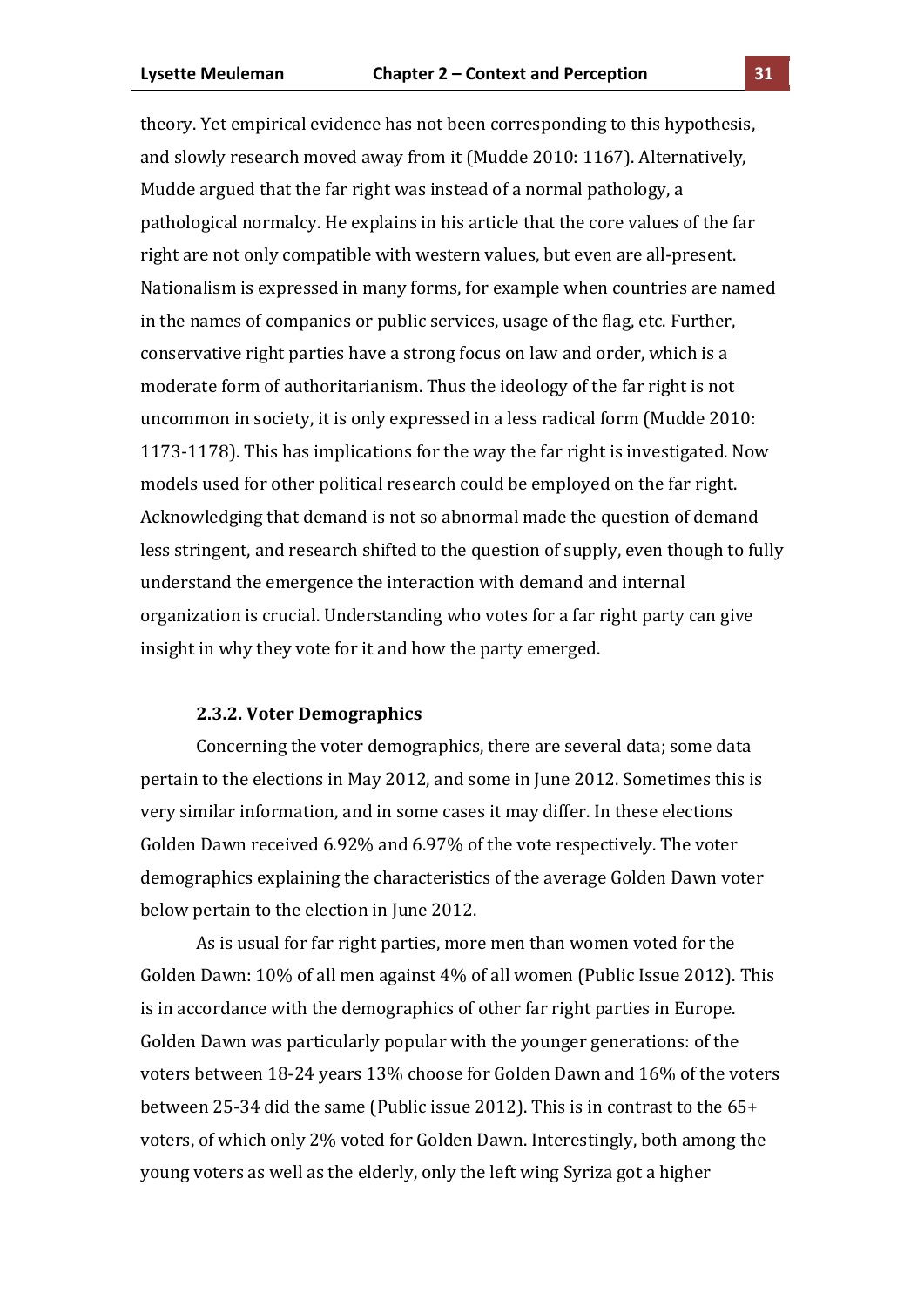percentage of the vote (Public issue 2012). This indicates that especially the young voters choose for the extremes of the political spectrum. At the same time, the low percentage of votes from the older people indicates that the vote for the Golden Dawn is not historically inspired. Previous supporters for the military dictatorship in the 60's and 70's belong to the older cohorts now, but exactly there support is low. So even though the leadership of the Golden Dawn is formed by the dictatorship, it seems that the support among the population is not linked to this period.

The polling company Public Issue has also looked at the employment situation of the June voters of Golden Dawn. They found that people who are selfemployed or who own a business, the private sector employees, and the unemployed are slightly more inclined to vote for Golden Dawn, with 11%, 11%, and 12% respectively. Also in these categories most people voted for Syriza or the mainstream right wing party New Democracy (ND) (Public Issue 2012). Even though the immigration issue and the related problems were centered on specific regions, geography was a less determining factor for the far right vote. There is a minimal difference between the rural, urban and semi-urban districts, with slightly less voters in urban areas and slightly more voters in semi-urban areas (Public issue 2012). The vote is nearly evenly distributed over the election districts, with the exception of a few regions that either have a much lower or higher percentage (I-Graphics n.d.). Thus except from some districts, Golden Dawn is popular across the country. Even though it is still a small organization, it has grown fast in the last few years. In the chapter on mobilization more attention will be paid to this phenomenon.

Drawing from previous research the economy would also play a role in the emergence of the far right. In the June election is seen that only 8% of the people who were facing financial difficulty voted for Golden Dawn. This places the party in the fifth place in this category, behind Syriza  $31\%$ , ND  $26\%$ , Pasok 10% and the Independent Greeks with 9% (Public issue 2012). This is interesting, because it suggests that the financial crisis is not a major factor why people voted for Golden Dawn. The number of votes among people who are in financial difficulty is only slightly more than the average percentage of votes for Golden Dawn while Syriza got 5% above their total percentage from the people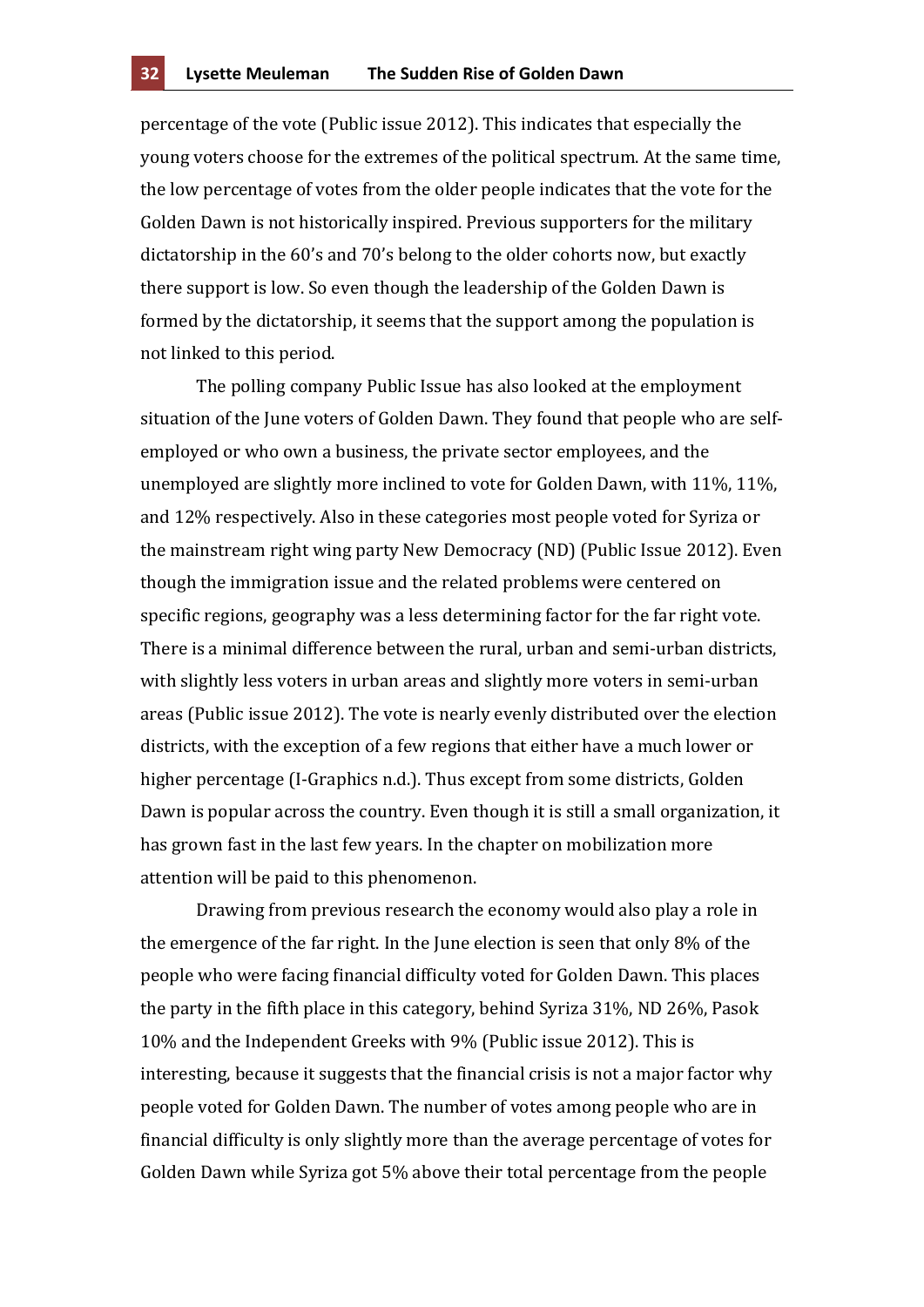in financial difficult situation (Public issue 2012). If Golden Dawn appealed to people because of their economic program, it would be expected that this percentage would be higher.

In these elections there was a high volatility and many people who voted unexpectedly. Not only Golden Dawn gained seats, also on the left side of the spectrum parties gained in popularity. This brings up the question where the voters come from and to what party they were previously aligned. Of course here is a large distinction between the May and the June elections, since in the former Golden Dawn won for the first time many votes, while in June many voters remained with the party. Most voters in May came from the two mainstream parties: 33.9% of the Golden Dawn voters came from New Democracy and 23.3% from the Panhellenic Socialist Movement (Pasok). Thus 50% of the party came from the major mainstream parties. As could be expected the former far right party Popular Orthodox Rally (Laos), which has been moving to the center in the last years and even participated in government, had to pay for these actions and lost many votes. 12.3% of the Golden Dawn voters came from this party (Metron Analysis in Georgiadou 2013: 92). That former voters of these three parties make up the most substantial part of the Golden Dawn electorate is not surprising. New Democracy and Pasok were the two biggest parties and both lost a large percentage of their vote, especially Pasok. Furthermore, a substantial part of the vote for Golden Dawn is explained by the vote from new voters, more than 1 in 5 new voters voted for Golden Dawn (20.9%) (Metron Analysis in Georgiadou 2013: 92).

In June it turned out that Golden Dawn received almost a similar share of votes, also almost 7%. Yet, large shifts in the electorate have happened. 64% of the voters in June had also voted Golden Dawn in May, yet Golden Dawn lost one third of its votes, while at the same time was able to regain the same amount by appealing to other people (Metron Analysis in Georgiadou 2013: 92). These 30% of new votes came divided over all parties. 5% came from ND, 6% were new voters, 5% from Syriza, 3% from Laos, 2% from Pasok, 6% from other parties and previous non-voters, and 7% from the Independent Greeks, a party placed on the right wing with nationalist discourse, but with an unclear program (Metron Analysis in Georgiadou 2013: 92).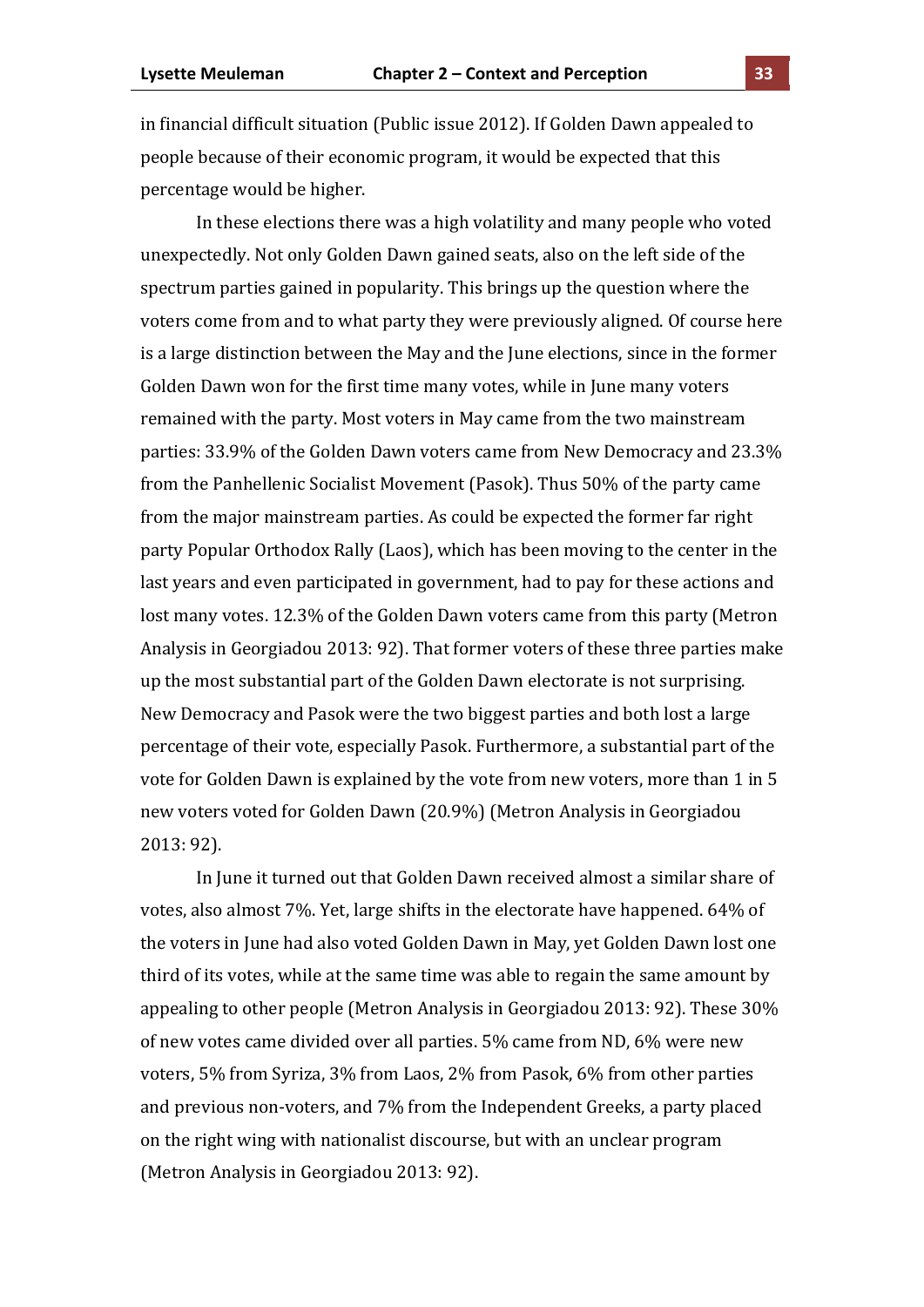This analysis shows that most voters came from the right side of the spectrum, which is logical since voters are more likely to shift to another party close to their ideology than to switch parties radically. Yet some people did. A much smaller, but still significant percentage of the voters for Golden Dawn came from the far left such as Syriza, which shares the stance on the memorandum, but is a quite different party. In this light, an interesting figure is that 2% of the people who claim to belong to the left wing side of the political spectrum, voted in June 2012 for Golden Dawn (Public issue 2012), while Golden Dawn is clearly right wing on many issues. This could be explained by the economic policy and the anti memorandum stance of Golden Dawn. However, there were also parties on the left wing of the spectrum who had similar economic policies and were opposing the memorandum. So for some reason Golden Dawn even appealed to some voters who do not have the same ideology. In the political barometer of Public Issue of September-November 2012, a few months after the elections, 6% of the Greeks referred to themselves as nationalists (Public issue 2012). Most likely not all have voted for Golden Dawn, since also the Independent Greeks have nationalist rhetoric. Therefore also people who do not regard themselves nationalist have voted for Golden Dawn. This is confirmed by the May election in which 44% of the Golden Dawn voters claimed that they are very close to the ideology of Golden Dawn, while 37% if neither close, nor far away from. 15% does admit that they feel far from the ideology of Golden Dawn, yet still have voted for the party (Metron Analysis in Georgiadou 2013: 97).

Metron Analysis also investigated the political motives for voting Golden Dawn and the voters' wishes for composition of the future government. They found that a large part of the Golden Dawn voters (40%) desired to punish the mainstream parties, while only 14% of the entire electorate had the same wish. This might be an indication that Golden Dawn is regarded as a protest party, but it does not give an indication what the voters would protest against. As mentioned in the theory chapter, the protest theory is not very explanatory. Since the economy was the main topic during the elections, and Golden Dawn has an anti-memorandum and anti-austerity measures program, it is not surprising that 70% of its voters were against the memorandum. It might be more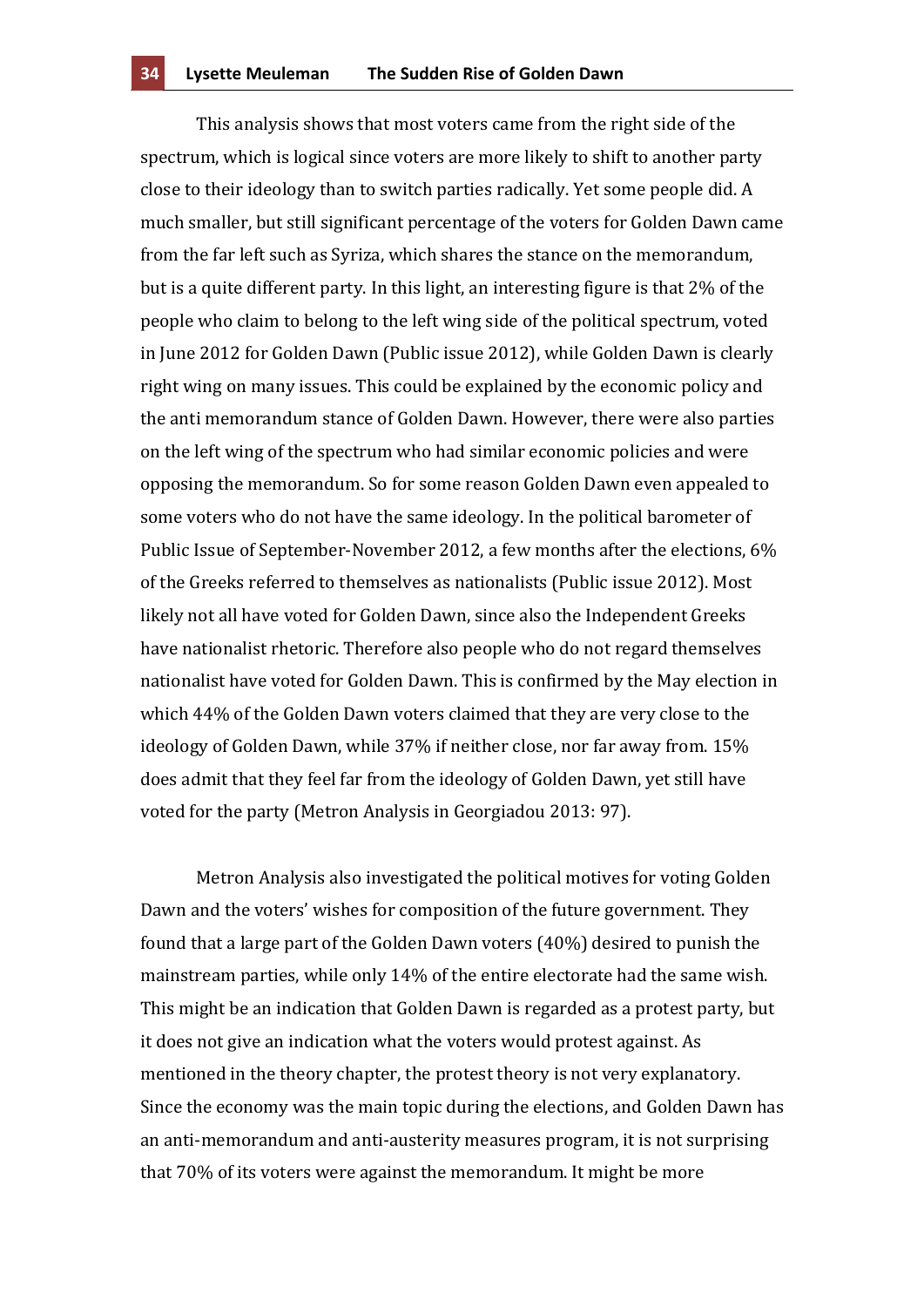surprising that 30% is not. Lastly, there is some information on what Golden Dawn voters wish for their government. Metron Analysis found that 38% wished a strong opposition, 14% a coalition government and 8% a one-party government, but Metron Analysis did not investigate which party this should (Metron Analysis in Georgiadou 2013: 93).

## **2.4.** Conclusion

It can be concluded that the economy and immigration have created a harsh environment for people to live in and many problems for society. Many people have trouble to get by, while at the same time they see their neighborhoods degrading. The chapter furthermore shows that voters for Golden Dawn come from all layers of society, but that the party especially appeals to young voters, who are unemployed or have a large chance to loose their job. Even though Golden Dawn voters come from across the political spectrum, the largest part is right wing oriented. Furthermore, the party has been able to capture a large part of the new votes. Interestingly for a party with such a strong ideology, more than half of its voters admitted to not be close to it.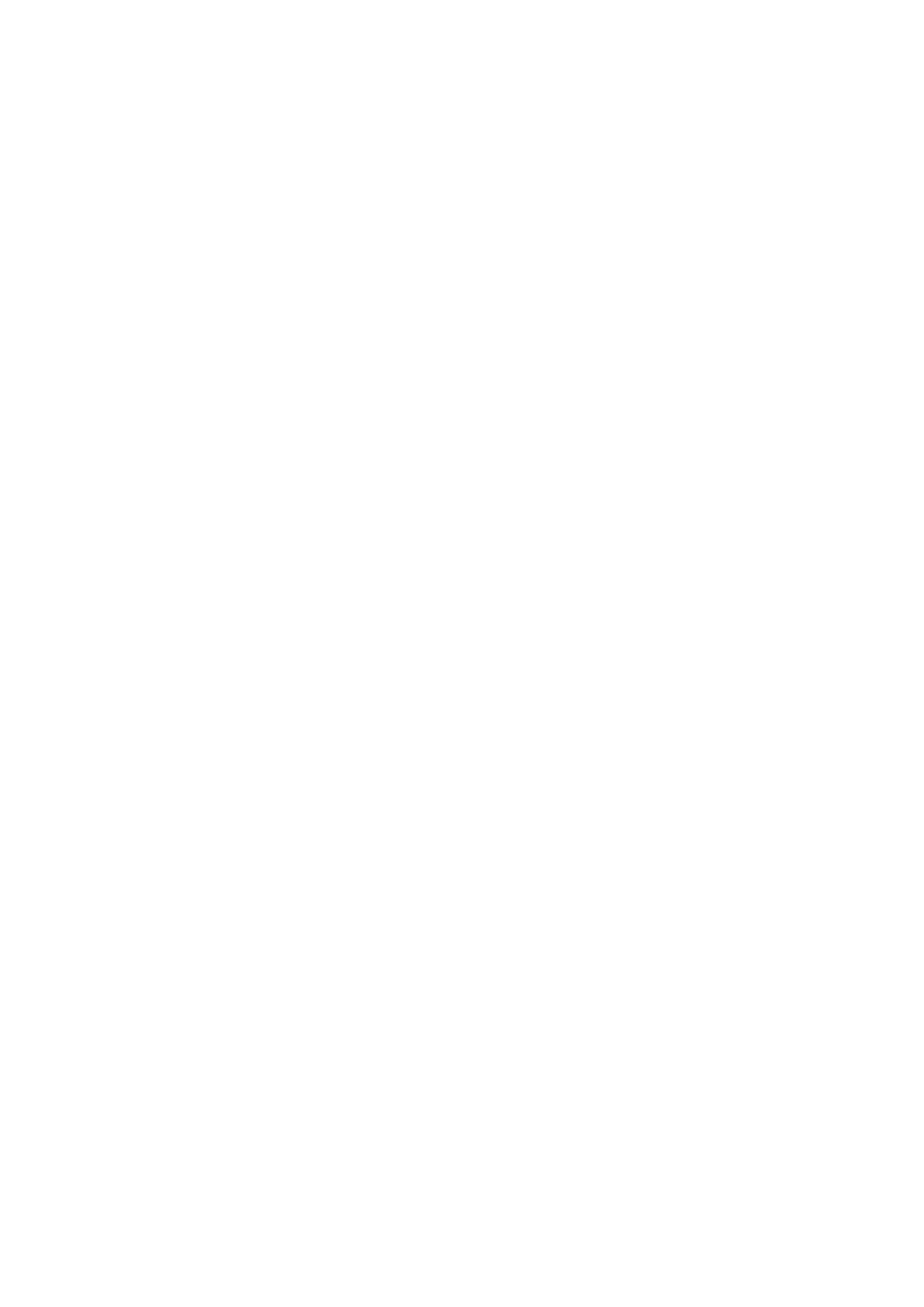# **Chapter)3 : Political)System)and)Political)Process**

# **3.1.)Introduction**

The direct working field of a political party is influenced by two elements. Firstly the political system as formed over time, and secondly the processes within politics of the moment. This chapter will investigate both elements and how these have had an influence on the rise of the Golden Dawn. It will look at the political system as it is formed since the end of the civil war in 1949, and will investigate in more detail the processes in politics in the period 2008 to 2012, the period leading up to the rise of GD. It will do so through the lens of political opportunity structures. This theory of Tilly and Tarrow explained in chapter 1 will function as a guide to what is important. First I will look at the historical development of the democracy. What sort of political system has developed in Greece and what are the main characteristics of it? What are important rules or habits and what are the tendencies in elections? Which parties have been powerful over the years and which institutions have influence? This sets the playing field. Then I will look at what has happened over the last years, and especially what has changed or what processes have been set in motion. Did power blocks shift or new actors come up? Did the rules change? Were old systems interrupted? Here I will see if and how these processes have created possibilities in the system for GD to arise.

# **3.2. Development of Political System**

After the civil war ended in 1949 a democracy was established in Greece. The political system became a proportional representation, with one chamber with 300 representatives. The premier is the leader of the government, while the president is head of state. The first government was formed by the right wing party 'Greek Rally'. This party was founded by Field Marshal Alexandros Papagos and was a conservative right wing party with a strong anti-communist program (Pappas 2003: 93). When Papagos died in 1955 and Konstantinos Karamanlis was chosen as the new leader, the name of the party was changed into National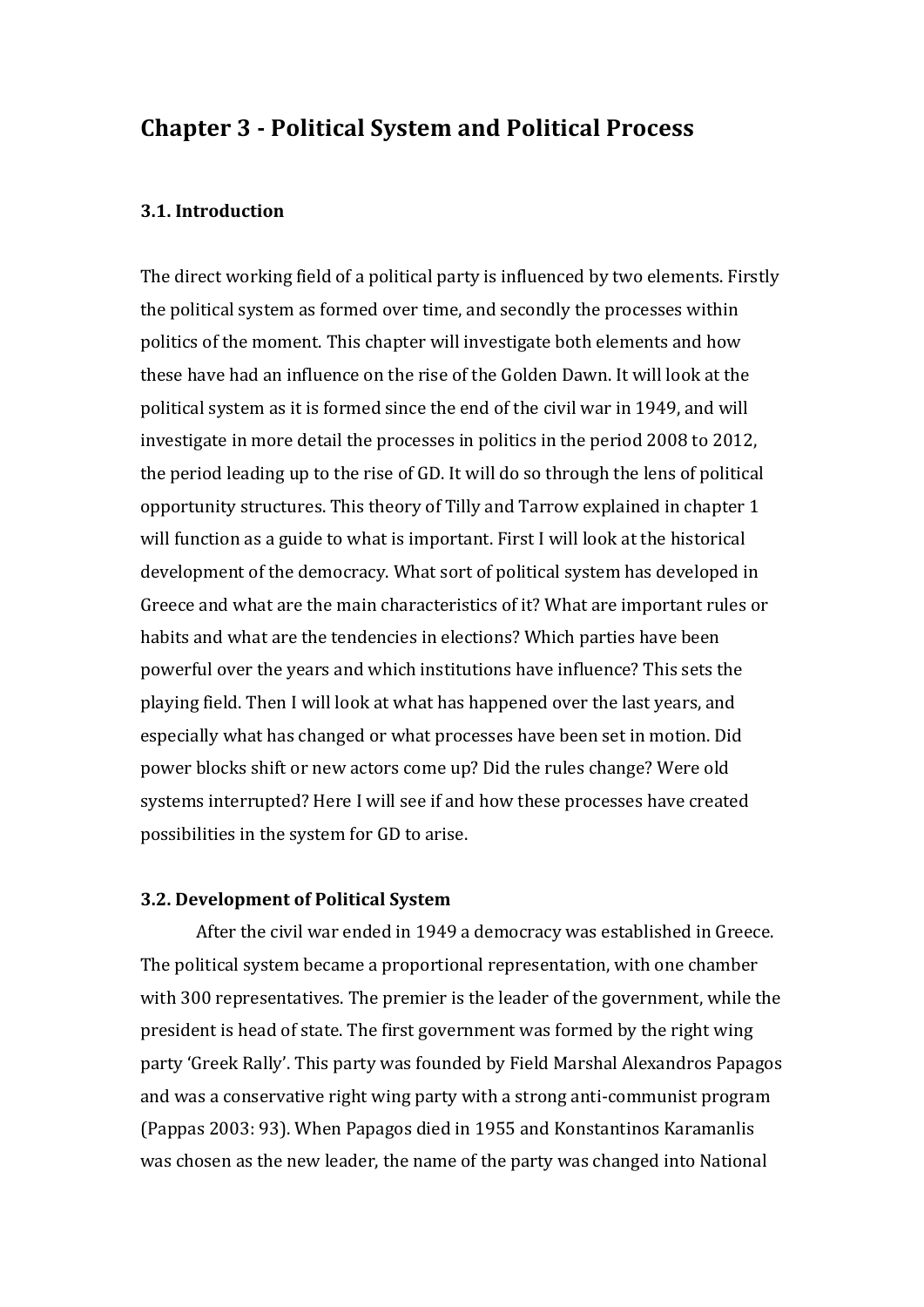Radical Union. In this capacity the party won another three elections in which it governed alone (Pappas 2003: 93). The fourth election in the late 60s it lost to the center party. This center party did not govern long, since in 1969 a dictatorship was established which lasted until 1974. After the fall of the dictatorship, Karamanlis returned in politics as the leader of the newly founded conservative right wing party New Democracy. Just as before the dictatorship the right wing party won the elections with a large majority (Pappas 2003: 93). When in 1981 Karamanlis became president of Greece, the hegemony of the right wing was broken by a left wing party. Pasok, a socialist party established by Andreas Papandreou after the dictatorship had been able to catch most voters of the then divided communist left (Pappas 2003: 98). Just as New Democracy in the 70s, also Pasok won the elections with a large majority so it could form a one party government (Pappas 2003: 98). After 8 years of socialist rule, in 1989 ND won the elections again, but had not gotten a majority and therefore they formed a coalition government with Synaspismos. This, though, was of short duration because ND left the coalition. After elections a new coalition was made between Pasok and Synaspismos and ND, but this one also only lasted several months (Vasilopoulou & Halikiopoulou 2013: 2). Finally, in 1990 ND won the elections with a majority and enough seats to form a government on its own again, while in the following elections Pasok regained a large majority (Vasilopoulou & Halikiopoulou 2013: 3).

The strengths of initially ND and later also Pasok created functionally a two party system, in which minor parties were present, but had almost no influence. From 1977 to 2009 Pasok and ND had a minimum of 251 out of 300 votes and 85% of the votes together (Vasilopoulou & Halikiopoulou 2013: 2). In just about all elections one of the parties had a majority and thus no coalitions or compromises had to be made (Vasilopoulou & Halikiopoulou 2013 3). The two coalitions in 1989 were short lived. The two party system created a political culture of polarization (Vasilopoulou & Halikiopoulou 2013: 3; Lyrinztis 2011: 2). This is strengthened by the political rules. Greece's electoral system is a proportional representation, with a 3% threshold and in the last elections a bonus of 40 and later 50 seats are allocated for the winner (Vasilopoulou & Halikiopoulou 2013: 3). This is meant to create a stable majority government.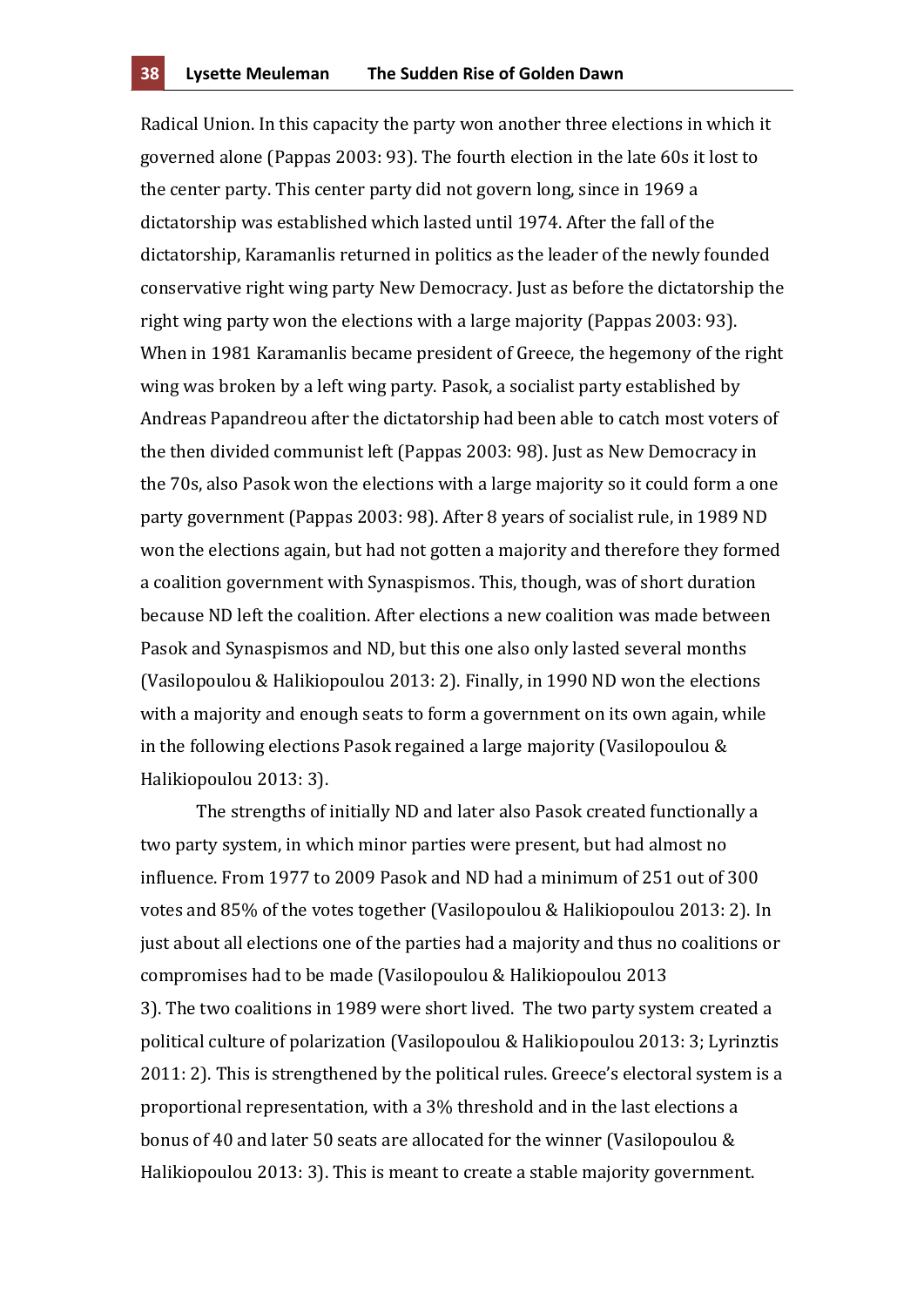Yet it also created a system of confrontation, polarization and opposition with ND at the right side of the spectrum, and Pasok on the left (Vasilopoulou & Halikiopoulou 2013: 3).

After two decades of strong opposition and polarization the two major parties began to move across the political spectrum. Where Pasok had been a radical social left party, it changed its ideology to become a more moderate center-left party and even to what Pappas calls a 'functionally conservative party' (Pappas 2003: 98). This transformation took place in the 1990s, while Pasok governed the country (Pappas 2003: 98). Both the main parties adopted similar (neo) liberal policies and while Pasok lost its radicalities, ND became more popular (Vernardakis 2008). Over time the programmes of ND and Pasok became more and more similar and centrist, with as consequence that also their members and cadre became more akin (Vernardakis 2008). Together they became to be seen as the political elite and as substitutes for each other rather than alternatives. Logically, being seen as one, the decline of the one also means the decline of the other party and other parties are able to profit (Vernardakis 2008). Thus, a polarizing system transformed into a converging system.

During the three decades some other elements had formed that influenced the practice of politics. These elements and processes eventually caused a political crisis that began in 2007. The key to this crisis is that the Greek population no longer trusted politics and had no confidence in the ability of the two mainstream parties to solve Greece's problems. The Greek people formed apathy towards politics. It is important to understand the political situation that came about, because it has highly influenced the possibilities for Golden Dawn to rise quickly. In the next part of the chapter the long-term processes and causes of the political crisis are highlighted.

## **3.3.)Political)Crisis**

### **3.3.1.)Clientelism)and)Corruption**

The political crisis began around 2007. It already begun before the financial and economic crisis hit Greece, but this crisis has aggravated the political unrest. The first element of the political system leading to the political crisis is clientelism. This had been a feature of the Greek political system before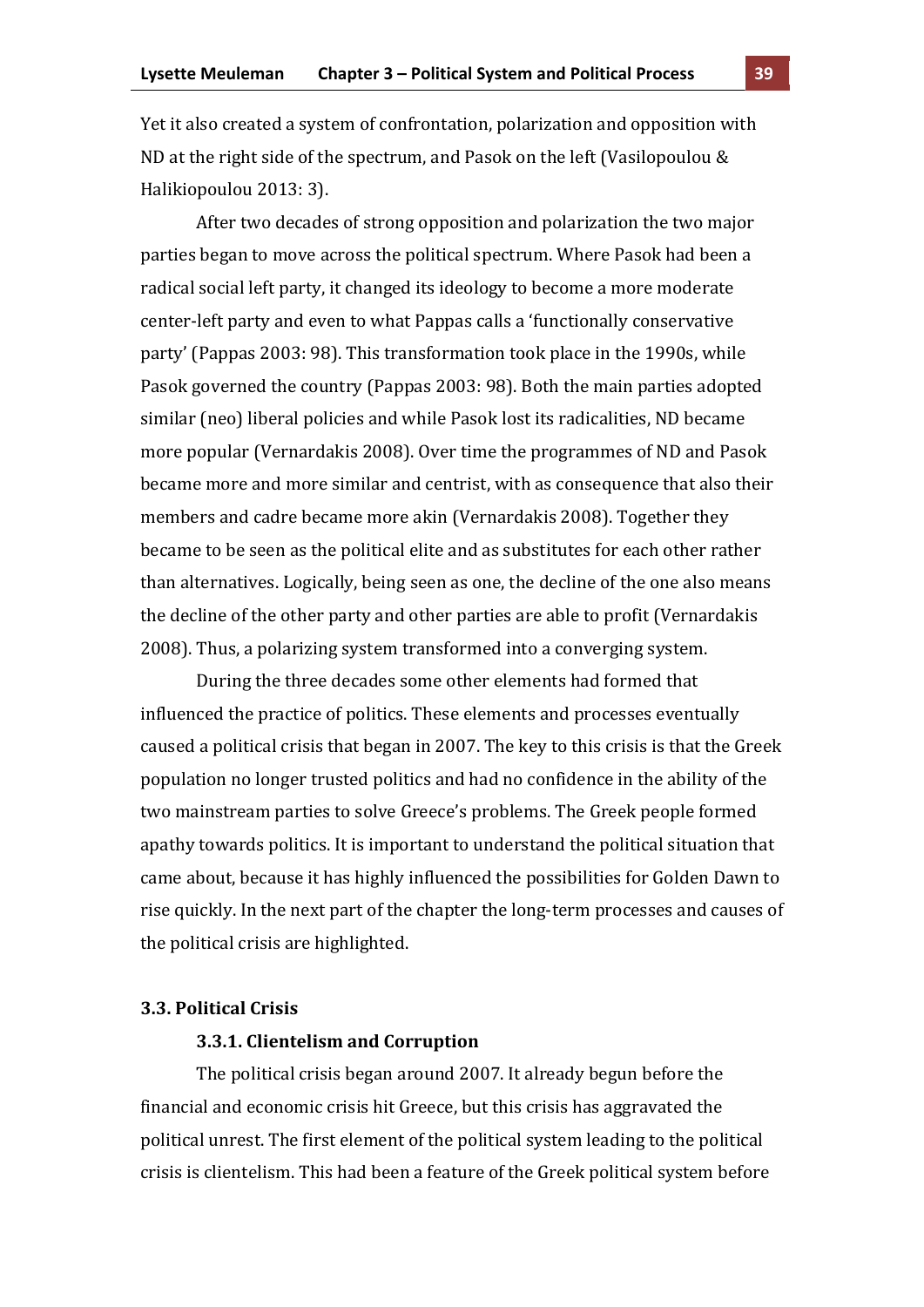the dictatorship and even though ND and Pasok were founded after this period, it founders and members were connected to the political period before the 1970s. In this way, both parties inherited clientelism and the patronage networks! (Vasilopoulou & Halikiopoulou 2013: 3; Lyrintzis 2011: 3). The clientelist system in Greece is more concerned with the party than individual politicians, with the party handing out rewards for its supporters. The system is largely the same as the traditional clientelist system, with as difference that not individual politicians reward their supporters and appoint them for offices, but the party organization does (Lyrintzis 2011: 3; Pappas & Assimakopoulou 2012; Mavrogordatos 1997). This institutionalization within the parties sustains its existence and ensures party loyalty rather than loyalty to individual politicians. Clientelism is accompanied with corruption and a large bureaucracy. The Greek state has been increasing its presence in all areas of public life and thus created a huge state apparatus and bureaucracy (Vasilopoulou & Halikiopoulou 2013: 3; Lyrintzis 2011: 5). Furthermore, the corruption and scandals in which politicians are engaged are accompanied by a lack of accountability (Vasilopoulou & Halikiopoulou 2013: 3). Not only the corruption itself led to the political crisis, but also the way corruption is dealt with makes people lose trust in the system. If these scandals come to light they are investigated by parliamentary commissions to establish who is responsible (Lyrintzis 2011:15; Zoakos 2010: 18). Yet often these investigations lead to nothing or the lower ranking bureaucrat is found responsible instead of the involved high placed politician or minister. Even if a minister or high placed politician is found responsible and the case is handed over to the court, the court is most likely to acquit the case because of a law that protects ministers in office from prosecution (Lyrintzis 2011: 15; Zoakos 2010: 18). Even when found guilty, parliament can and has effected a pardon (Zoakos  $2010:18$ ). This sets both these commissions in a bad light, as well as politics in general. People lose their trust in fair politicians because of both the corruption and the lack of accountability for it (Lyrintzis 2011: 15). The parliamentary commissions furthermore add to the instability of politics, because it undermines political alliances and increases polarization and may lead to personal antagonisms and discussions about morality. After all, the people in the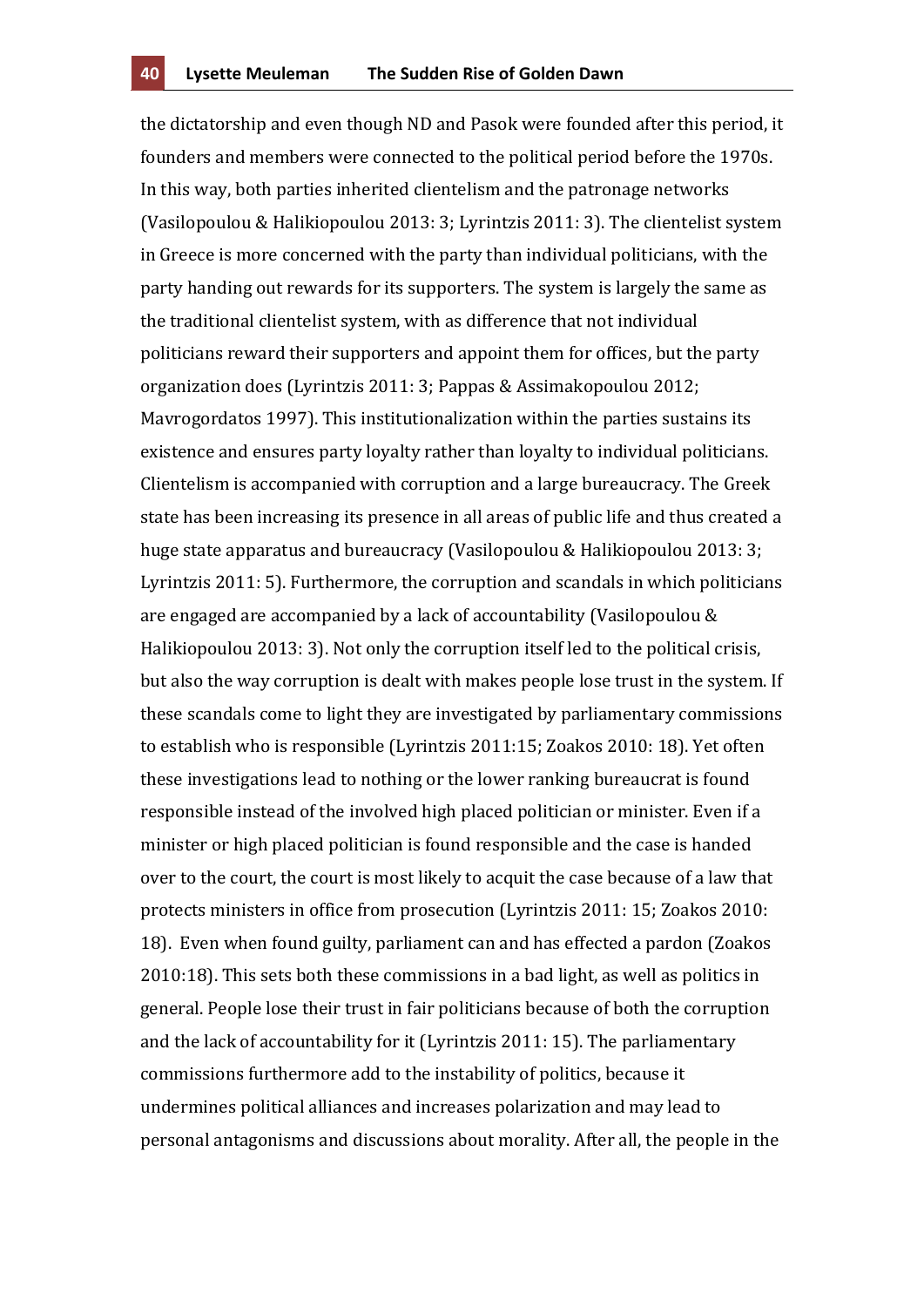commissions who investigate the corruption are colleagues of the perpetrators (Lyrintzis 2011: 15).

#### **3.3.2.)Reforms**

A second element of the political system that has contributed to the political crisis is that the governments lead by both ND and Pasok were not able to push through reforms, such as in the labor market and retirements. Both parties have intended to do so and promised it in election statements, but were met with demonstrations of strong unions and interest groups who managed to block any change (Lyrintzis 2011: 8). As a result there has been no change in areas such as education, transport, health, the labor market and the social security system for decades. These areas have not adapted to the changing world, which eventually makes them costly and inefficient. People who recognize the problems of the old policies and the need for change, blame the state for failing to implement reforms (Lyrintzis 2011: 9). In this way, necessary changes to areas such as the labor market and the social security system are not made, while the people blame the state for not solving the resulting (budgetary) problems.

Furthermore, in the past decade, the major parties had neglected to touch some issues such as immigration. Even though this became a growing problem and an important issue for many people, the main parties made no policy and did not pay much attention to it (Ellinas 2013: 15). Far right wing party Laos had a strong anti-immigrant program, but tuned it down in comparison with earlier years (Ellinas 2013: 16), possibly in connection with their government participation of 2011. This left the opportunity for other parties, such as Golden Dawn, to catch up on the feelings of discomfort in society and to politicize the issue. When Pasok finally tried to regain the defected voters by anti immigrant rhetoric and policy (Dinas & Rori 2013: 277), the initiative was already in Golden Dawn hands, and Pasok came to late. In 2010 Golden Dawn won a seat in the Athens municipality council because of its focus on immigration problems in the center of the capital. How the party did this is investigated in chapter four.

Thus, the Greek political system was a two party system with some minor parties that did not have much influence. Plagued by corruption and clientelism,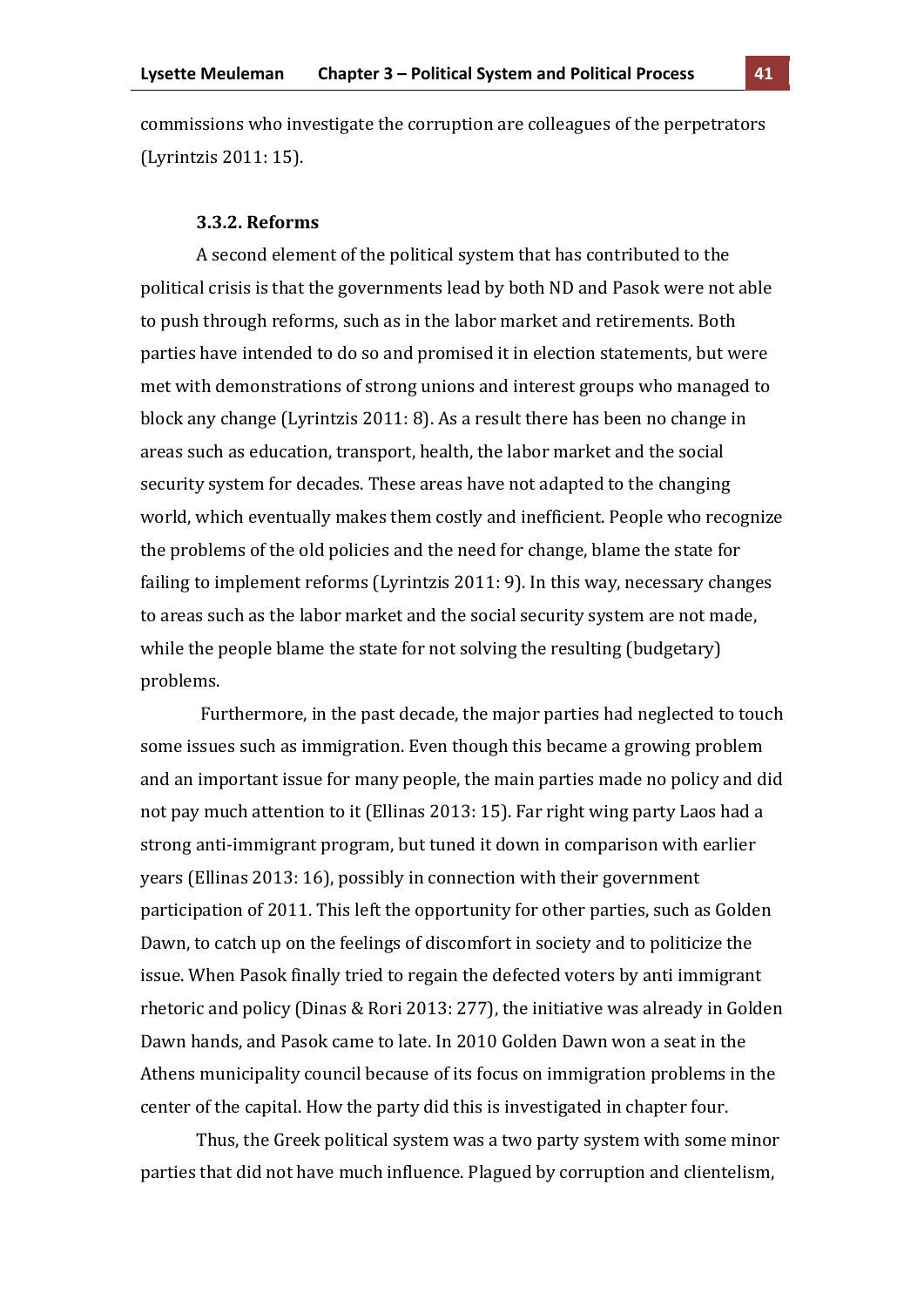the state was weak and inefficient (Georgiadou 2013: 76). Government spending was high while there was little productivity and no transparency (Georgiadou 2013: 76). Because of corruption, the scandals, and the lack of reforms, the Greek population had become distrustful of politics and had little confidence in politicians (Lyrintzis 2011: 10). At the same time, the people were apathic and did not initiate any change (Lyrintzis 2011: 10).

#### **3.3.3.)Manifestations)of the)Political)Crisis**

Around 2007/2008 all these features came together resulting in a political crisis and protests against the state. The first signs of a political crisis were the public protests to events in 2008. In the summer of that year, as well as in 2007, there had been public outrages over the large wildfires in the Peloponnesus and the bad way the government handled the situation. They had great difficulty getting the fires under control and as a result large parts of nature were destroyed (Tsiridis 2011; New spates 2008; Varvaressou 2008). In December of the same year a policeman shot and killed a 15 year-old-boy (Malkoutzis 2008). In the following weeks large protests and violent clashes of predominantly young demonstrators with the police ensued (Malkoutzis 2008). The state and the police had trouble to get the situation back in control, which is seen as an example of the de-legitimation of the political system (Ellinas 2013:14; Tsiridis 2011). This has been confirmed by other protests such as 'the disruption of highly symbolic public events [such as] the 28 October national day parade in 2012' (Ellinas 2013: 14) and aggravated by the presence of left political parties in the protests (Tsiridis 2011).

The crisis is also seen in the movements of the electorate. Since early 2007 the electorate has been moving away from the two major parties ND and Pasok towards the parties on the edges (Vernardakis 2008). Already in 2007, the two major parties lost 6% of their support, while at the same time an increase of 3.5% was seen in voter abstention (Vernardakis 2008). Pasok was seen as falling into an identity crisis resulting from their swift to the center and neo liberal ideology. In the meantime, the left wing party Syriza was tapping into the former voters of Pasok and was able to reach these groups in the issues that are important for them (Vernardakis 2008). Syriza was able to activate the higher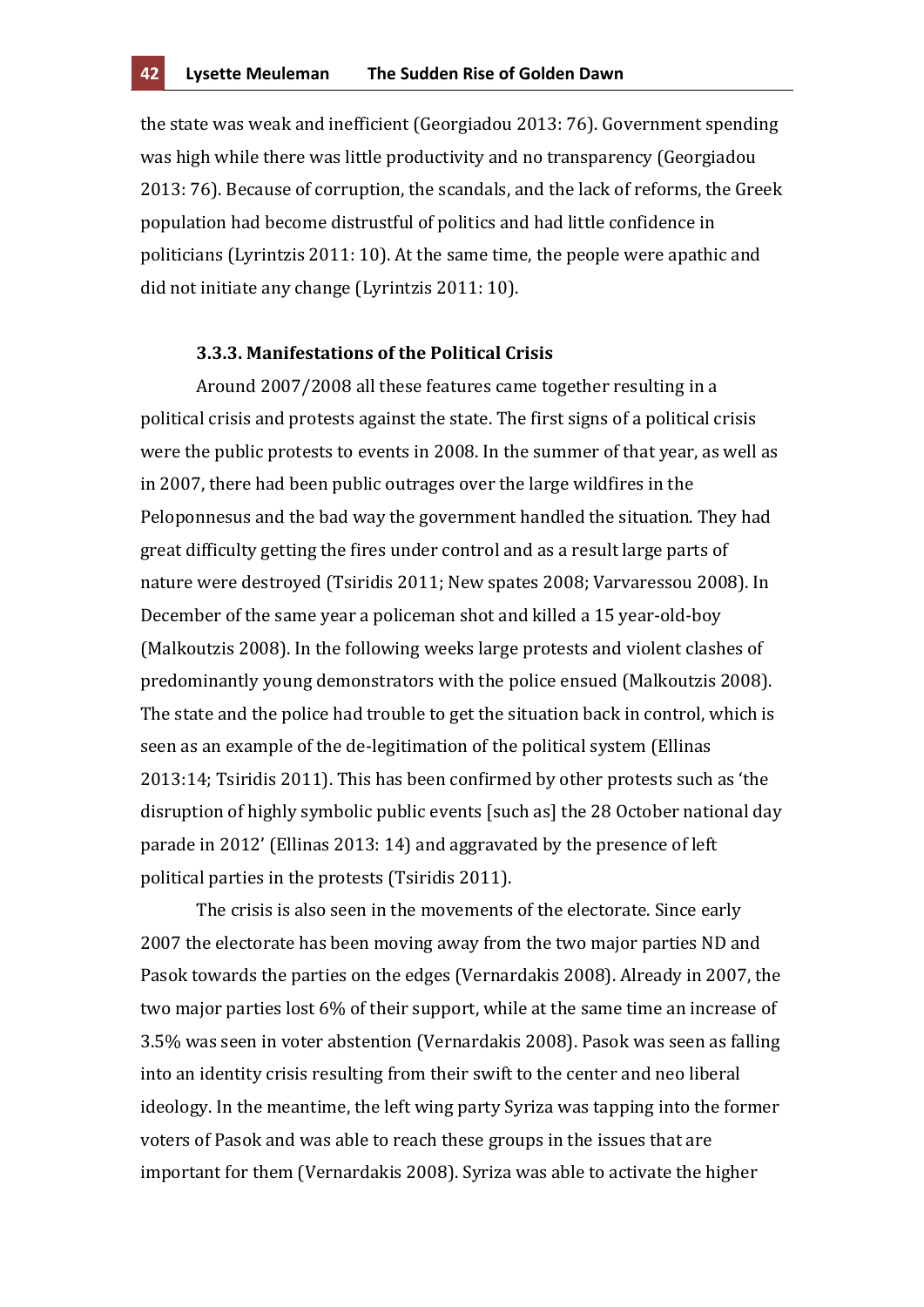educated who are interested in politics and more activistic than Pasok (Vernardakis 2008).

### **3.4.)Political)Processes**

In the next part I will investigate the political processes in the years 2008-2012. To see how these processes have had an influence on the possibility of a far right party to emerge, I will use the theory of POS by Tilly and Tarrow and incorporate the adaptations to the far right parties by Cas Mudde, as explained in the theory chapter. Of the 6 factors identified by Tilly and Tarrow, I deem two particularly important in case of the Golden Dawn. The other factors I have not encountered or seen as influential. Therefore I will look at the openness of the political system to new actors and the instability of current political alignments and changes in these two factors. As Mudde suggested in his adaptation of POS to the far right, I will pay attention to political and cultural structures, thus convergence and polarization processes, and the role of civil society.

## **3.4.1. Openness and Convergence**

To start with the first factor, in the first decades of the democracy Pasok and ND were two party blocks with different ideologies and programs. The Kommounistiko Komma Elladas, the communist party, had a minority role, but was a stable factor in the political spectrum as well. In the last decade however, this changed. ND and Pasok both moved towards the center and in doing so became more similar and dependent of each other. People did not see the difference between them as clearly as before. Especially during the crisis, Pasok was adopting the neo liberal economic policy of cutting expenditures. Except for blurring ideologies, this converging had other effects on the political system. As Mudde (2007) predicts that could happen, in a converging system where a right wing party shifts to the middle, the far right wing is exposed and space is left open. This is also what happened in Greece. This is even more so because ND had always been a strong party on the right flank. As mentioned earlier in the chapter, ND was very strong during the first decades after the reestablishment of democracy. Consequently, it blocked the emergence of minor right wing parties. Since ND always won with a large majority coalition partners were not needed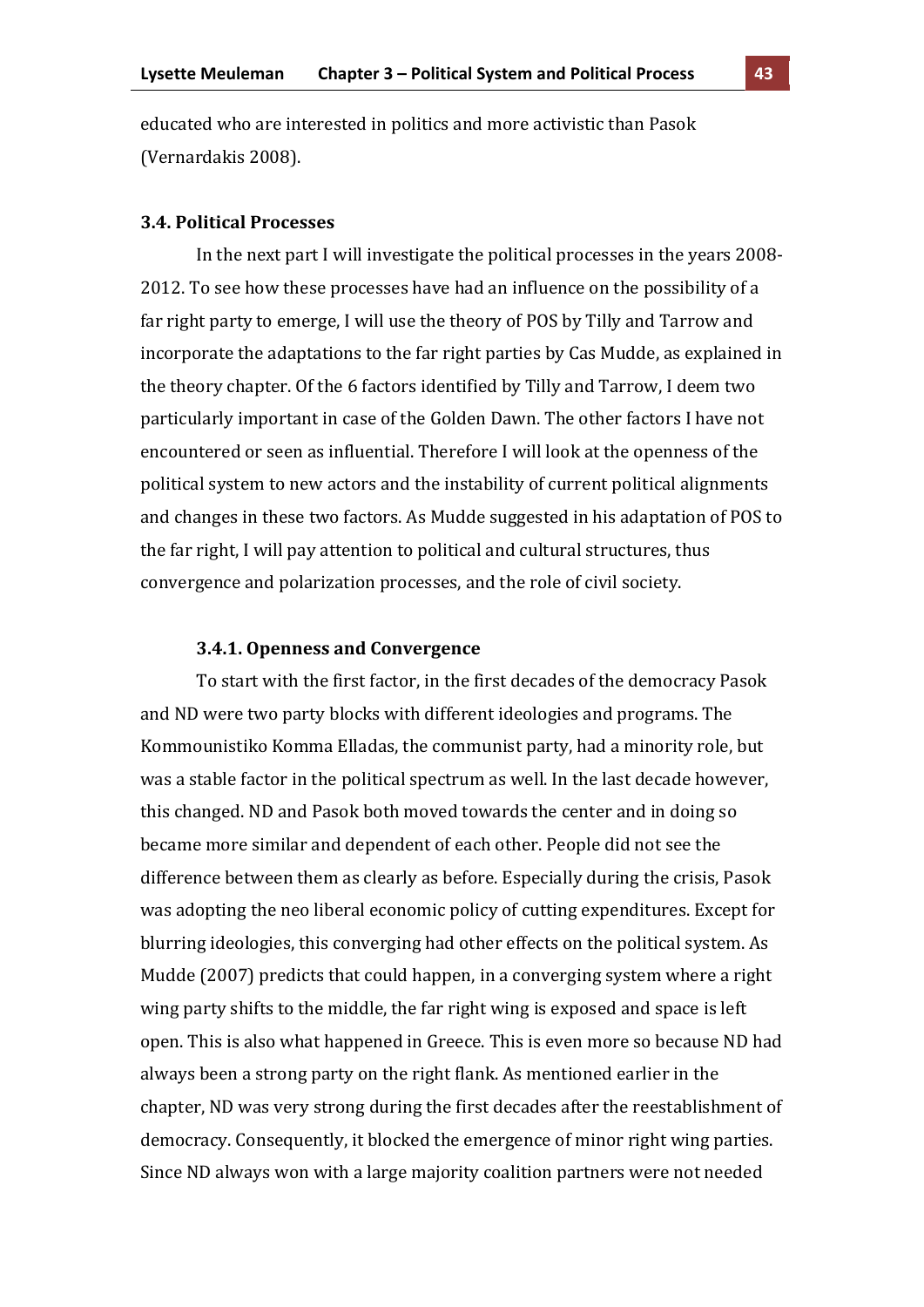and thus a vote for smaller right wing parties was a wasted vote. In this way ND prevented the success of minor parties by absorbing all votes on the right side (Pappas 2003: 98; Georgiadou 2013: 82). Even though some parties tried, none were really successful or lasting and thus disappeared (Pappas 2003: 98). Furthermore, instead of fighting the parties on its right side and starting a dialogue in which ND had to clearly position itself against another right wing party, ND incorporated all right wing elements (Georgiadou 2013: 80). To not to disengage their moderate conservative supporters ND made sure that not the ideology or program were copied, but that it neutralized a far right threat by incorporating its politicians (Georgiadou 2013: 80). In 1981 for example, they placed the number two of the list of the far right National Alignment on the third place of the ND list, and added some more members and activists at lower places (Georgiadou 2013: 80). In this way they could control the far right elements and members of parliament (MP) and were preventing a rival at their right flank. This strategy was successful since as long as ND followed it, no party on its right had any influence. This changed when in the last decade ND moved more to the center, and stopped absorbing all far right politicians. In contrast, in 2000 they expelled Georgios Karatzeferis from ND for failing to adopt the more centrist orientation (Georgiadou 2013: 82). As reaction Karatzeferis founded the populist far right party Laos (Georgiadou 2013: 82), which in 2004 won a seat in the European elections (Ellinas 2013: 5) and in 2007 won with  $3.8\%$  10 seats in the Greek parliament (Georgiadou 2013: 83). In 2009 it grew even more to 5.6% and 15 seats in parliament (Georgiadou 2013: 83).

### **3.4.2.)Instability)of)Political)Alignments**

The second factor of POS applicable to the Greek case is the instability of current political alignments. The financial crisis has influenced the political processes in this regard. When looking closely at the period leading up to the elections of 2012, we will see that Pasok and ND lost much support and that there was place created for defecting MP's to join smaller parties or even to found new ones.

In autumn 2009 Pasok won the elections from ND with a large majority  $(160$  to 90 seats). It did so with the promise to invest to get through the crisis.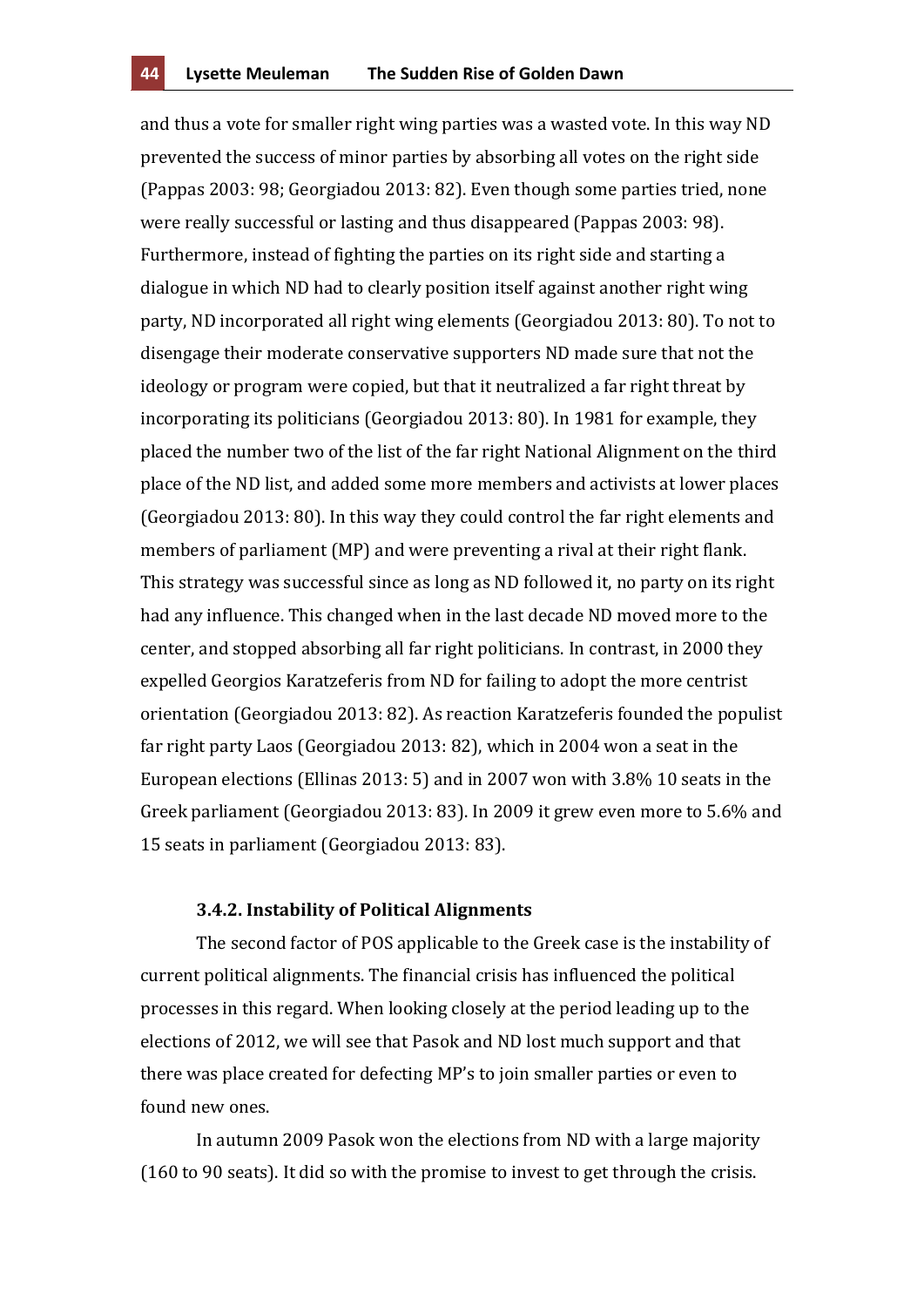However, after a few weeks it turned out that the budget deficit and the Greek debt were much higher than expected. Thus instead of investing, Pasok decided to ask the EU, IMF and ECB for help. However, it still took several months until May 2010 for the memorandum to be voted in parliament. The plan was supported by Pasok, the far right Laos and one vote from Dora Bakoyanni, a member of ND (Dinas & Rori 2013: 272). Bakoyanni voted against party orders and therefore was removed from the party (Dinas & Rori 2013: 272). ND allegedly voted against the memorandum because the deal could have negotiated better (Dinas & Rori 2013: 272). The lack of confidence in politics of the public, the burden of the austerity measures and the protests within his own party prompted Pasok's leader Papandreou to a reshuffle of the government on September 7<sup>th</sup> 2010. The cabinet was enlarged from 37 to 48 members (Dinas & Rori 2013: 272). The local elections of 2010 were all about the memorandum and the crisis, and Pasok intended to link results in the local elections to support for the government (Dinas & Rori 2013: 272). Pasok won and interpreted it as a fresh mandate to continue the reforms (Dinas & Rori 2013: 272). Yet as the crisis went on and the necessary reforms were not completed, but instead direct cuts were ordered, public discontent rose and so did the opposition against the government (Dinas & Rori 2013: 273). Instead of the left – right cleavage that had been dominant for decades, a new cleavage appeared, namely the pro- anti memorandum cleavage (Dinas & Rori 2013: 273). Pasok came into more problems when party members in parliament broke with the party line and with the party itself (Dinas & Rori 2013: 273). In the summer of 2011 protest and demonstrations increased, supported by the other political parties, including ND, who was still against the memorandum (Dinas & Rori 2013: 273). Papandreou called a second reshuffle of the parliament and a mid term program was voted on in favor in June 2011 (Dinas & Rori 2013: 273). On the  $27<sup>th</sup>$  of October the second

memorandum was made between the government and the European partners (Dinas & Rori 2013: 273). Papandreou tried to make a referendum about it, but the European partners warned that a referendum would only be held about whether Greece would leave the Eurozone. This fed speculations about the subject (Dinas & Rori 2013: 274). Now protests against the government were even starker and Pasok lost all support. To continue the austerity measures and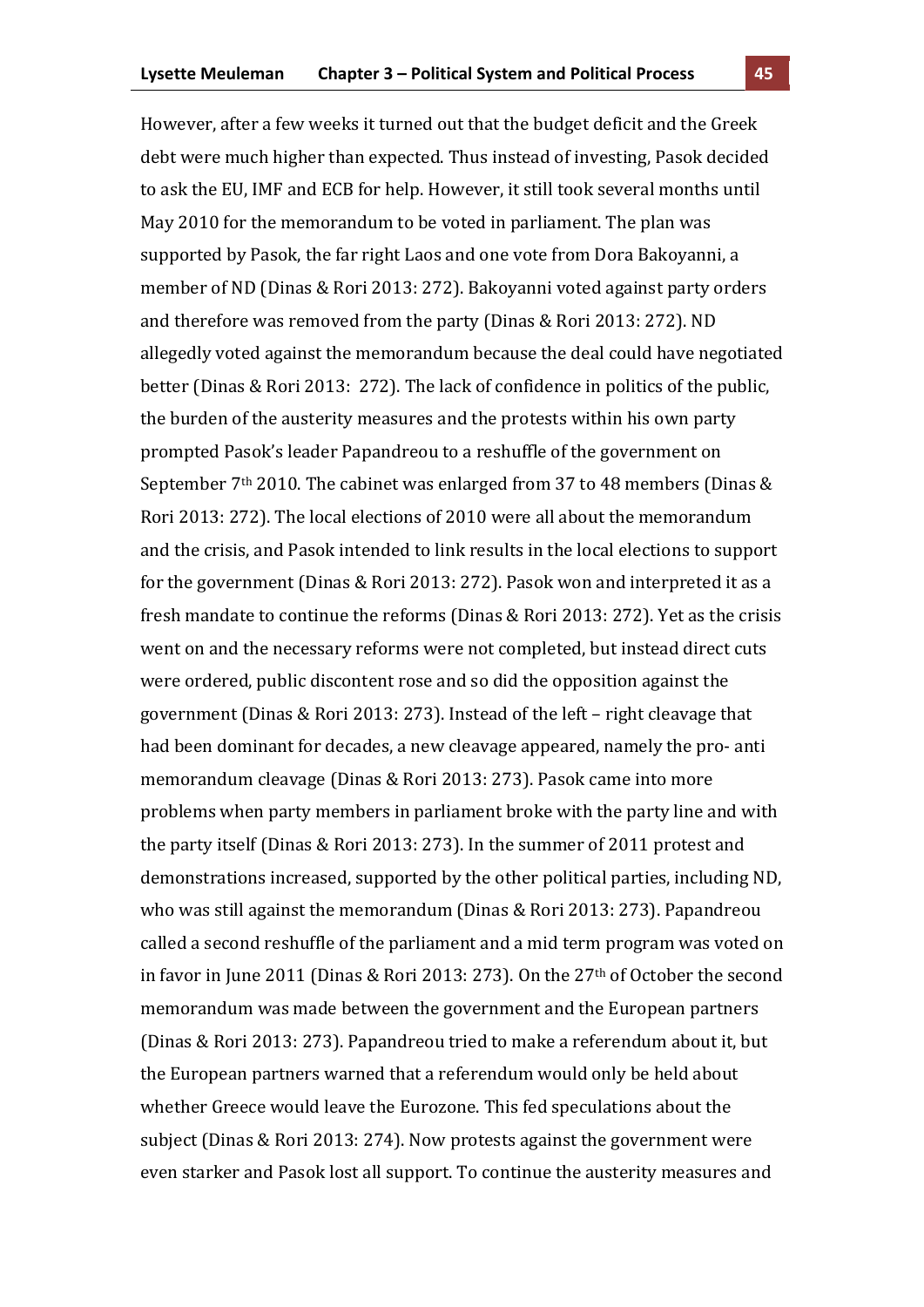reforms, Pasok, ND and Laos, under Lukas Papademos, formed a new government. ND supported the government, but had no members in the cabinet (Dinas & Rori 2013: 274). ND did negotiate that new elections would be held in May, which undermined the effectiveness of the government, since the politicians were preparing for the elections (Dinas & Rori 2013: 274). Before the second bailout package was actually voted on in parliament, ND had radically changed its stance towards the bailout package and was supporting it now (Dinas & Rori 2013: 276). Furthermore, Laos withdrew from the government (Dinas & Rori 2013: 276).

During the period above, Dora Bakoyanni was the first, but not the only MP that was ousted from her party. Three Pasok members were forced to leave as well. Both camps founded new parties: Demokratiki Symmachia (Democratic Alliance, Disy) and Panellinio Arma Politon (Panhellenic Citizens Chariot) respectively (Dinas & Rori 2013: 275). Also other parties had to deal with defectors. Some members of Syriza with a more moderate view founded the Demokratiki Aristera (Democratic Left, Dimar) (Dinas & Rori 2013: 275). Furthermore, in Februari 2012 when the second memorandum was voted upon, 45 members of parliament of Pasok and ND were removed from their parties for dissenting with the party line (Dinas & Rori 2013: 276). Some of these members also founded new parties. The Anexartitou Ellines (Independent Greeks, ANEL) was formed by former members of ND. This party moved to a further right position, and was populist, nationalist but also catch all (Dinas & Rori 2013: 276). Members of Pasok joined Syriza or Dimar (Dinas & Rori 2013: 276).

In order to push through the austerity measures and to prevent disorder in the party, parties ousted all MPs who did not vote according to party line. This created instability for the parties itself, and chaos for the political system in general because new parties were created, of which not all lasted long. The ousting of politicians created the possibility for them to found new parties, of which some even gathered a substantial number of votes. The decreasing power of the mainstream parties and the decreasing confidence of the voters in them made that the newer parties gained influence. The fact that no party had a majority large enough to carry the burden of the crisis added to the negotiation power of smaller parties. This meant that a vote for a smaller party was not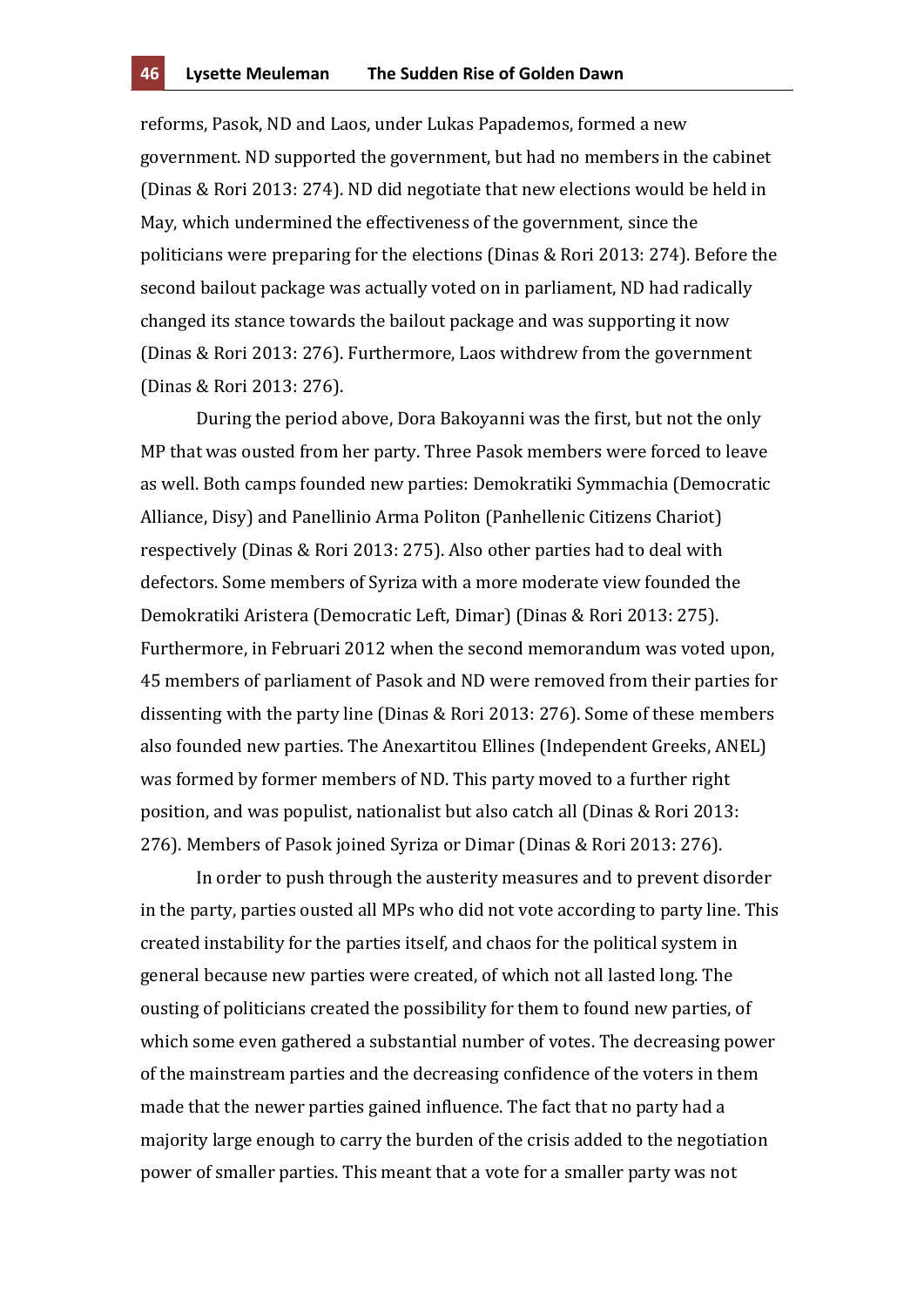necessarily a wasted vote, which created more possibilities for smaller parties to rise.

In conclusion, the economic crisis increased the instability of the political system in which new alliances, divisions, and cleavages were created. Politics became unstable and chaotic, with many MP's defecting and founding new parties, and sometimes returning to their original place. As a result, people lost all their trust in the mainstream parties to solve the crisis and either did not vote at all, or voted for other, smaller parties.

### **3.5. Reaction of Parties and Civil Society**

Apart from the factors identified by Tilly and Tarrow other processes have been important and account for changes in politics that influence the possibilities for Golden Dawn to arise. Mudde argues in his book (2007) that the reaction of other political parties or civil society organizations can have a positive effect but even more strongly have a negative effect on the emergence of far right parties. In Greece, the political parties reacted negatively on the emergence of Golden Dawn. When ND realized what the effect was of their shift to the center they tried to regain the voters who were now drawn to Golden Dawn and the Independent Greeks, another new party on the right side of the spectrum. ND tried to reverse its course to the center and adopted a stronger law and order rhetoric (Dinas & Rori 2013: 277). It tried to copy Golden Dawns nationalist discourse, while leaving out any references to Nazism (D. Christopoulos, personal communication, June 11, 2013). ND had to show that they do also adhere to nationalist ideas and that at the same time they are powerful, and thus a vote for them would be worth more (D. Christopoulos, personal communication, June 11, 2013). Whether these kinds of shifts in order to regain votes are successful is doubtful. Even though it might prevent some people to move to Golden Dawn, others would regard it as copying, and prefer the 'original' (D. Christopoulos, personal communication, June 11, 2013). Furthermore, ND went back to their previous strategy of capturing MPs from the right side, to minimize right side rivals. In some cases this has been successful, for example Dora Bakoyanni returned and some Laos members were incorporated, but the party Independent Greeks in which many former ND's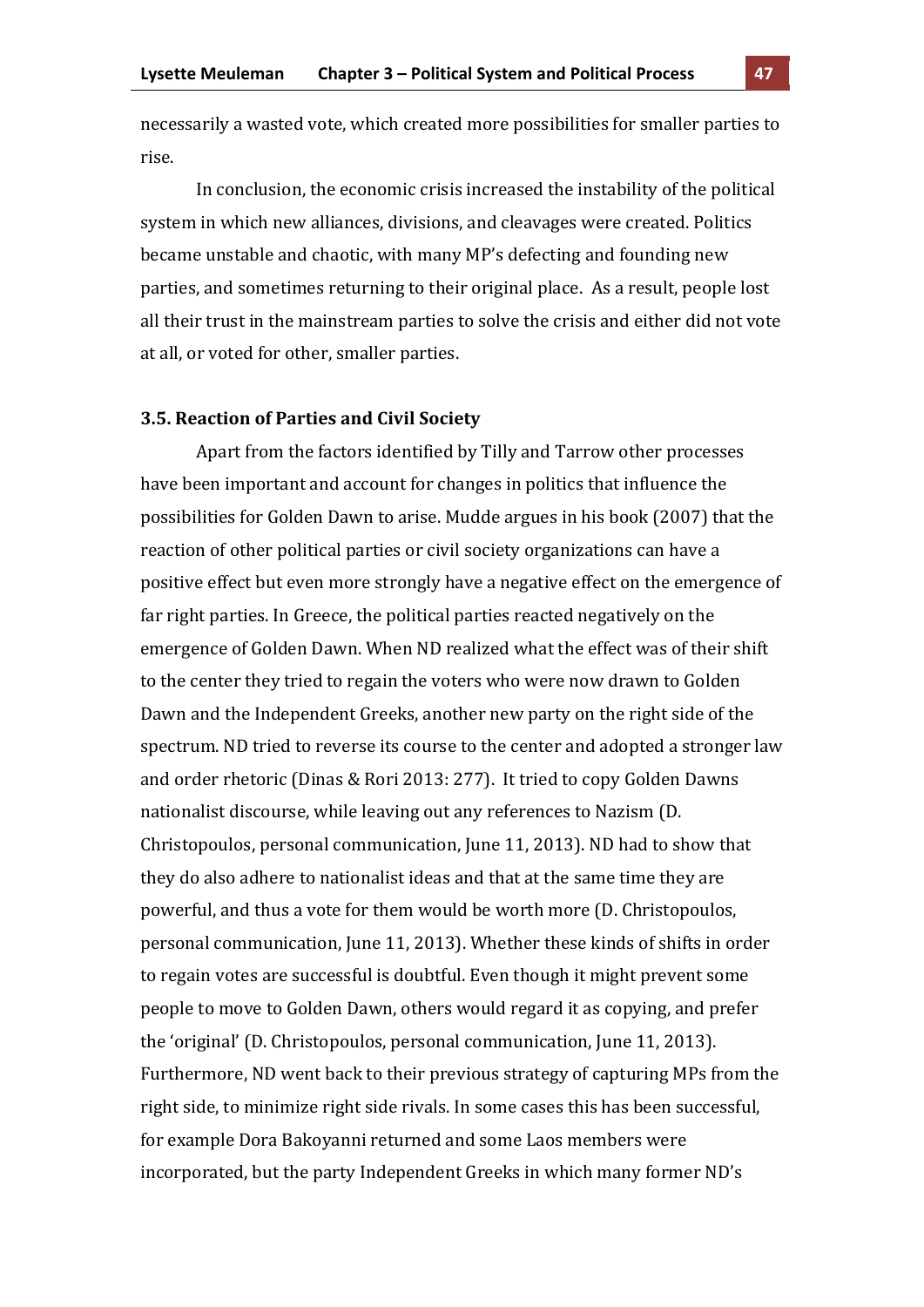participated persisted (Vasilopoulou & Halikiopoulou 2013: 8). Also civil society organizations such as human rights NGO's as Aitima, have reacted negatively on the emergence of Golden Dawn. In addition, the media have been critical. This however did not seem to have much effect or even an opposite effect. The role of the media is further investigated in the next chapter on mobilization.

Another important feature is that Golden Dawn was not the first successful far right party. Laos already gained seats in parliament in 2007 and increased in size in 2009. Laos was more moderate than Golden Dawn, and did not have any connections to Nazism. As the first successful far right party, Laos has incorporated many different sections of the far right, including right wing people who are not so extreme (Georgiadou 2013: 84). What was beneficial for Golden Dawn is that Laos overplayed their hand by participating in the coalition government in 2011. This government negotiated the second bail out package, and even though Laos withdrew from the coalition, its supporters lost trust in that Laos served their interests best. Because of this participation Laos lost all support in the elections of 2012 and did not make the threshold any more.

The crisis had also an influence on politics in another manner. Because the parties and government had less to spend, the clientelist system was affected and could not be exploited as before (Ellinas 2013: 15). This increased the shift of voters to other parties (Ellinas 2013: 15). The elections of May 2012 starkly reflected the shattered political spectrum, seven parties gained enough votes to pass the threshold, while 20% of the voters voted for a party that did not make it (Dinas & Rori 2013: 278).

Finally, the financial and economic crisis had hit unexpectedly and much harder than imagined. That now such harsh measures had to be taken came as such a shock that it eventually would mobilize large parts of the country to protest the new policy (Lyrintzis 2011: 11). In the summer of 2011, the countries largest protests took place. Tens of thousands Greeks gathered at squares to protests the government. Important about these protests is the lack of violence often known in Greek protests, which made that not just the radical part of the population participated, but also the average Greek. This manner of protest was copied from the Spanish indignados (Tsiridis 2011; A. Al Salech, personal communication, May 14, 2013). Even though people from all over the political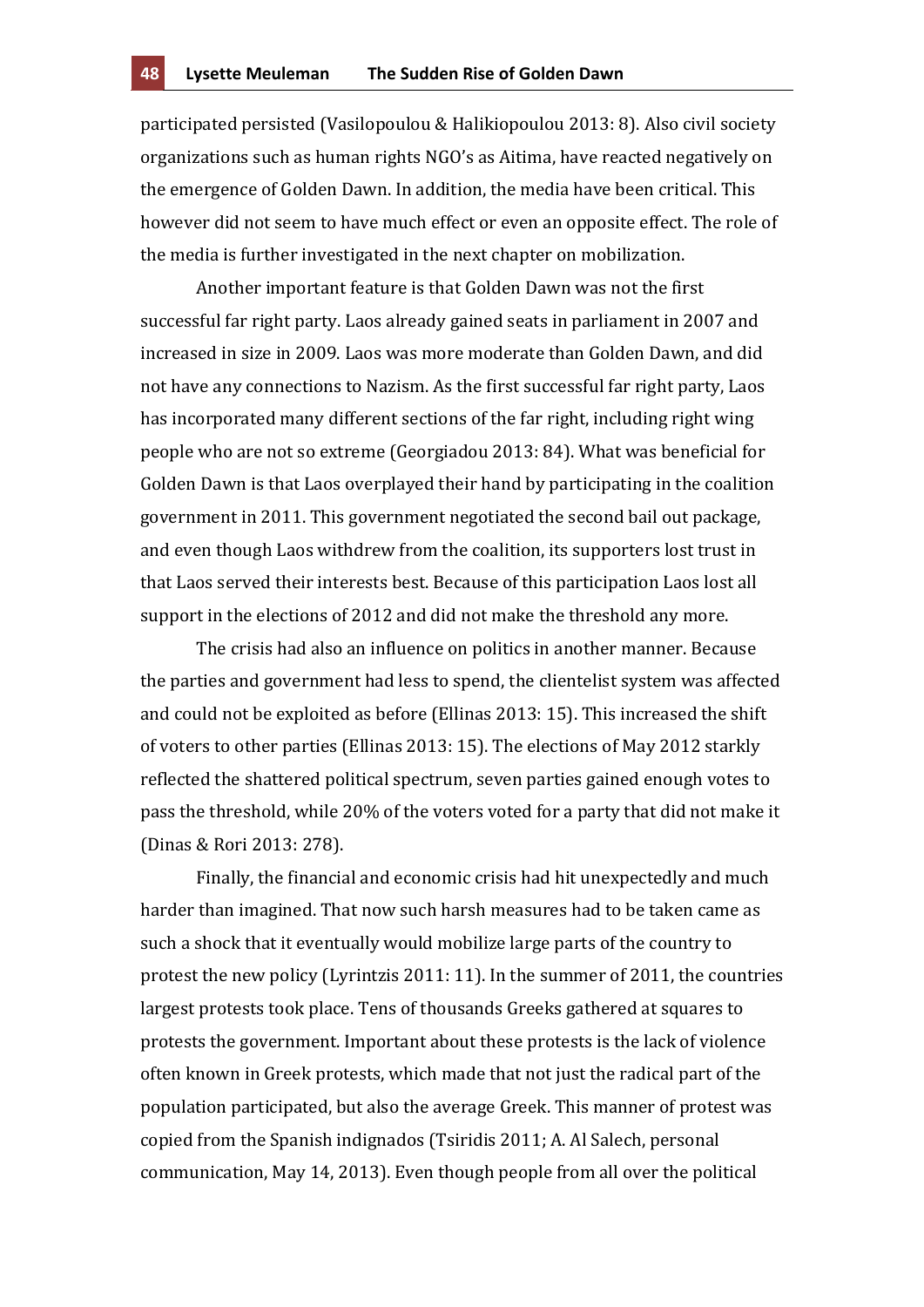spectrum protested and often did this together for the same goal, there were also clear divisions. Where on Syntagma Square the various left parties were involved in the protest, the communist KKE was absent. The right wing parties choose a different place to protest, namely Amalia street (Tsiridis 2011). Especially the minor parties could take advantage of these protests. They were free to participate in these demonstrations and put forward any policies and make promises about how they would solve the crisis. In the meantime, Pasok, and later also ND, were bound to the agreements with the troika and had no space to maneuver. Even if they disagreed with the policies they could not change them. The troika dictates the course of action with large consequences for every deviation. Therefore it was hard for the mainstream parties to compete with minor parties. This has also to be taken into account when examining the political instability and the defecting MPs. The parties were bound to the troika and thus the MPs of ND and Pasok had to defend and carry out a policy they might not have agreed with. Moreover, it seemed that the whole country was against these policies. For these MPs personally it might be more beneficial to join a party that was not part of the agreement, and could follow its own course and possibly attract more voters. ND and Pasok had little to defend their policy, except the long-term promise that austerity measures are necessary to get out of the crisis. In the short term however, the measures only seemed to make matters worse.

## **3.6.)Conclusion**

In conclusion, long-term elements of the Greek political system culminated around 2007 in a political crisis that lasts until now. The financial crisis has aggravated its effects, but did not cause them. The convergence of the two main parties, the clientelist system, the lack of tackling issues such as immigration and reforms all added to the political chaos and to the distrust and lack of confidence of people in politics. This crisis has opened the two-party system to smaller parties and new parties that have gained influence because of the need for coalitions. The move of the electorate away from the mainstream parties to both sides of the spectrum increased this tendency.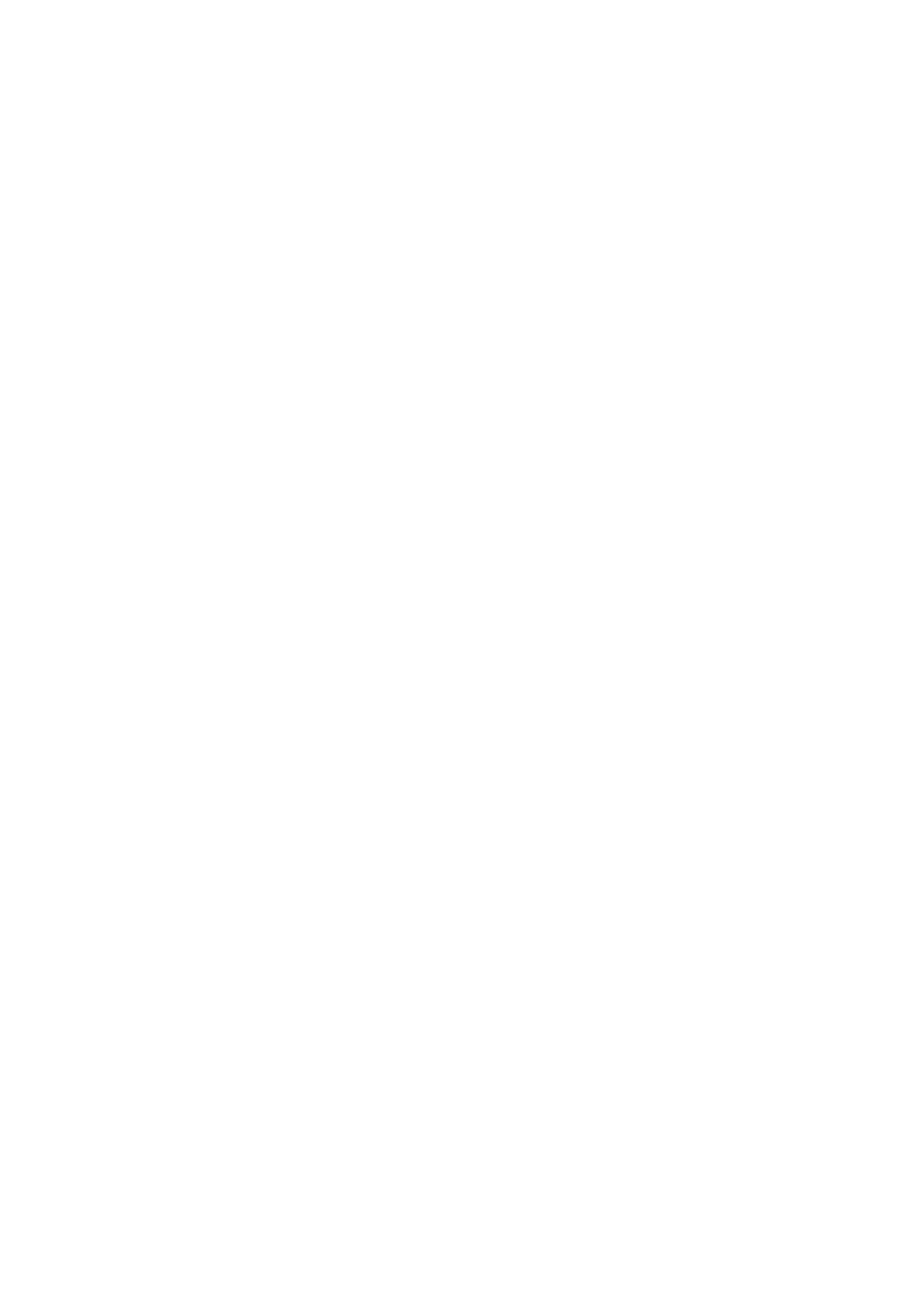# **Chapter)4)Mobilization)and)Party)Agency)**

# **4.1.)Introduction**

In the previous chapters first the supporters who voted for Golden Dawn, their attitudes and their affiliations were investigated and secondly, the structures, the environment and the processes that created possibilities for a far right party to emerge were explored. These chapters illustrate that there was room for a far right party in Greece and that the political and socio-economical situation favored the rise of a new far right party. However, even if the conditions are optimal, this does not mean that a particular party indeed gains popularity. A number of new parties emerged in the years before the elections of 2012, and not all of them made it over the 3% threshold and gained representation. There is a third element that contributed to the sudden and swift rise of Golden Dawn. For this to happen a party must exert its agency. It has to make use of the possibilities that are offered. This chapter delves into the actions of Golden Dawn, their campaign strategy and other manners in which they tried to capture their voters. It will show that the presence of Golden Dawn in the neighborhoods with a large immigrant population and associated problems was key to their popularity. The local citizens approved their presence and their actions to drive away the immigrants. This gained Golden Dawn enough voters to win a seat in the municipality council of Athens in 2010. It was a key point towards the general elections because this seat gained them both publicity as well as legitimacy. The party was now seen as a political party instead of a small, radical, social movement. From 2010 onwards they expanded their activities throughout the country, intensified their efforts in the capital city, while at the same time presenting themselves as a party with a full political agenda, instead of only an anti-immigrant party. To place Golden Dawn in its proper historical context, this chapter starts with a short overview of development and successes of the far right in Greece. Then it dives into the history of Golden Dawn as a movement and political party to what they have become at the present. Afterwards the success in the local elections in Athens will be explained by looking at how they presented themselves to the locals and how they used violence to 'secure' the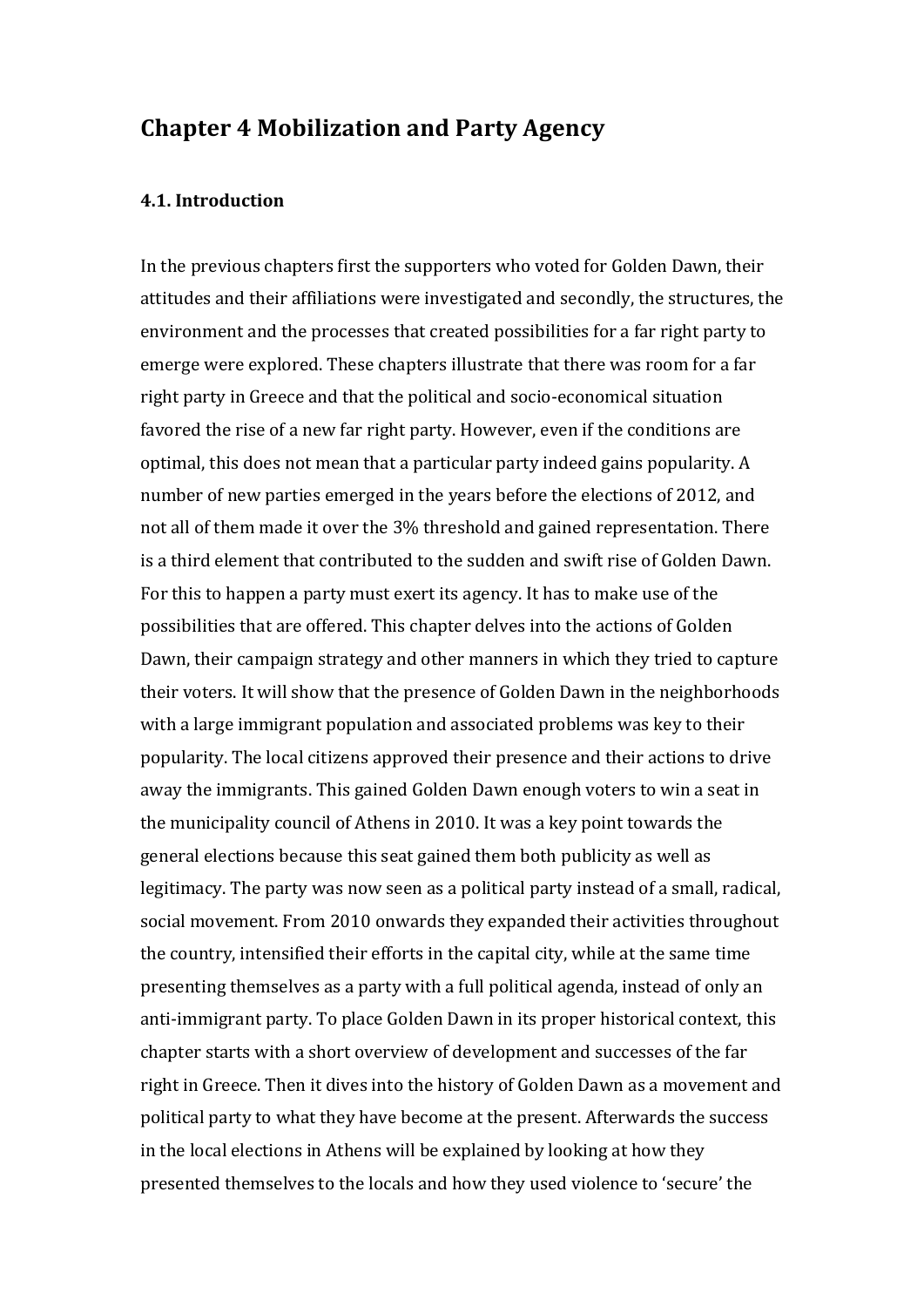neighborhood. In the last part the expansion to the entire country is investigated. This is done by looking at the image Golden Dawn created of itself through food distribution events, the intensification of the violence against immigrants and their image in opposition to other political parties as anti-systemic and antiestablishment.

#### **4.2. Far Right in Greece**

Even though the far right is a trending topic in international research in Europe and much research indeed has been done, Greece is often left out. Not much case studies are done on Greece specifically nor is Greece often incorporated in cross-national studies. This is due to the lack of success of far right parties in Greece. Few parties made it into parliament. Yet there always have been movements in this area. In the following part an overview of the development of the far right in Greece since the dictatorship is given.

From the late 1960s to 1974 Greece was ruled by a right wing military dictatorship. After the dictatorship ended, many of the people involved were able to return to politics. The far right parties that have emerged since then are often related to this dictatorship. The parties that emerged in the first two decades after the establishment of democracy were mainly conservative, anti-left and 'nationally minded', but not as nationalist and concerned with the Greek identity as contemporary far right parties are (Ellinas 2013: 3). There have been several far right parties in that period. They were not able to garner many votes although some have made it to either national or European parliament. The most successful far right party was National Alignment. It was founded in 1974 after the referendum established democracy and discarded the monarchy. In 1977 it won 5 seats in the national parliament with 6.8% of the vote, but its members disbanded the party before the next elections (Ellinas 2013: 3; Georgiadou 2013: 78). New Democracy incorporated some of its MP's while others joined the Party of the Progressives (Ellinas 2013: 3; Georgiadou 2013: 78; Pappas 2003: 98). The Progressive Party was only successful in the European elections in 1981, in which they won 2% of the votes, which resulted in one seat (Georgiadou 2013: 80). In the national elections where people vote more strategically they won only 1.7% (Ellinas 2013:4). Another splinter group from National Alignment formed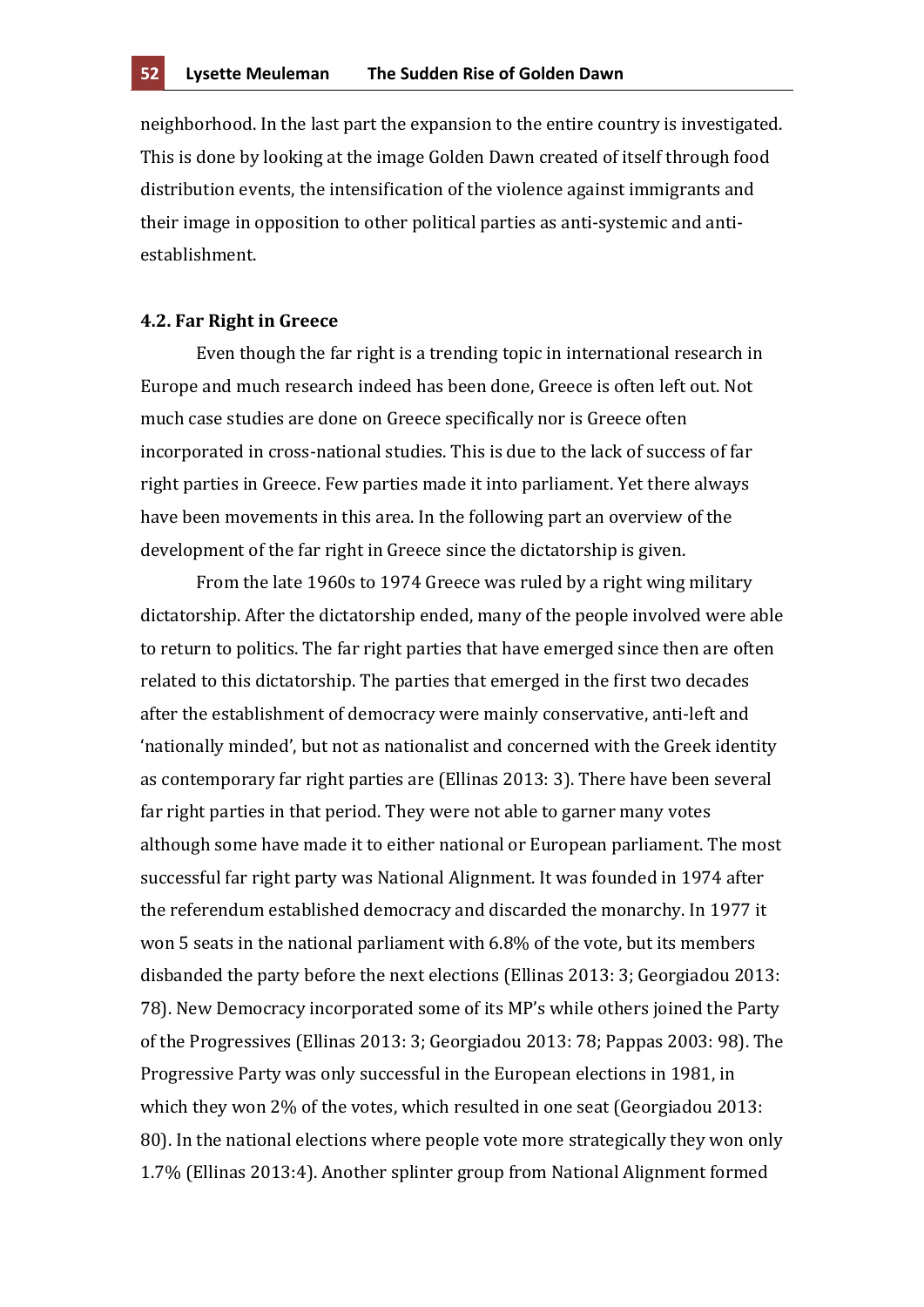the National Political Union (EPEN) that won in 1984 one seat in the European Parliament, but never one in the national elections (Ellinas 2013: 4; Georgiadou 2013: 81). Even though the party itself was not successful in the elections, they did have a large political and ideological influence on the far right parties that were founded after them. EPEN realized in the 1990s that the far right had to be renewed in order to gain more substantial representation (Georgiadou 2013: 81; Ellinas 2013: 4). Making use of the new European master frame, they changed their ideology and became more nationalist and more focused on the state as a nation (Ellinas 2013: 4). As explained in the previous chapter, one of the reasons why the far right was so weak in these decades is that New Democracy absorbed a large part of the far right vote and assimilated many of the far right candidates. In the new millennium it stopped this practice and thus far right parties had more chance to be successful. The first far right party that was successful in continuous elections was LAOS, which was founded in 2000 by former ND member George Karatzaferis (Ellinas 2013: 5). Laos belonged to the new wave of far right parties that gained in popularity across Europe (Ellinas 2013: 5; Georgiadou 2013: 82). The party's ideology was nationalistic, xenophobic and anti-immigrant (Ellinas 2013: 5). It accepted the neo liberal free market principles, but at the same time was anti-globalization and against the unlimited power of the financial market (Georgiadou 2013: 83). In the first years, Laos did especially well on the local level in Athens and Piraeus with 13.6%. In 2004 the party won representation in the European parliamentary and grew in 2007 to 3.8% and 10 seats in Europe and in 2009 5.6% and 15 seats in national elections (Ellinas 2013:5). During the same period its rhetoric became less anti-immigrant and the party even admitted the importance of minority rights (Georgiadou 2013: 83). Even though over the years Laos was the representative for many different groups of the far right (Georgiadou 2013: 84), in 2012 the party was diminished and won only 2.9 and 1.6% respectively in May and June (Ellinas 2013:5). This was mainly due to their softer rhetoric and their participation in a government with Pasok and ND, two parties that they before had opposed.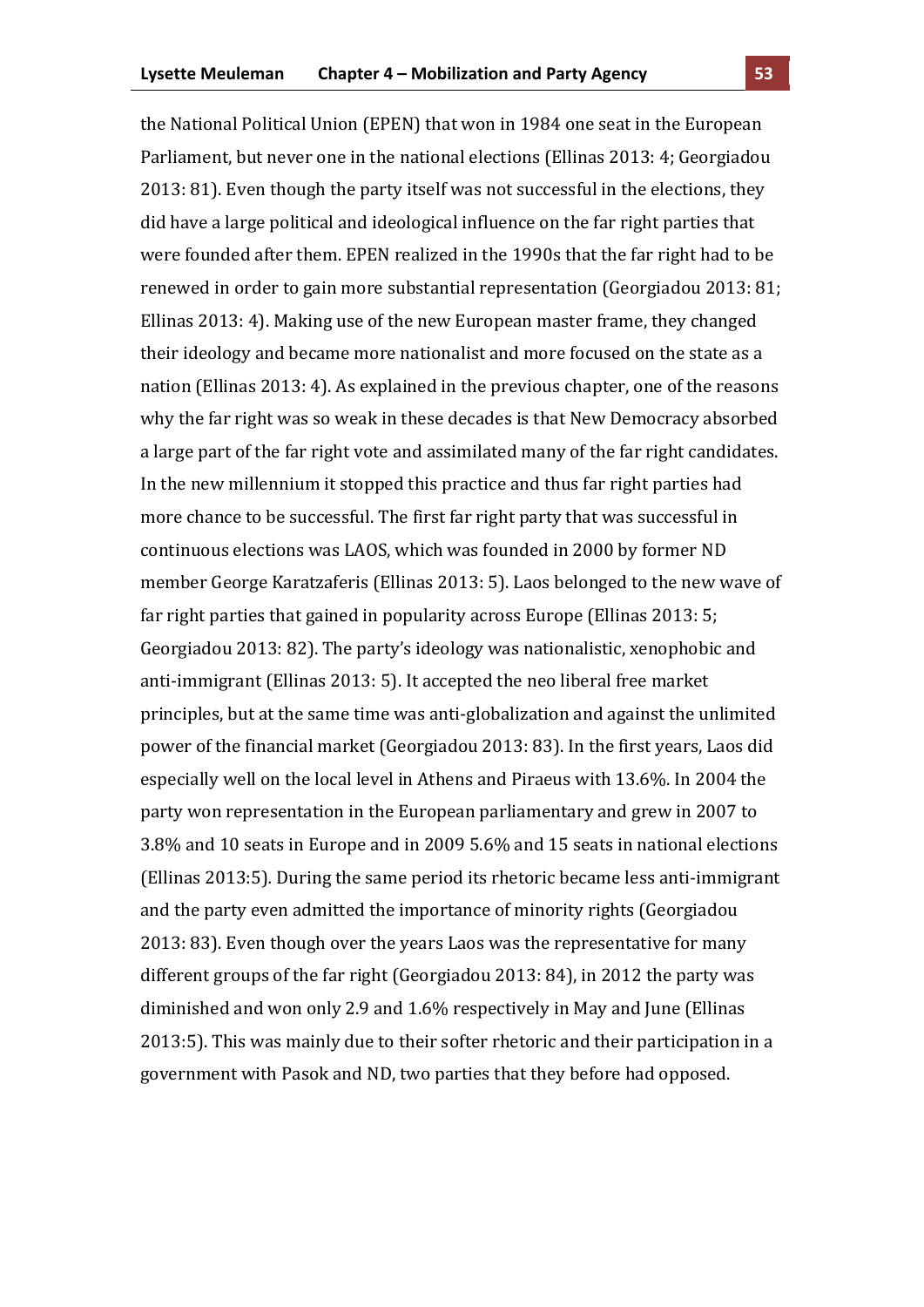#### **4.3. Development of Golden Dawn**

While the part above explains the development of the far right in Greece, in this part we will look at Golden Dawn specifically. Much of the information known about Golden Dawns history comes from Dimitris Psarras, a Greek journalist who has been following and writing about Golden Dawn since the beginning of its existence. Golden Dawn did not start as a political organization, but as a group of people who published a magazine with the name Golden Dawn. In December 1980 the first issue was published (D. Psarras, personal communication, April 26, 2013). The magazine featured classic National Socialism and texts and ideologies inspired by Hitler and Goebbels (D. Psarras, personal communication, April 26, 2013). The leader of the group was Nikos Michaloliakos. After the dictatorship had ended Michaloliakos had been involved in violent attacks and bombings in Athens against leftist activists where he provided explosives (D. Psarras, personal communication, April 26, 2013). He was convicted to a year in prison. While in prison he met with some leaders from the colonels' regime. In 1984, the former dictator Papadopoulos appointed Michaloliakos as the leader of the youth division of his party EPEN. Yet he left after a short period. Psarras blames this to the lack of ideology in the party. EPEN was aimed at gaining in influence, while for Michaloliakos the ideology behind the party was essential. Thus he started publishing again with the same group of people as a few years before (D. Psarras, personal communication, April 26, 2013). In 1984 the magazine turned into a political party called the *Peoples Coordination of Golden Dawn.* The organization was very small at the time and remained marginal. In the first years the party was still searching for the exact ideology they would adhere to. In the beginning they borrowed from the French GRECE (Groupement de recherché et d'etudes pour la civilization Europeenne) as well as the national socialist ideology (Georgiadou 2013: 85). In these years there was much debate and conflict among the right side in Greece over ideology and activism (Georgiadou 2013: 85). When the first party congress took place in 1990 their ideology conflicts had settled (Ellinas 2013: 6; Georgiadou 2013:85). At this time the Macedonian conflict was salient. Golden Dawn used this topic to show their presence and their nationalist stance. Many Greeks felt that the Former Yugoslavian Republic of Macedonia (FYROM) could not use the name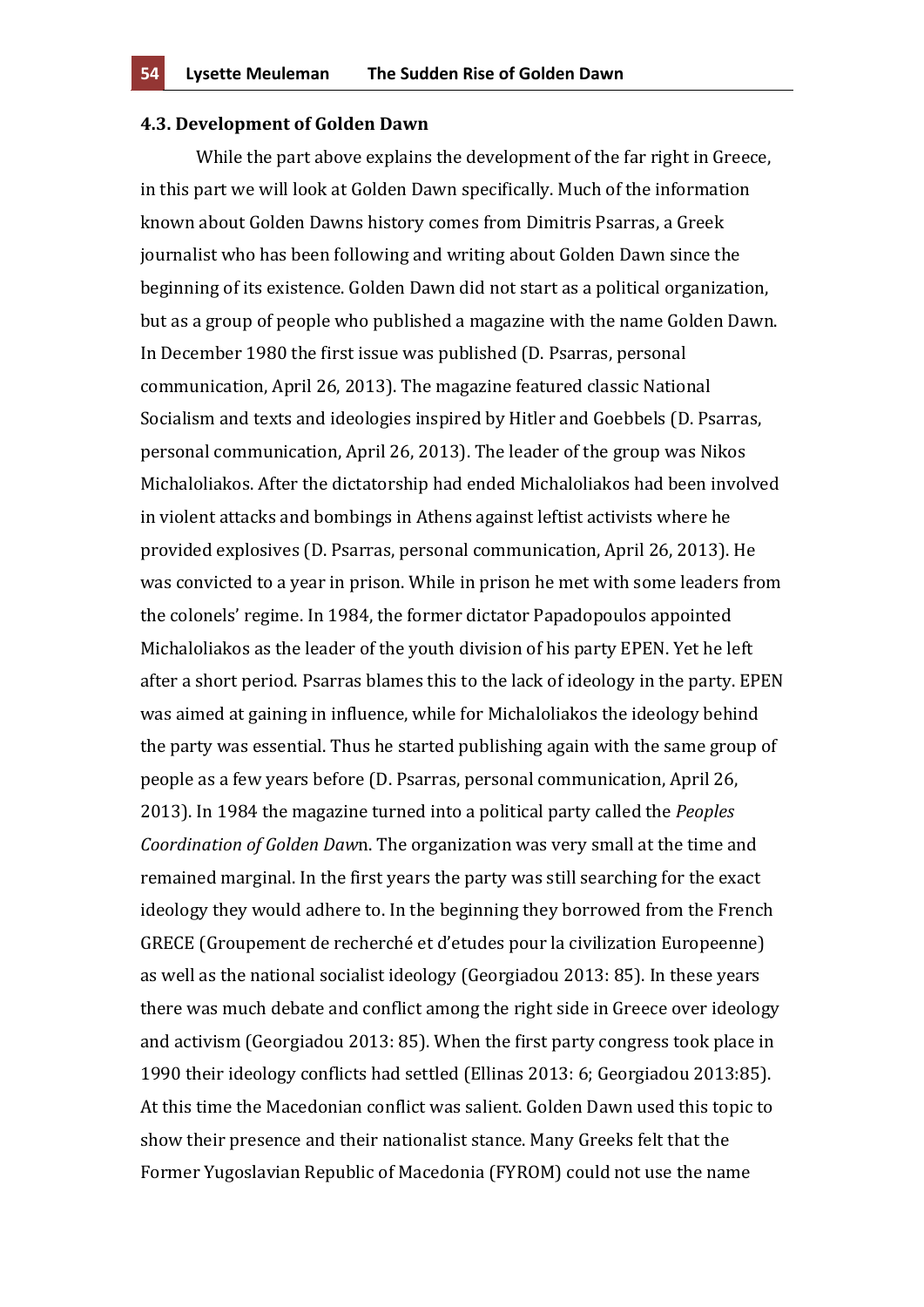Macedonia in itself. New Democracy was also against this, since many people believed that FYROM could threaten the existence of the Greek part of Macedonia and that border conflicts would ensue (D. Psarras, personal communication, April 26, 2013). Since many parties agreed on this subject, the nationalist stance of GD was not considered extreme. What did set GD from the other parties became clear in 1992, when GD used violence against internationalist and leftist elements. This continued over the next decade in Athens and also in the rest of Greece. The targets were usually young people who belonged to the left organizations (D. Psarras, personal communication, April 26, 2013). Not much attention was paid to these violent incidents, until in June 1998 the attacks were almost fatal. Three students with left ideas were attacked, after which one of them almost died. This incident did generate a lot of media attention and politics was concerned who instigated this violence. Yet the attention faded over time (D. Psarras, personal communication, April 26, 2013). Golden Dawn was not only active in Greece; they also expanded their activities to the international arena. Members of Golden Dawn have volunteered in the Balkan war and offered their services to Slobodan Milosevic. Some are said to have been active during the massacre of Srebrenica (Georgiadou 2013: 87).

## **4.4.)Ideology**

It is important to understand that Golden Dawn is a party with two faces, one for the members of the party and one for the public society (D. Psarras, personal communication, April 26, 2013). The members are familiar with the ideology and adhere fully to it. Even though they do not use this word Nazi or Nazism, they do favorable comment Nazi ideas and leaders. The core of their ideology is the nation and the race, their ideal is a nation-state without other ethnicities. The state must exist only out of original Greek nationals, while nationality is only inherited through bloodlines (D. Psarras, personal communication, April 26, 2013). Golden Dawn states that they do not neglect the differences and diversity in nature, but that they honor the inequality on intellectual, national and racial basis (Ellinas 2013: 8; Human Rights Watch 2012: 37). In an interview with Human Rights Watch, Michaloliakos compared the Greeks with the Native Americans three centuries ago in which he saw the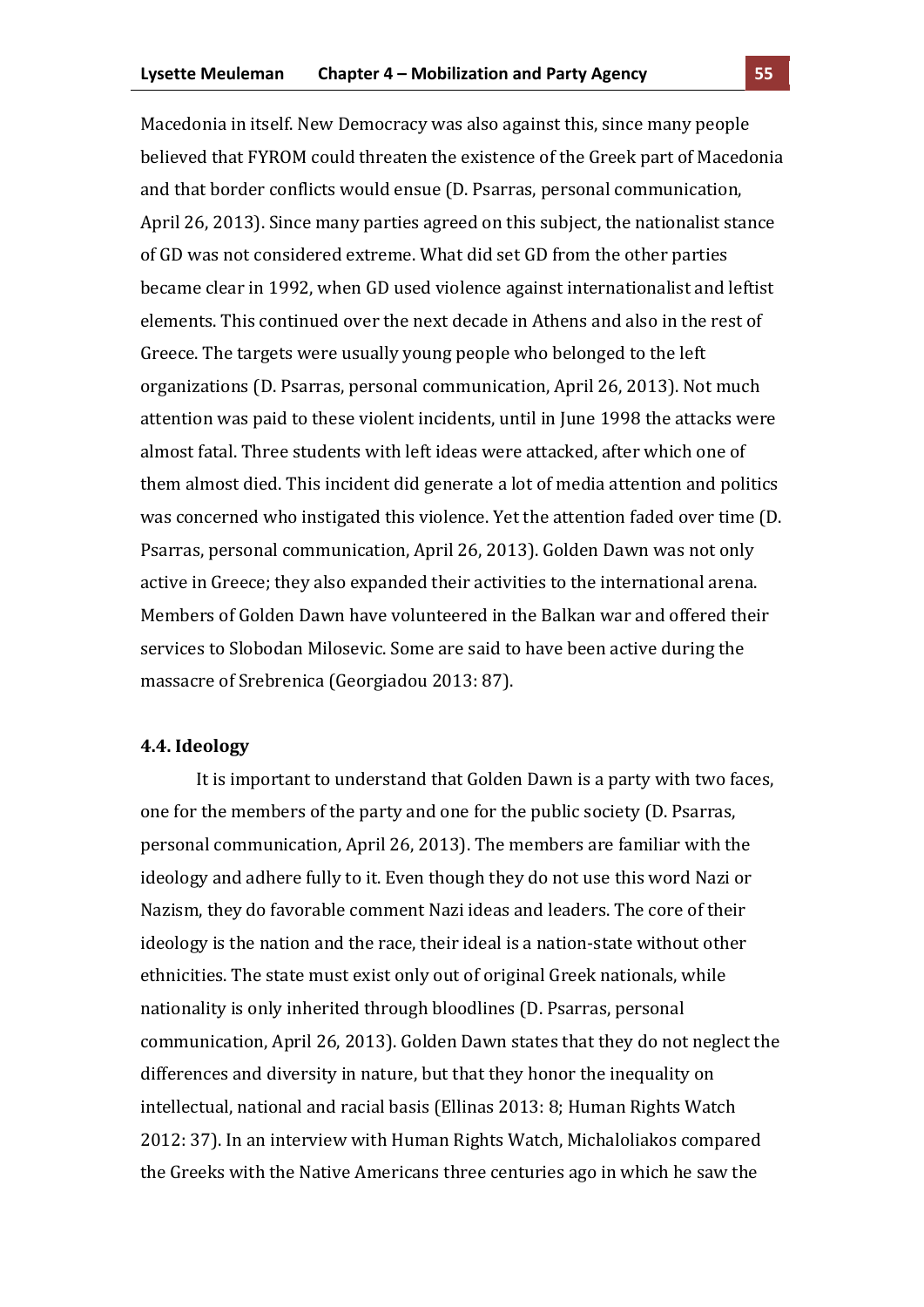Greeks as the Apache and the immigrants as the cowboys. He said that Golden Dawn wants to save Greek identity and history (Human Rights Watch 2012: 37). The party is thus clearly xenophobic.

As mentioned in chapter 2 on theory, extreme right parties are nationalist or nativist, authoritarian and anti-democratic. Golden Dawn clearly has the first two characteristics, but whether they are anti-democratic is harder to define. The party positions itself outside of the political system, and denies the rules of democracy, yet in practice is very much part of it (D. Christopoulos, personal communication, June 11, 2013). The leaders had connections with the dictatorship in the early 70s and have a military internal organization. On their website in their manifesto Golden Dawn declares that they are against the plutocracy and prefer rulers who are worthy of ruling (Golden Dawn 2012). At the same time, democracy is a concept with has multiple forms and definitions. The party symbol is the Greek meander, a symbol that is used in Greece since early Greek history and the party slogan is: Blood, Honor, Golden Dawn.

The image towards the public is that GD is nationalist, but not fascist or nazi (D. Psarras, personal communication, April 26, 2013). Golden Dawn presents itself as protectors of the Greek identity and Greek citizens and as understanding the people's hardship in these times. Also the supporters of Golden Dawn in the elections are different from the members of the party, since the former are much less radical. They are certainly not all Nazis (D. Christopoulos, personal communication, June 11, 2008).

Even though the party grew in popularity in the last years it is unlikely that large groups of people also join the party through membership. Golden Dawn has relatively few members, even in October 2012 Michaloliakos estimated it at 3000 (Ellinas 2013: 11). This can be explained by the difference between the party members and its voters. The party is a close group that does not accept just any one that is slightly interested. Becoming a member of Golden Dawn is a selective process. One must be referred to the party by at least two people who are already member (D. Psarras, personal communication, April 26, 2013). The aspiring member is granted a one-year membership, in which he has to prove himself by being active for the party and showing his support for the ideology. One of the ways in which an aspiring member shows his or her loyalty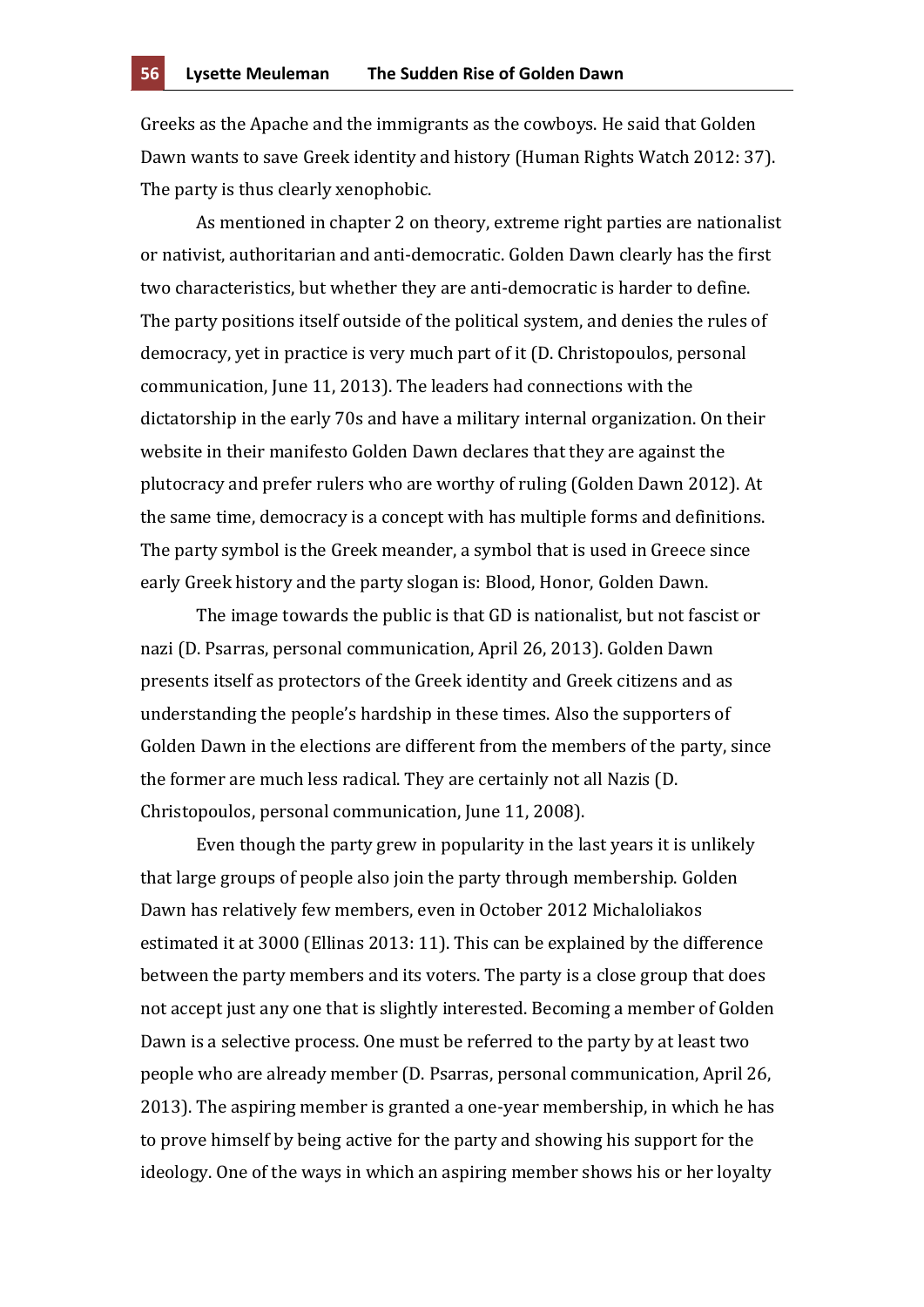and determination is by attacking someone in the street, often an immigrant (D. Psarras, personal communication, April 26, 2013). This requires a determination and radical political view that few GD voters have.

# **4.5. First Success in Athens**

Attention in Greece returned to Golden Dawn when they managed to win a seat in the municipality council of Athens in 2010. They won 5.29% of the vote (Ellinas 2013: 6). This is a turning point for the success of Golden Dawn and an important step for their success country wide (Ellinas 2013: 7; V. Georgiadou, personal communication, June 1, 2013). Therefore, the next part will investigate how Golden Dawn managed to gain this seat. Michaloliakos won one seat in the council in that election. From that point onwards the party not only received more publicity, it also put Golden Dawn on the map as a real political party instead of a small organization or movement. It legitimized the party and caused it to be seen as an alternative to other parties. It was now officially in a representative body (V. Georgiadou, personal communication, June 1, 2013). The party won that seat because of their presence and their actions in some neighborhoods in the center of Athens where there were many problems with immigrants. As already mentioned before in the previous chapter, the increasing immigrant flow into Greece and the lack of policy and institutional adaptation created problems in the center of Athens where many immigrants clustered together. Golden Dawn presented itself in these neighborhoods as protectors of the Greek citizens, and as the only party who cared about the inhabitants. By chasing the immigrants away and taking over the role of the police, they gained popularity. This was the basis of their victory in Athens. The next part will examine this period in detail.

#### **4.5.1.)Citizen)Protection**

As explained more extensively in the previous chapter, the large number of non-registered immigrants that settled in the center of Athens created large social problems. Because of the clustering of immigrants, neighborhoods such as Aghios Panteleimonas, Attiki, and the area around Omonoia Square quickly changed in demographics. At the same time the area was degrading. It was an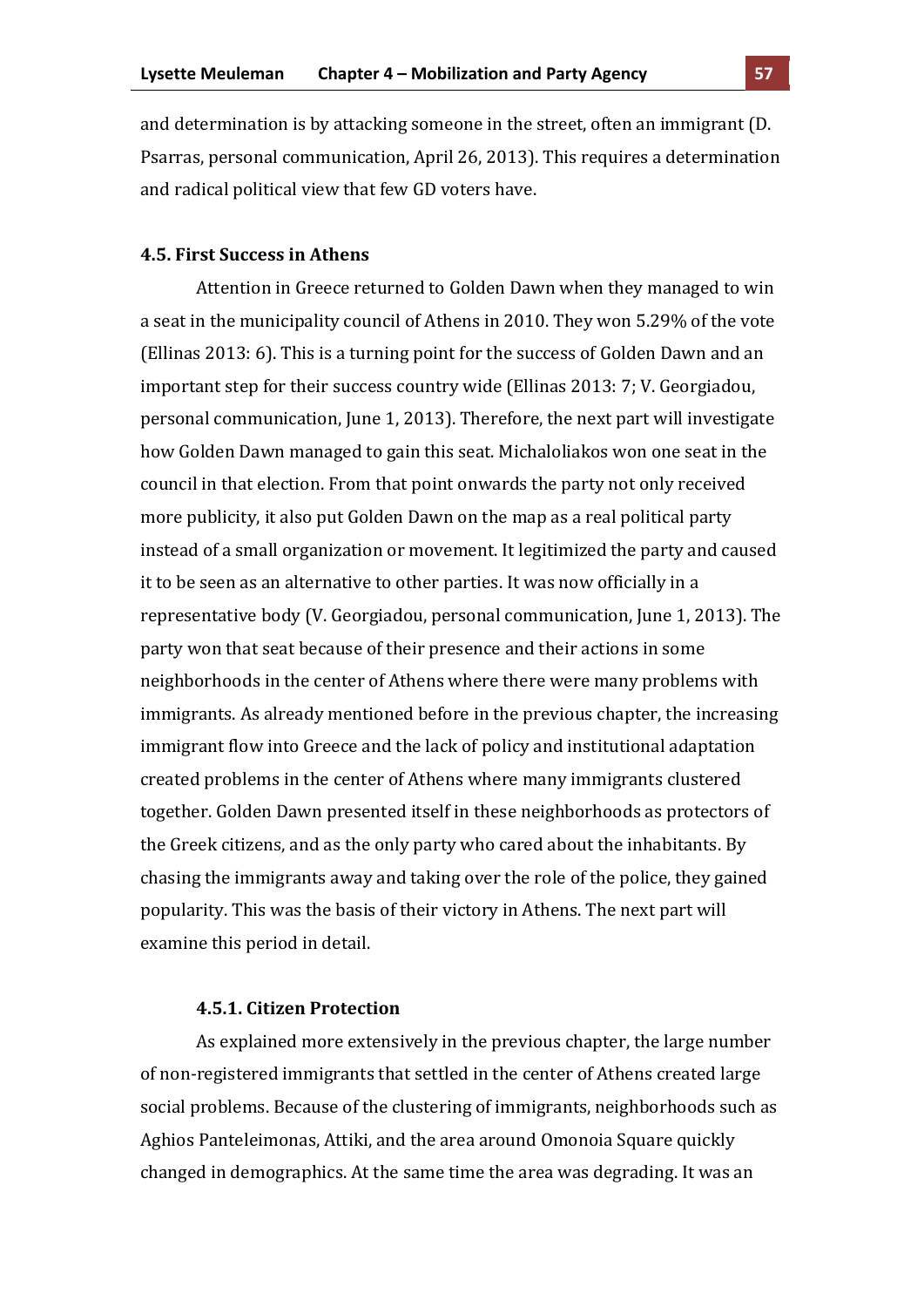area with very poor people, many people slept on the streets, and there were drugs users and dealers. The result was that the crime rate went up as well. For the original inhabitants of these neighborhoods this was very threatening. They felt unsafe in their neighborhood and homes. Moreover, there was no response from the mainstream political parties. They either did not recognize the problem, or did not develop a policy to deal with it. Golden Dawn saw their chance here. The party established its presence in these neighborhoods and thus won the sympathy of the inhabitants. It did this in several ways.

Since 2007/2008 Golden Dawn was present in these neighborhoods with about 300 activists (V. Georgiadou, personal communication, June 1, 2013). One of the ways they gained in popularity was by gaining influence in, or creating civil protection groups. These groups consist of inhabitants of the area that aim to make the area safer. At its peak there were about 20 of these grassroots movements in action. It is estimated that GD had influence in half of these (Georgiadou 2013: 89). These protection groups would patrol the area and keep it safe. If someone needed help, for example because he or she felt threatened, or if someone was being mugged, they could call the Golden Dawn instead of, or after calling the police (A. Pollatos, personal communication, April 26, 2013; SBS Dateline 2013). The protection groups of GD would then solve the problem, often using violence. People in these areas stated that GD was often faster at the scene than the police (SBS Dateline 2013). In addition to helping when an incident has happened, GD also acted preventative. An often-heard example is helping elderly citizens to go the bank safely, without being mugged (D. Psarras, personal communication, April 26, 2013; A. Al Salech, personal communication May 14, 2013; SBS Dateline 2013). Thus, Golden Dawn presented itself as a very approachable, protecting party that helped people, while other parties were seen as the opposite and negatively.

#### **4.5.2.)Image**

It is questionable to what extent this image corresponds to reality, while at the same time one can wonder if this in important. Even though the previous examples of Golden Dawns visibility might be true, the extent to which this actually happened is not known. The attention the media has given these actions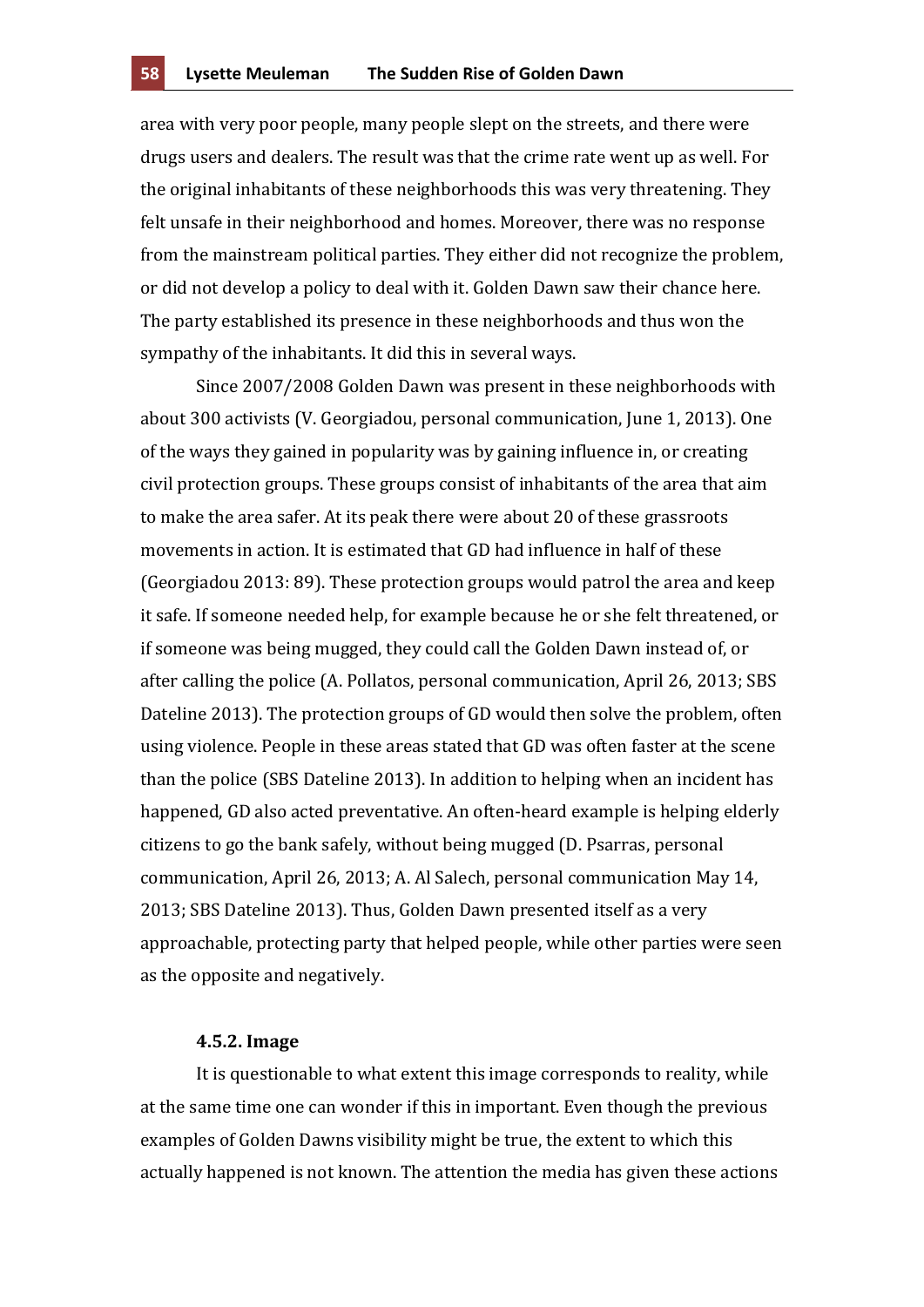might not be an accurate representation of the actual phenomenon. As Psarras found out, it might have been staged to some extent. When the newspaper Protothema featured the story of local Golden Dawn members providing protection to an elderly woman to go to the bank, Psarras discovered that the woman was the mother of the local Golden Dawn leader (D. Psarras, personal communication, April 26, 2013). At the same time, for the popularity of Golden Dawn it is not important whether these actions were frequent or not. The fact that people thought that Golden Dawn cared and that they understood the problem, and that Golden Dawn was willing to do something about it, already made that Golden Dawn gained the confidence of the local citizens. Image is more important than reality.

## **4.5.3. Violence**

During these years Golden Dawn also showed their violent side. To solve the problems with the immigrants and to make the neighborhood safer, they 'cleaned' the streets (Ellinas 2013: 8). Patrolling during the day or night, they chased the immigrants away from the squares and parks, usually with violence. These parks are often the only place immigrants can go. The best-known example of such action is the cleaning of a playground square in Aghios Pantelomeinas in 2009 in which Golden Dawn attacked the immigrants, mainly Afghans, who resided there (A. Al Salech, personal communication, May 14, 2013 ; Human Rights Watch 2012: 10). Now painted on the ground, it says that only Greeks are allowed on the square (Human Rights Watch 2012: 37). As violent as it is, the inhabitants of these neighborhoods do seem to applaud this initiative. Human Rights Watch has investigated these practices and they found that people often felt insecure in their fast changing and degrading neighborhoods and flats (Human Rights Watch 2012: 34). Now that the immigrants have left they feel the area is safe and clean again (Human Rights Watch 2012: 34). In other instances, Golden Dawn is reported to invade the hospitals and demand both people working in the hospital as well as patients to show their residence or working permits. People who are not able to show these because they do not have them are thrown out (D. Psarras, personal communication, April 26, 2013; SBS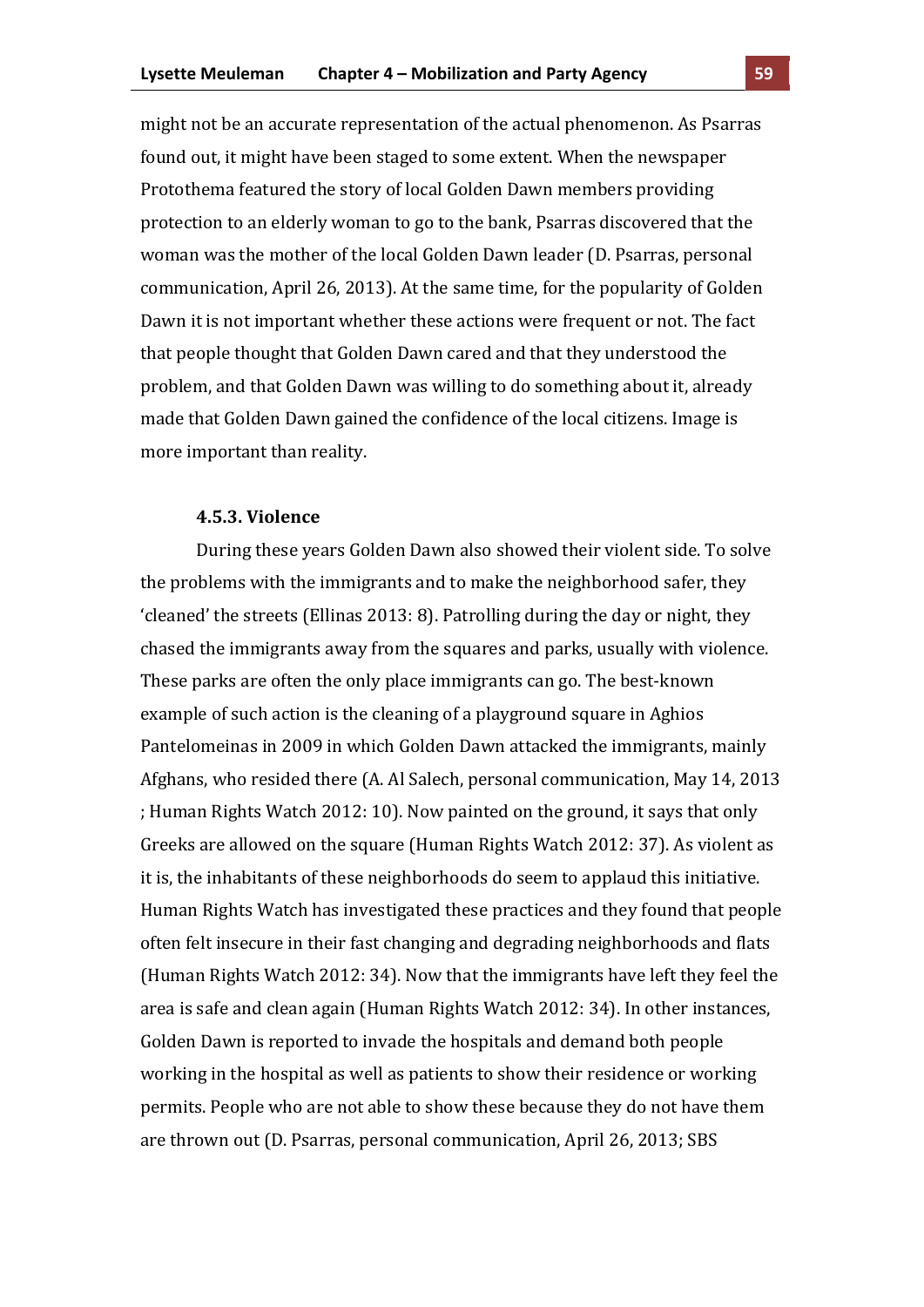Dateline 2013). Since Golden Dawn always operates in groups there is little the hospital personnel can do about this practice, even though they do not support it.

The strength of Golden Dawn in these neighborhoods is explained because they build on real existing problems. Both the state and the social sector had been absent in these areas (V. Karydis, personal communication, May 23, 2013). While it might be more logical that people would have discarded the violence of Golden Dawn, the people in these neighborhoods applauded the fact that someone took the law into own hands, because finally something happened (V. Karydis, personal communication, May 23, 2013). These neighborhoods became Golden Dawns stronghold from which they expanded their influence further in the rest of the country. In the literature on the far right these strongholds are, in addition to grassroots movements seen as important catalysts of the support for the far right (Mudde 2007; Georgiadou 2013: 89). In the center of Athens Golden Dawn established both catalysts.

### **4.6. Expansion throughout Greece**

After the election of Michaloliakos in the council of Athens, Golden Dawn received more attention of the media, including the local media. They had established their stronghold, and were now slowly expanding to the whole country. New local offices were opened across the country (Ellinas 2013: 11). One of their activities with which they gained much attention and much sympathy of their prospective voters was by food drives. In these events the party distributed food to poor people. They had started this as small social distribution markets in the neighborhoods in the center of Athens (A. Al Salech, personal communication, May 14, 2013). At that time they did not connect their name to these distribution events, so it was not generally known Golden Dawn was behind them (A. Al Salech, personal communication, May 14, 2013). Later however, they expanded this activity and did promote it using their name. The distributions were often on a small scale, but every once in a while they did a large distribution, preferably in a public space such as Syntagma Square, to gain as much attention as possible. However, there is one catch to these distributions: only Greeks could profit. Everyone had to show their ID as proof of their citizenship (SBS Dateline 2013). Because of this discriminatory nature the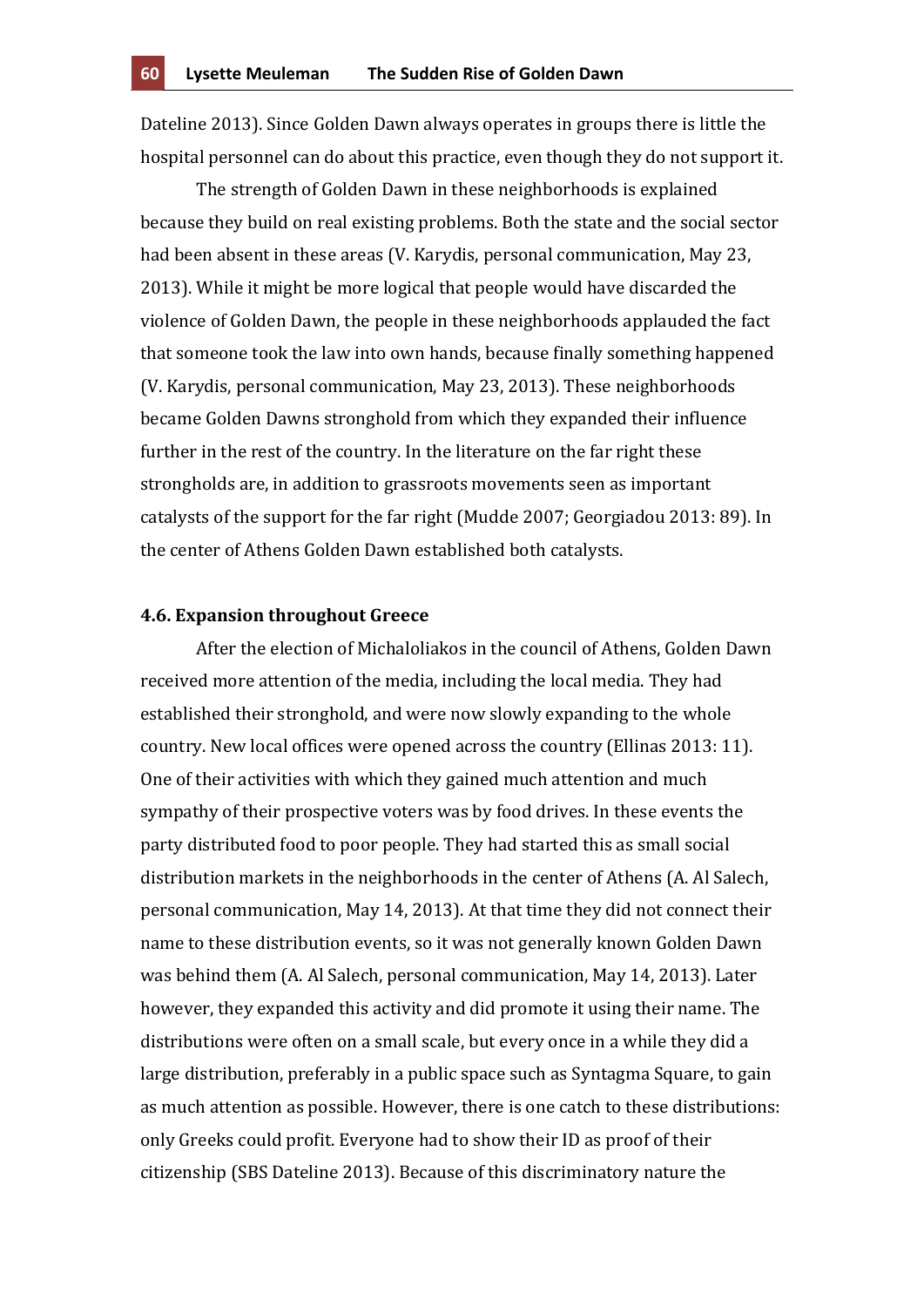distributions are also controversial. Some mayors have indeed forbidden these kinds of actions because of the discrimination involved (SBS Dateline 2013; A. Al Salech, personal communication, May 14, 2013).

A similar kind of action by Golden Dawn was providing blood to the hospitals. Here too the condition for the hospitals was that the blood could only be used for Greeks, not for foreigners (SBS Dateline, 2013). These actions were an important image building tool and a counterweight to the violent side of Golden Dawn. With these events the party demonstrated that it was involved with the people and that it had practical solutions or at least means to alleviate the people's hardship. They put this in contrast to the mainstream parties who are said to not care and just implement austerity measures without regard for the consequences for a lot of people.

In this period after 2010, Golden Dawn started to broaden their political program. They did not focus solely on the immigration problem with which they had so much success in Athens, they also began to manifest themselves in the area of economics. In the four weeks before the election of May, only an estimated 1% of all the articles on the website of Golden Dawn were related to immigration, while the rest concerned other topics (Georgiadou 2013: 88). The issue of economics revolved around the memorandum cleavage and Golden Dawn is strongly anti-memorandum. Thus they also participated in the demonstrations in the summer of 2011 around the parliament and Syntagma Square (A. Al Salech, personal communication, May 14, 2013). According to Al Salech, after this summer and the protests in which parties of the whole political spectrum protested together, Golden Dawn was seen as a party as one of the others (A. Al Salech, personal communication, May 14, 2013). And thus it was a legitimate party to vote for, without being ashamed to do so.

An advantage compared to the two major parties Pasok and ND was that Golden Dawn had an easy message for their voters. Without the baggage of previous government participation, and especially without having signed an agreement with the troika, GD could propose an economic program beneficial for their voters on the short term. Pasok and ND had to defend a policy that was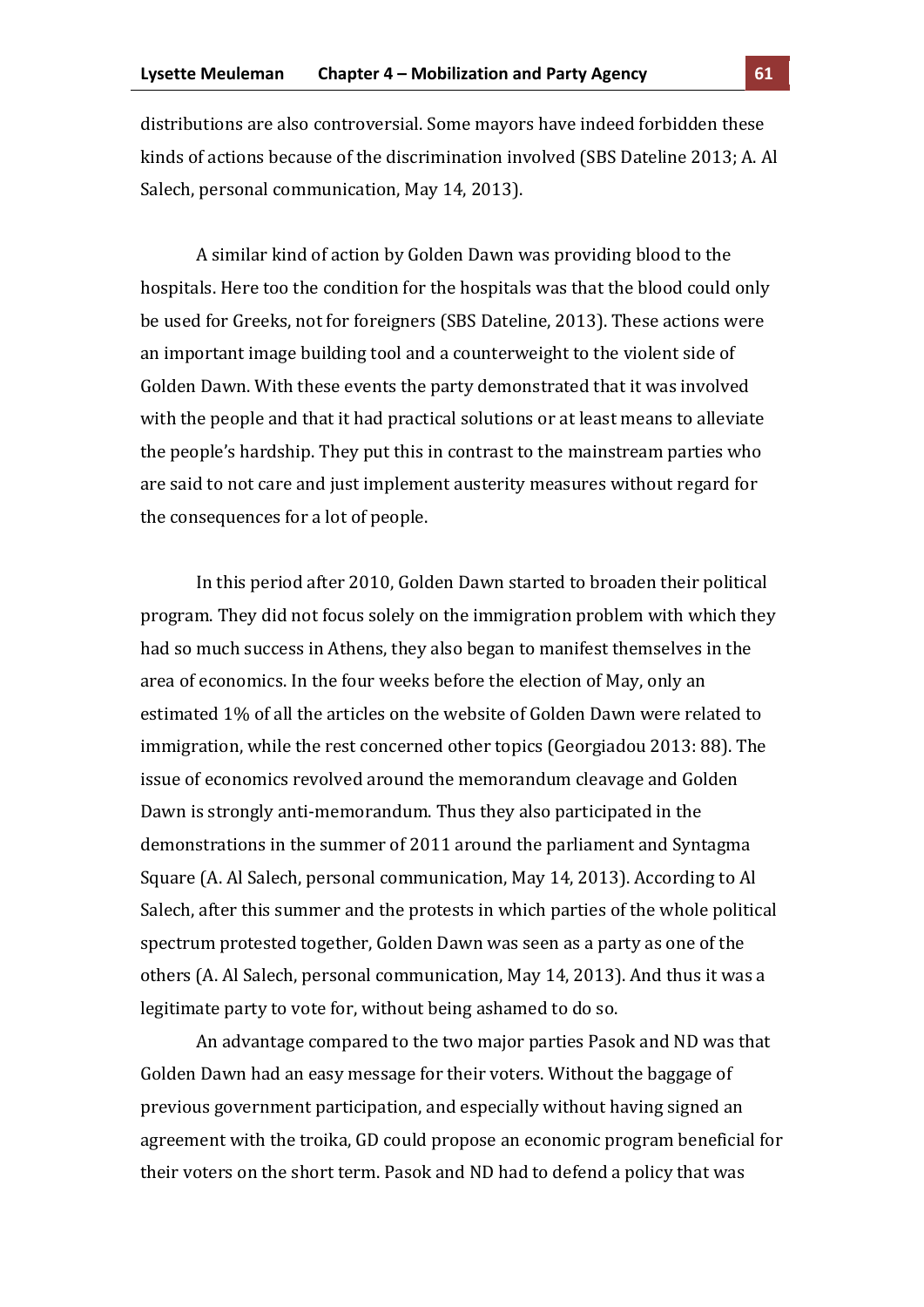negotiated by the troika and over which they had little to say. This was a much harder and more difficult message to explain to the people. The government parties were under close examination of the European parties if they carried out the agreement and thus had little space to maneuver.

Another issue that helped Golden Dawn in gaining popularity is that the party made an image of itself as an anti-systemic party. They were never part of politics, let alone had been in government, and thus it was easy to pose that they were not responsible for the crisis and the bad situation Greece was in. They posited that if they would have been in government, all of this would never have happened (D. Psarras, personal communication, April 26, 2013). The party emphasized that they are anti-establishment and not corrupt as all the other parties who do have power are (A. Al Salech, personal communication, May 14, 2013). For their image they do disrupt the normal affairs by being rowdy and inappropriate (D. Psarras, personal communication, April 26, 2013). Also in the municipality council of Athens Golden Dawn made a name for themselves by being aggressive and making gestures and bringing many party members and such. But after a while, when his image was established, Michaloliakos changed his tactics and voted similar like the majority in the council and avoided provocation (V. Georgiadou, personal communication, June 1, 2013). The same seems also to happen in parliament (D, Psarras, personal communication, April 26, 2013).

## **4.7. Violence**

Even though the official party statements shifted their focus to the crisis, the members and citizen protection groups were still attacking immigrants. Even more, the level of violence and the number of attacks increased. The peak in violence came in the period after an immigrant killed a Greek man. Early 2011 a Greek man was attacked and killed in a robbery of his video camera while he was preparing to bring his wife to hospital for giving birth (A. Al Salech, personal communication, May 14, 2013). This brought about such an anger that it was easy for Golden Dawn to play into this, and the following nights many immigrants were attacked. The incident was used as a legitimation of the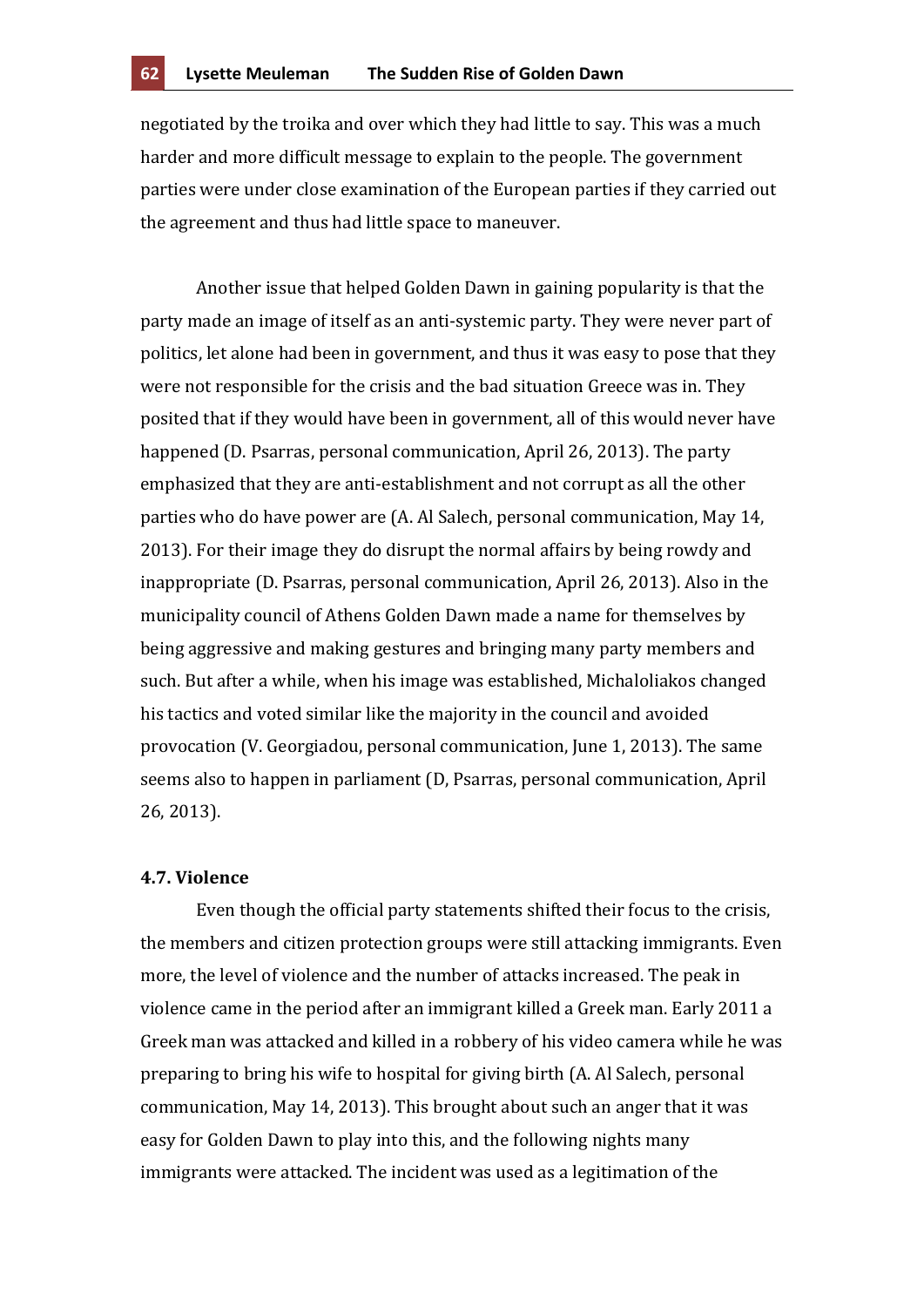violence because the foreigners were shown to be violent. If the state would not handle it, then people should take the law into their own hands. Golden Dawn used these sentiments by becoming more openly violent.

A report of SBS Dateline Australia show Golden Dawn members destroying market stalls because its owners do not have the proper papers or a residence license (SBS Dateline 2013). Furthermore, Golden Dawn is seen to give history classes to young children to educate them properly in Greek history (Georgousis 2013; SBS Dateline 2013). That Golden Dawn will not draw a line at violence against immigrants became clear in a television debate. In an escalating discussion Golden Dawn MP Kasidiaris first threw water at a female MP from the left wing Syriza, after which he actually slapped a female MP from the communist KKE (SBS Dateline 2013).

There is no official record of how many people are attacked with racist motives. Even though NGO's have recently joined their separate figures to gain a complete picture, it is still an estimate. To have some idea: Doctors of the World director in Athens Nikitas Kanakis states that in the first half of 2011 about 300 people have sought treatment at the facilities of his organization after a racist attack (Human Rights Watch 2012: 10). Over the same period the head of the NGO Praksis, Tzanetos Antipas, states that they treated about 200 victims of hate crimes (Human Rights Watch 2012: 10). The Racist Violence Recording Network, that was set up to record the incidents of racist violence, documented in the period from January to September 2012 87 incidents against refugees and migrants. 73 of them happened in Athens (Racist Violence Recording Network 2012: 1). The top of the party officially denies the involvement of Golden Dawn in these attacks. However, involved NGO's and the network recorded that some victims recognized the perpetrators to be Golden Dawn because they wore the insignias with Golden Dawns symbol, the meander, or because they were seen participating in events organized by Golden Dawn (Racist Violence Recording Network 2012: 2).

Golden Dawn was not only physically violent; the discourse they used about immigrants was also hostile and degrading. Documentary maker Konstantinos Georgousis followed one of the candidates for the parliament for Golden Dawn during the general elections. In his documentary called "The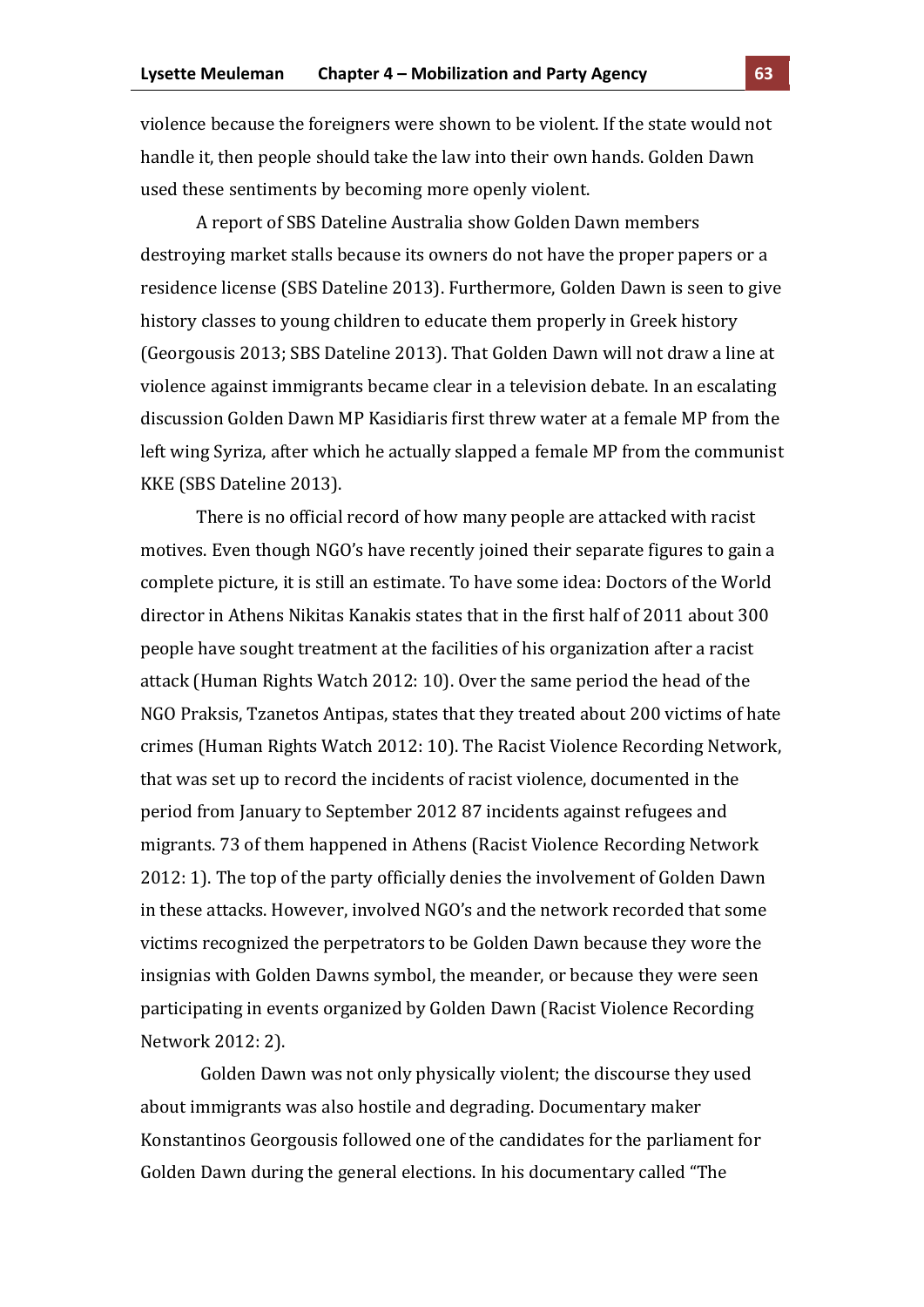Cleaners", instances of hostilities and degrading language are seen. The candidate and his supporters talk about the immigrants as parasites, as primitive and as subhuman. The references to cleaning them, cleaning the streets and turning foreigners into soap are frequent (Georgousis 2013). The success of Golden Dawn in stigmatizing immigrants is seen in the changing discourse of ND that copies the language of Golden Dawn and also begins to talk about cleaning the streets (Smallman & Mara 2013).

## **4.7.1. Function of Violence**

The violence Golden Dawn used was both functional and symbolic. It was functional in the sense that it chased the immigrants away and made the immigrants so scared of the attacks that at a certain point Golden Dawn only had to show up somewhere for immigrants to leave. This gained Golden Dawn support from the neighborhoods because it made it safe, but of course did not solve the problem of the immigration flows. But except for functional, it was also symbolic. By demonstrating that they can solve the problems the state cannot, and by posing that they can protect the Greek people while the police cannot, they are illustrating their strength. They are saying to the people: you can trust us, where you cannot trust the state. We are more reliable than the police. Where democracy fails we will take it over and protect you (A. Al Salech, personal communication, May 14, 2013). The message is that GD is efficient and effective, and will get things done, where or when the state cannot.

This message is strengthened by the impunity of Golden Dawns members and actions. At the same time, the relation with the state, especially in the form of the police, is a difficult one. Even though it is known who are responsible for the attacks on the immigrants, the perpetrators are almost never arrested, and if they are, they are often not convicted for the crime. There have been some arrests on charges of violence, but often people are released. Even though some high-ranking politicians and MP's are implicated Golden Dawn denies any involvement (Human Rights Watch 2012: 39). Until 2013 no one was sentenced for the attacks (Racist Violence Recording Network 2012: 3). This has multiple reasons. One is that immigrants often do not report the crime, because they do not have residence papers and are afraid that the police will arrest them and put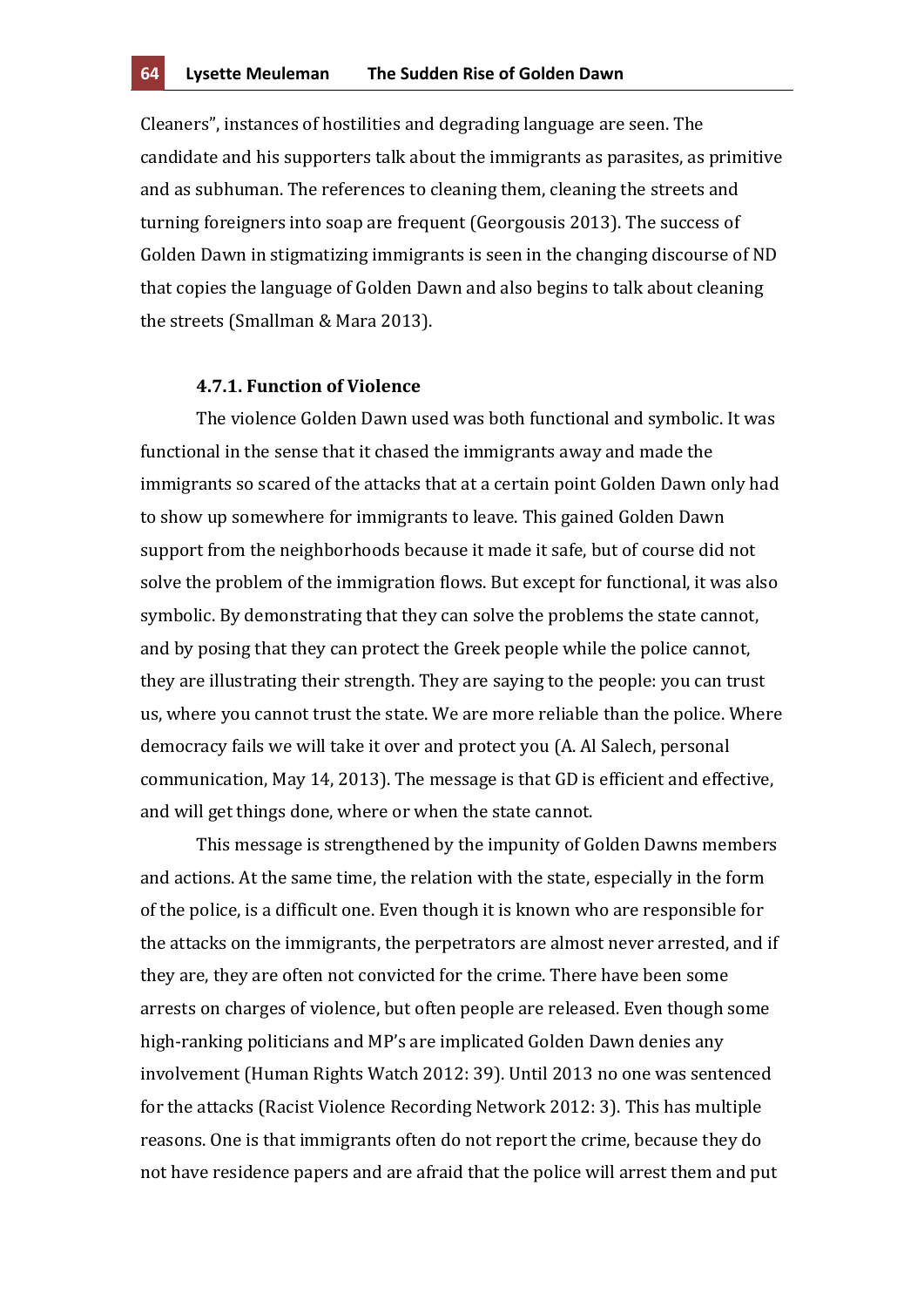them in detention instead. This has indeed happened (Racist Violence Recording Network 2012: 2). However, the police are also reluctant to file complaints. Sometimes they argue that it is mandatory to pay 100 euro before filing a complaint. Sometimes they just ignore the people, sent them to other stations, or in other ways delay or deny the right to file a complaint (Human Rights Watch 2012: 78-81). An interesting notion is here that in some police districts up to 50% of the policemen have voted for Golden Dawn (Lambropoulos 2012). Furthermore, there are indications that Golden Dawn is helping the police. It has been suggested that during riots Golden Dawn members were fighting on the side of the police. Moreover, there are rumors that Golden Dawn is providing the police with equipment (A. Al Salech, personal communication, May 14, 2013). Indeed, the Minister of Citizen Protection in 2012 and 2009 to 2010 Chrysochoidis has admitted that Golden Dawn has ties with the police. In 2009 he has fired officers who clearly did Golden Dawns bidding. However, he could not ensure that all ties were cut after this action (Human Rights Watch 2012: 41).

The Golden Dawn has not only relations with the police, they have connections with the deep state of Greece. This includes the church, the army and the justice department (D. Psarras, personal communication, April 26, 2013). This is due to the way Greece transitioned from the dictatorship to democracy (D. Psarras, personal communication, April 26, 2013). The accomplices of the dictator in these various parts of the state have not been removed or investigated. This makes Golden Dawn more powerful and influential, with supporters at important places. Golden Dawn receives large sums of money in order to sustain their campaign, the food distributions, etc. Yet it is not clear where this money comes from (A. Al Salech, personal communication, May 14, 2013; V. Karydis, personal communication, May 23, 2013).

#### **4.8.)Media**

As always in politics, the media are important for the election campaign of a political party. However it is hard to investigate its effects. Furthermore, in this specific case it is hard to investigate properly how Golden Dawn was presented in the media, or how they have used the media even for their message. Due to my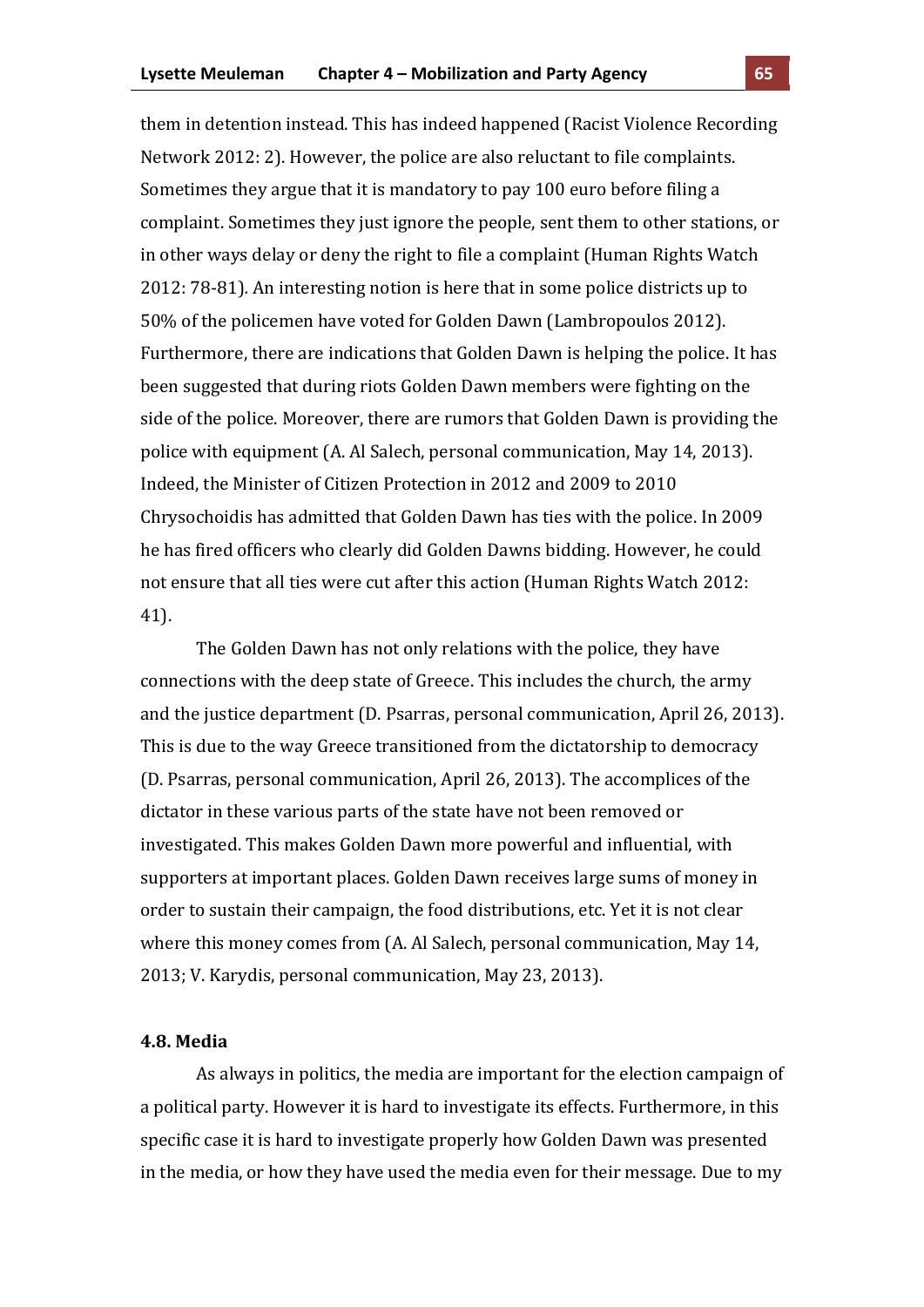lack of knowledge of the Greek language, I could not do research in this area. Yet some others have said something about this topic. Ellinas states that the major news channels have ignored Golden Dawn, however smaller local stations and online sites as well as the written press have spent time on them (Ellinas 2013: 17). The use of violence is often a major issue in these coverings, while others highlight the "social work" (Ellinas 2013: 17). Whether the negative press covering has had a positive or negative influence is hard to say. The reader might not agree with the tone of the article and even then, a negative article is still publicity. Georgiadou mentions on this topic that because the far right is often ignored in the regular media, internet sources and social media are very important to them (Savvopoulo 2011). The refusal of the mainstream media to publish about Golden Dawn might also have reinforced Golden Dawns image of anti-systemic party. The media are not looked favorable upon by everyone, and are said to belong to the establishment. The neglect of the party by these media might turn out positive for Golden Dawn (M. Zanni, personal communication, April 17, 2013). Because of the twofaced image of Golden Dawn and the mixed representation in the media, it might have been possible for people, who did not pay a lot of attention to it, to not have been informed about the Golden Dawns close relation to Nazi ideology. However argues Psarras, after the first election in May, much more attention was paid to this side and it certainly became clear to everyone (D. Psarras, personal communication, April 26, 2013).

## **4.9.)Conclusion**

This chapter shows how Golden Dawn made use of the opportunities the situation in Greece presented. Immigration and the bad economy shaped the conditions, but Golden Dawn actively used them. They framed their actions in such a way that the party was seen as solving the problems and as an alternative to the mainstream parties. The lack of action from other parties gave them the possibility to show that their party was different. It was hard for the mainstream parties to effectively compete with GD since they were bound by government responsibility and were pressured by the European partners to carry out harsh austerity measures. With their food drives and protection of citizens Golden Dawn was able to show that the party was close to the people, that it listened to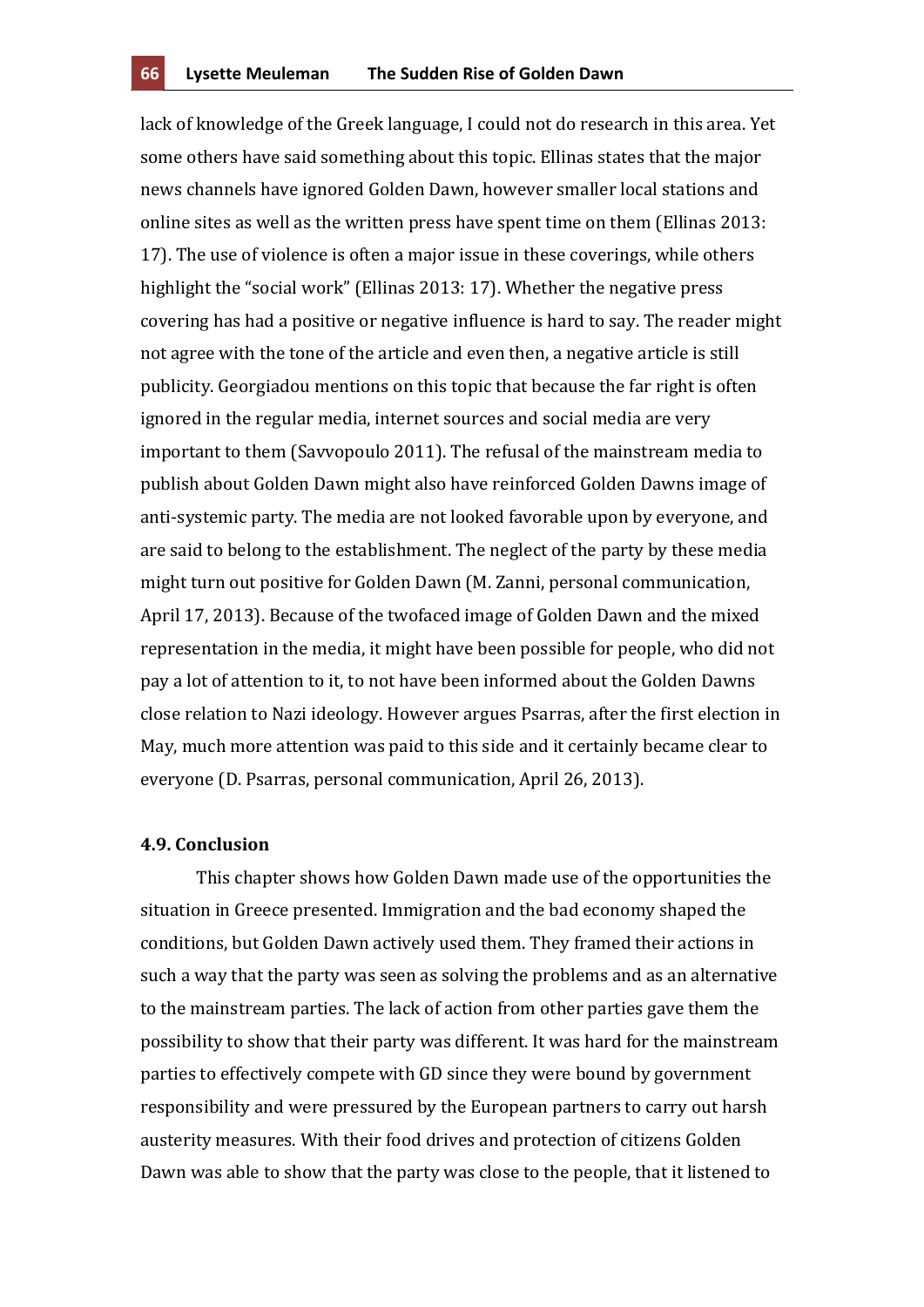them and support them in these hard times. The violence the party members used was accepted because immigrants were seen as a problem, as a burden and as lesser humans. Generally the far right fares well on political protest. More than mainstream parties the far right is able to relate to this protest and the attitudes of anger and dissatisfaction (Savvopoulo 2011). These attitudes are often against the mainstream parties and thus by positioning the party outside of the mainstream, the far right can be an outlet for these attitudes. It needs to become the main protester around which the others organize themselves. In this way it is not necessary to propose policy that will solve the problems, it just needs to justify the protests (Savvopoulo 2011). By doing this, the protests and the attitudes of the people are seen as legitimate. Golden Dawn managed to do exactly this.

Yet Golden Dawn also gained in popularity in neighborhoods where immigrants were not a real presence or creating problems, nor where the neighborhood was degraded. This has two reasons. Firstly, it is not necessary to be threatened to feel threatened. After 2010 immigration was a salient topic throughout Greece and the discourse had spread all over the country. Therefore people did not need to experience the insecurity, to have the same attitudes towards immigrants as people who did (V. Georgiadou, personal communication, June 1, 2013). Secondly, according to Karydis the support for Golden Dawn across the country shows that the party was able to appeal to different groups of people at the same time. Many groups of society who are angry at the state or distrust the government feel represented by Golden Dawn or see in Golden Dawn a party that represents their interests best (V. Karydis, personal communication, May 23, 2013). These are all marginalized groups who regard Golden Dawn as their way out of this marginalization; because of Golden Dawn they are no longer stigmatized as much (V. Karydis, personal communication, May 23, 2013).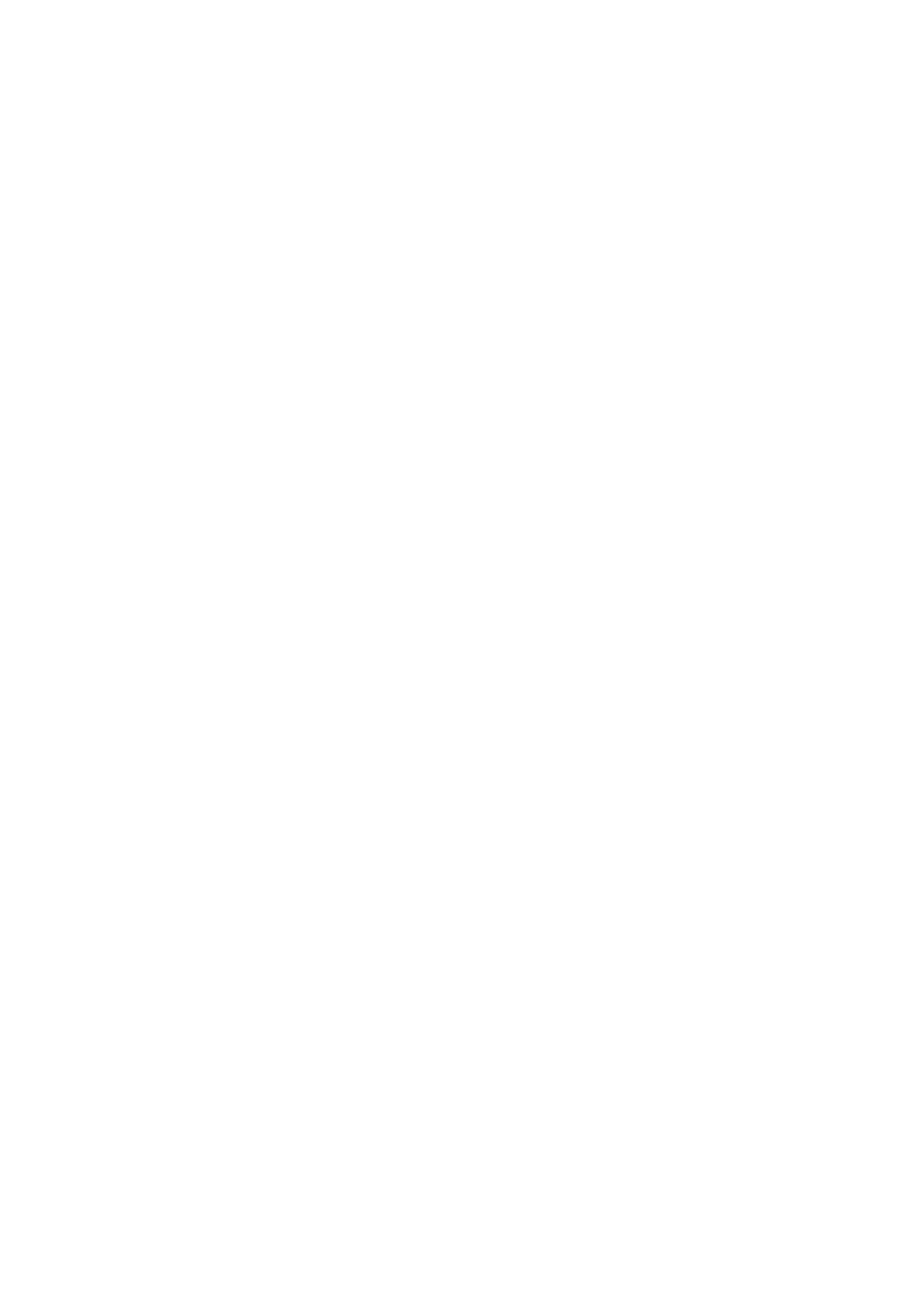# **Conclusion)and)Discussion)**

This research has investigated the mechanisms behind the sudden rise of Golden Dawn in Greece. It has focused on the voters of Golden Dawn, the contextual variables and the political system as well as the agency of Golden Dawn itself. It has shown that the main elements were the lack of confidence of the Greek population in the mainstream parties, the political crisis aggravated by the economic crisis, social problems caused by immigration, and the active positioning and framing of these issues by Golden Dawn. The first three elements formed the background and the opportunities that Golden Dawn could make use of in their positioning of the party as an alternative to the mainstream parties. All these elements are complementary and interdependent. Golden Dawn adapts its strategy to the 'objective' context and the voter attitude, while at the same time influencing the perception of this reality and influencing voters' attitudes.

In 2007 and 2008 the first signs of a political crisis start to show. People lose confidence in the political parties, due to clientelism, corruption and changes in the political system. In the last decade the two major mainstream parties have shifted on the political spectrum so that the system is now converging, instead of polarizing. Even though in elections they are still the main adversaries, in government their policies have become very similar. The functioning of the government aggravates this effect. The Greek state is weak and inefficient which makes the promised reforms difficult to implement. This adds to the political unrest. The political crisis is further aggravated by the financial and economic crisis. The huge debt and the budget deficit of Greece bring the country on the edge of a bankruptcy. By involving the EU, ECB and IMF a plan of harsh austerity measures and reforms is composed, to safe the country. Yet it also brings about large protests and demonstrations of the Greek population, and continued political unrest. Members of Parliament that defect from the party line are ousted, especially from the two major parties ND and Pasok. New parties are formed, coalitions needed and new elections announced. Confidence in politics and in the two major parties in particular decreases even more. In the meantime, Golden Dawn has become popular in Athens. In the last decade immigration flows have increased dramatically while the institutions responsible for processing asylum applications and administering residence papers have not increased their capacity. This resulted in long waiting lists and chaos. Many immigrants were forced to sleep with many people in small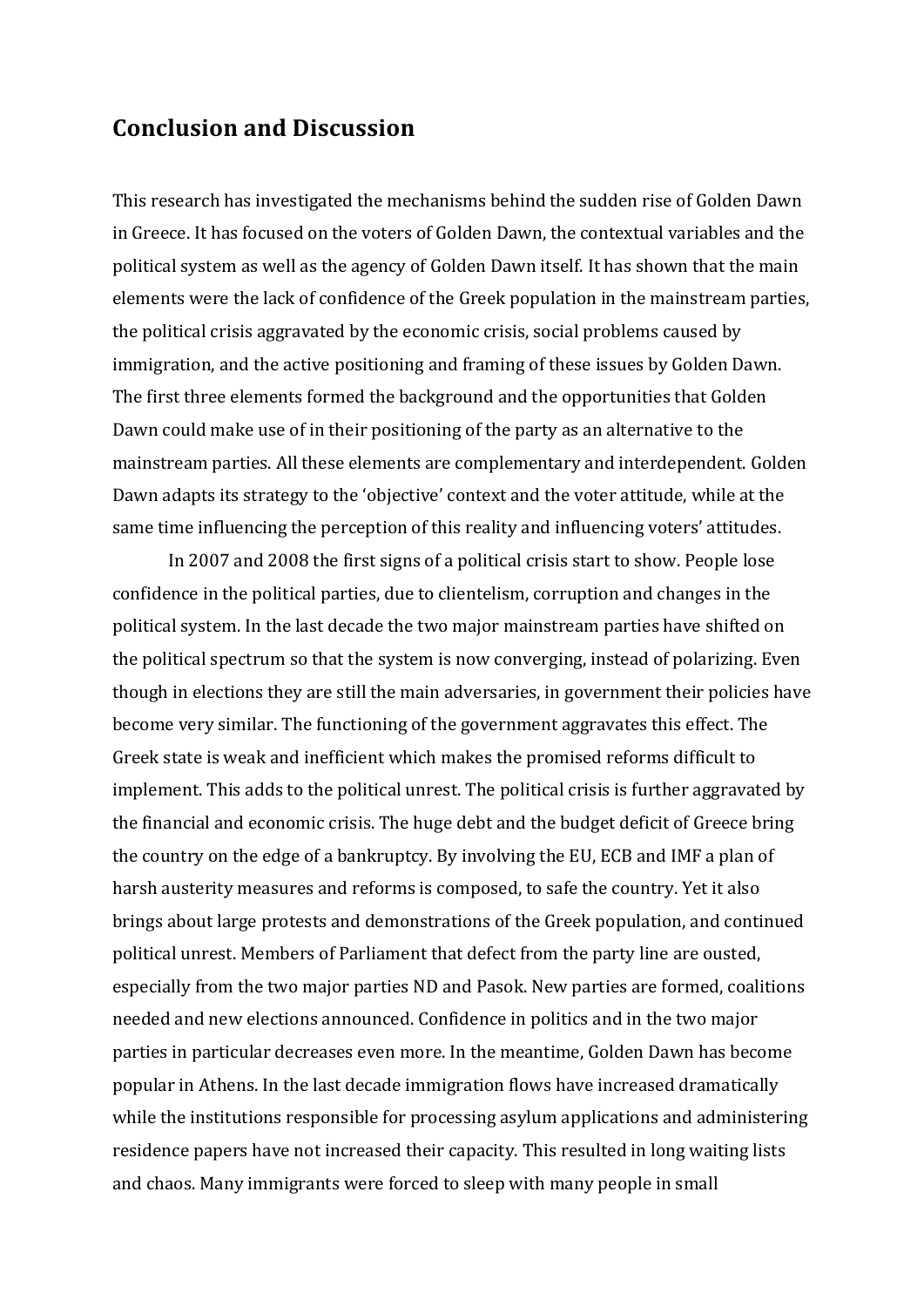apartments, or even on the streets. They clustered together in the same neighborhoods in the center of Athens. Because of this, these neighborhoods changed in demographics quickly and became degraded areas. The residents felt threatened by these changes and saw a political field that ignored the issue. Golden Dawn however, was present in these neighborhoods. They set up or joined citizen protection groups that protected the citizens of these areas by for instance providing a safe guard when someone needed to go to the bank. They also came into action when someone called when they were robbed. Moreover, they went out and cleaned the streets of immigrants. They chased them away, often with violence. This made Golden Dawn popular enough to gain a seat in the Athens municipality council in 2010. In the following period, Golden Dawn expanded throughout the country. Many local offices were opened and the party gained attention with food distribution events and blood drives, to benefit the Greek only. The intensity of the violent attacks on immigrants increased while at the same time the party shifted its focus to other issues, such as the economy. The party participated in the demonstrations against the government and the austerity measures and managed to become a cluster of protest. They created an image of an anti-establishment party that emphasized that they were never in parliament before and thus were not part of the corruption scheme. This image made that not only people who favored their extreme right ideology were supporting the party, but also people who were for any reason against the mainstream and the current parties in power. This is corroborated by the analysis of where Golden Dawn's voters come from, which is from across the spectrum, even on the left side. Eventually the rise of Golden Dawn is the result of many factors coming together. The political system opened up for the far right because New Democracy no longer coopted members of the far right party, the political crisis created possibilities for new parties to emerge and for smaller parties to gain influence since no party had an absolute majority any more. The economic crisis aggravated the problems already present in the Greek system and distorted the clientelist system, which increased the electoral volatility. Golden Dawn made use of these opportunities and jumped into the gap that the immigration created because parties paid little attention to its problems. This last part is indeed important. For a far right party to emerge and certainly for Golden Dawn, which already existed for 30 years, it is not only enough that the contextual variables are creating possibilities. Indeed, in 2000 another far right party, Laos, was created. This was the first far right party in Greece that gained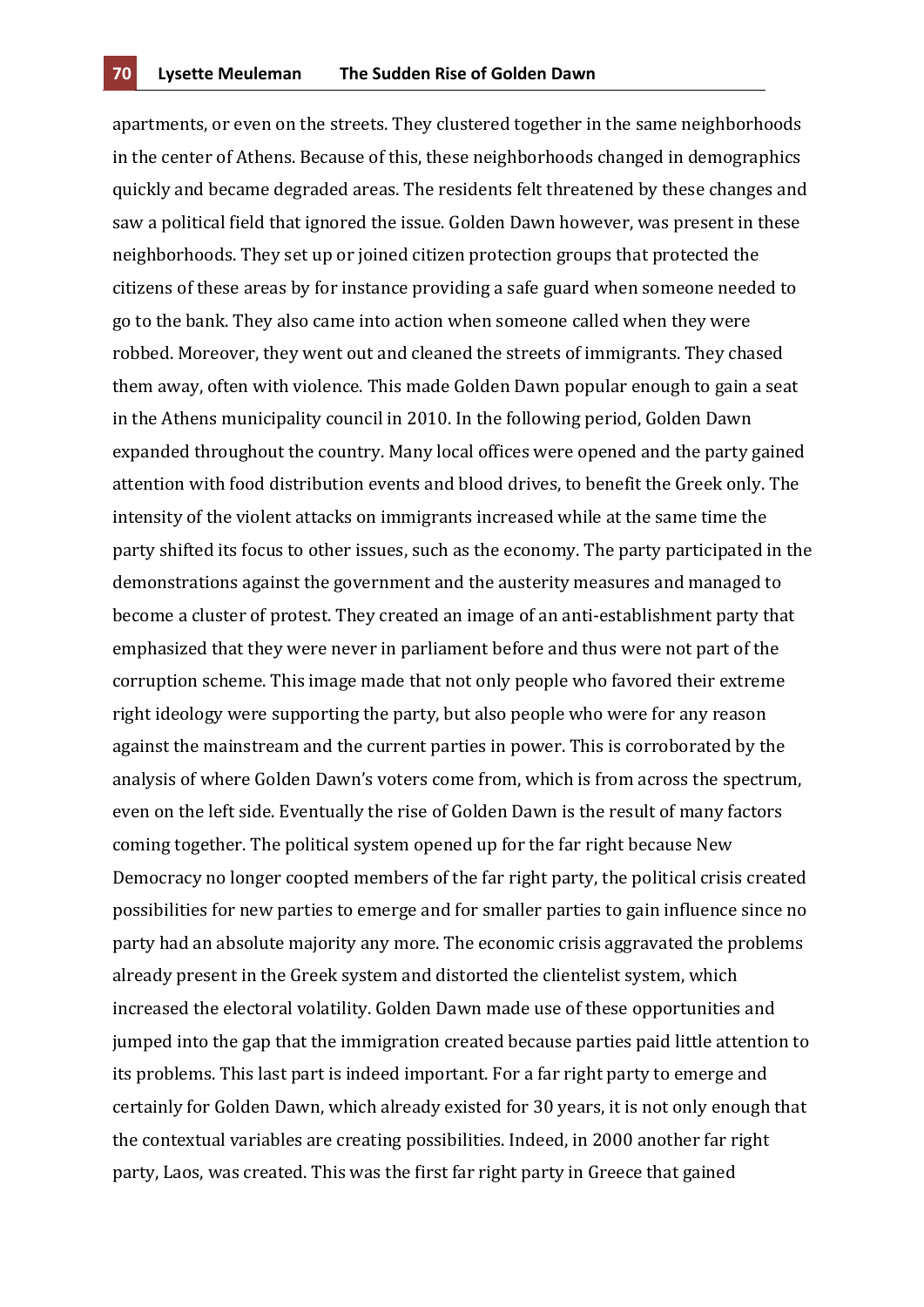representation in parliament for two consecutive elections. Thus, in these years there was indeed a possibility for a far right party, albeit a more moderate one, to emerge. But Golden Dawn, even though it existed and took part in the elections, did not gain many votes. Being on the ballot is not enough to be chosen. The electorate needs to regard a party as a viable political party and as the best option to vote for considering their personal interests, beliefs and attitudes. For Golden Dawn to make this happen was by becoming visible in the first place. Even though the party existed for a long time, and had been in the news in some circumstances, it was not an established political party, and had never before gained representation in any political body. This was a first important step. In a time of economic prosperity with a well functioning government and effective policies, this would have been much harder, if not impossible to do for an extreme right party with Nazi ideas. But this is not to say that in any economic crisis a far right party immediately comes up as the third largest party in the polls, as Golden Dawn is at the moment.

In research on the far right and even on Golden Dawn the particular interaction between the structure and the agency of the party is underexposed. Research on Golden Dawn specifically focuses on the background of the party and its violent tactics and also mention the activity of the party in the center of Athens, however, this is often not taken as an important element. It is mentioned, but the interaction with the other elements lack despite this interaction being so important. The party was able to become popular in the center of Athens, because the problems immigration caused and because the political elite did not solve these problems. Golden Dawn was able to 'own' the immigration issue, by actively constructing a discourse and making it their priority and an important issue in the municipality campaign. In comparison, the other far right party, Laos, had been an anti-immigrant party, but while Golden Dawn politicized the immigration issue, Laos tuned down on their rhetoric and became more mainstream.

The POS theory of Tilly and Tarrow introduced in chapter 1 was only partly applicable to the emergence of Golden Dawn. Only some of the properties described by them were found to be of essence in Greece. The instability of political alignments and the openness of the regime to new actors had a large influence on the rise of Golden Dawn, while the other factors were not present or did not have an impact. This might be the case because the theory is primarily explaining social movements and not political parties. Muddes adaptation of Tilly and Tarrow's theory proved to be more suitable and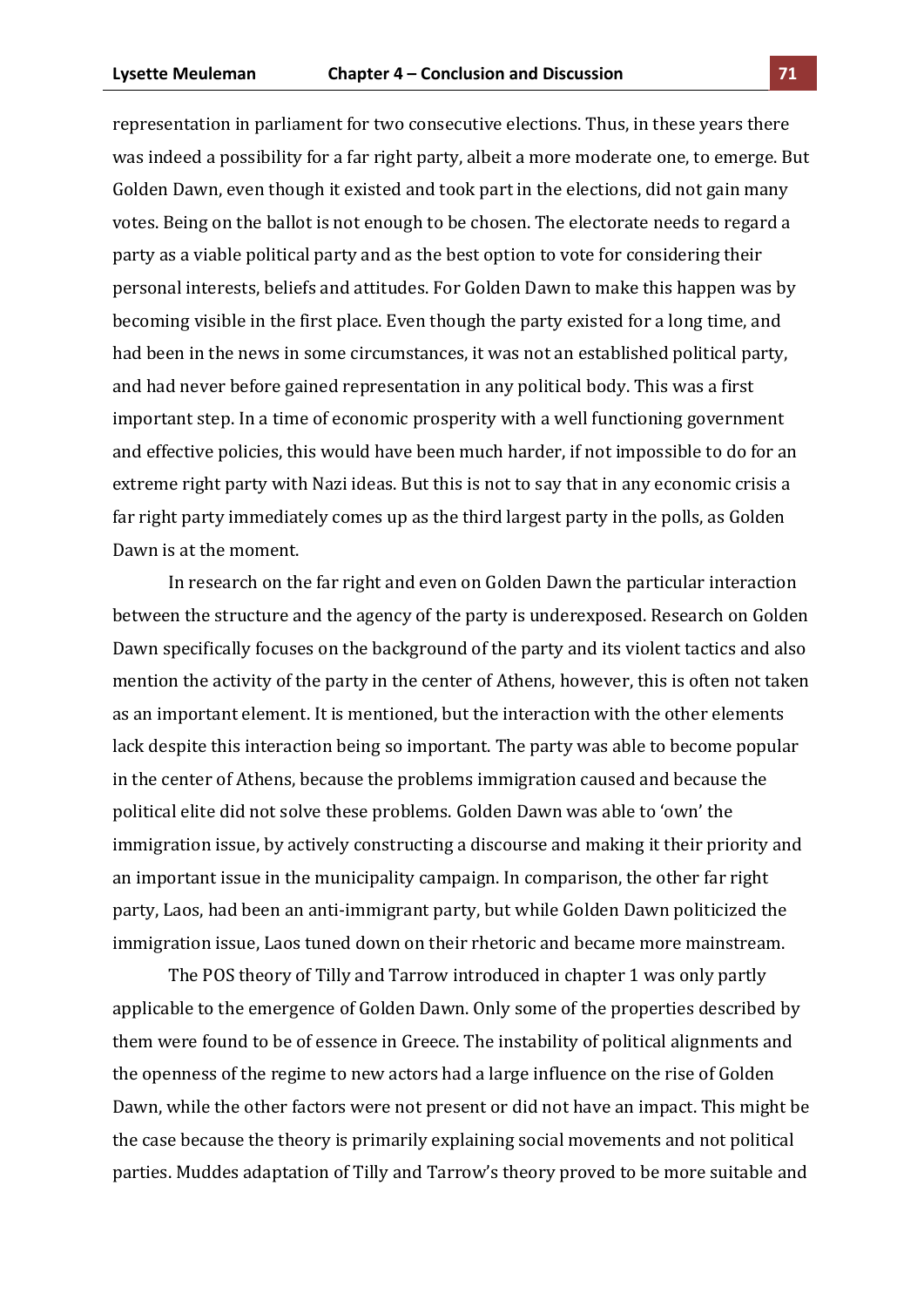a good complementation to the POS theory. Especially his political and cultural structures gave good indications of what elements in politics were important for the emergence of a far right party. Convergence and polarization in Greek politics were of major importance in creating opportunities for Golden Dawn.

At the beginning of this paper two sub questions were posed. Firstly the puzzle was put forward how a party could gain popularity so quickly after years of no electoral success. This is due to the unique composition of factors and the falling together of all pieces of the puzzle. Because of the structural, political and economic elements there was space for new parties while because of the immigration problems Golden Dawn was in a position to make use of these opportunities. If any of these factors had not been present, Golden Dawn might not have entered parliament. At the same time one cannot wonder, with so many factors involved, how these compare to each other and which ones were crucial for the suddenness of the rise. A decisive element was the immigration problem. It was possible for Golden Dawn to connect to the voter and position themselves in the neighborhoods, because the issues their campaign was based on were real problems. Golden Dawn might have exaggerated the problems, and gave direction to the feelings of unrest by providing a certain discourse that blamed a certain part of society for these issues. However, there were problems in these areas. People really felt threatened and uncomfortable. Golden Dawn did not create these feelings and attitudes, but they were able to make these issues a salient topic of the election, while receiving ownership of the topic. Because they were the first party that paid attention on such a scale and so overtly, people saw Golden Dawn as a party that prioritized migration, in contrast to the other parties. It is unlikely that Golden Dawn would have been able to catch the attention of the population on other issues. The economic crisis was the main issue of the elections, but Golden Dawn did not have a divergent view from many other parties, and thus no means to distinguish itself. The party would probably have gained little publicity campaigning only on economical issues.

Also the political system and processes have been of great importance for the creation of opportunities for the rise of Golden Dawn. Due to the political crisis the two major parties lost much support. This was aggravated and increased by the economic crisis. Yet the economic crisis has not been directly of influence for the far right. The link between economic hardship and the rise of far right parties is too weak. In Greece this is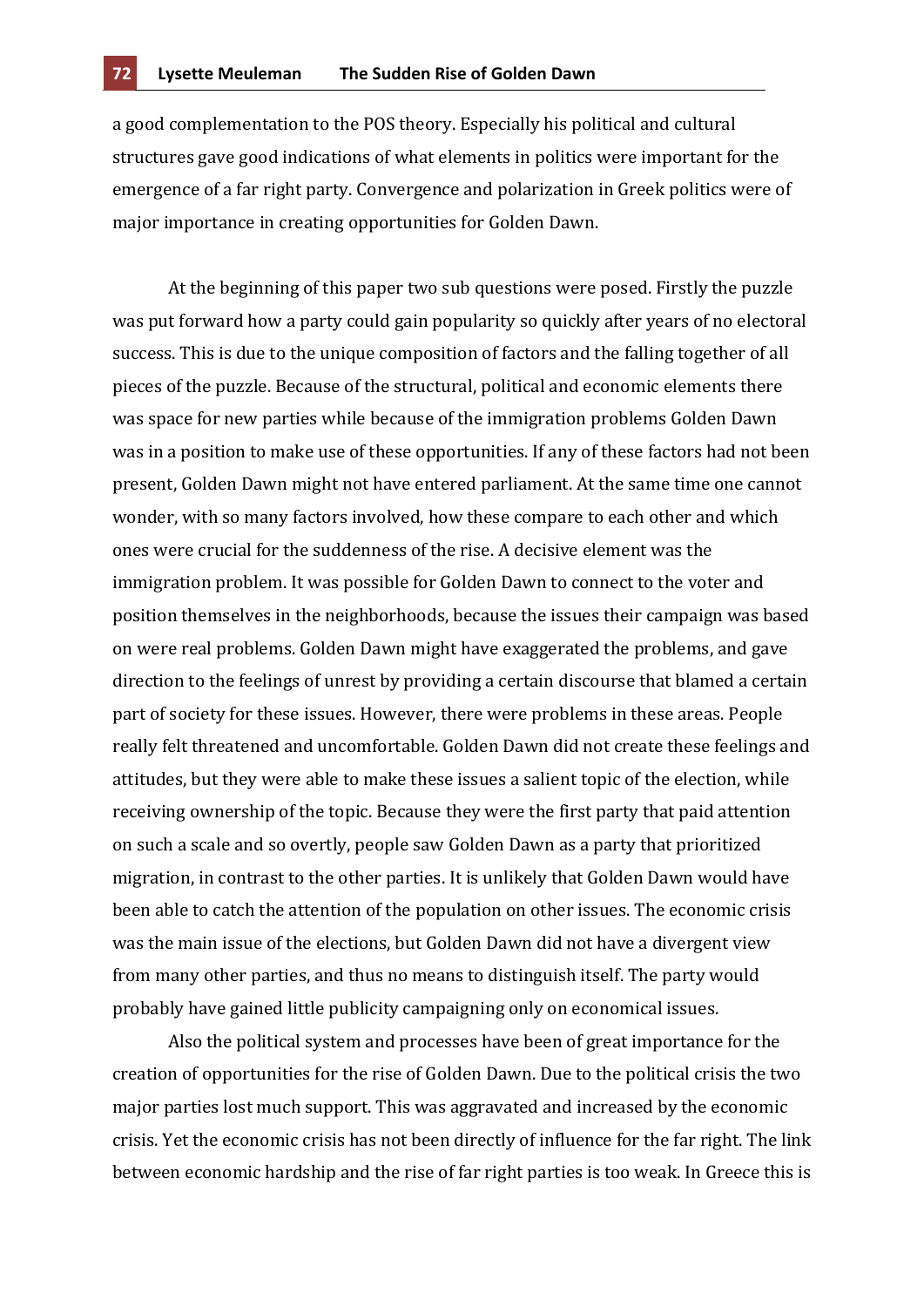illustrated by the fact that not only Golden Dawn gained in popularity, also other parties across the political spectrum increased their votes. The economic crisis decreased confidence in the major parties that had been in government, in favor of multiple minor parties. Yet not all parties were able to increase their vote, and new parties arose, but not all have made the threshold. This supports the importance of the party agency and its success in mobilization.

The second subquestion of this paper is how a party that is associated with violence and Nazism is able to gain so many votes. This question is hard to answer and difficult to proof. The theory chapter explained that after the 1980s far right parties could become accepted again because they had changed their master frame. Ideologically speaking Golden Dawn is more related to the old master frame than the new one, because it does consider Greekness to be inherited through biology and blood, rather than upbringing and culture. Yet despite this, it was able to become popular. Does this mean that this old master frame is accepted again? Or is Golden Dawn an exception in exceptional circumstances? Or is Greece a special case in which the biological racism has not been discarded completely yet? This question is difficult to answer with the information obtained in this research. An explanation can be that Golden Dawn did not propagate their biological racism ideas, so that people did not think of it. Another explanation is that immigrants in Greece would be discriminated against in either master frame. The majority of the immigrants is not adapted to the Greek culture, thus is neither by blood nor by culture considered to be Greek. The last explanation is that people ignored that Golden Dawn had Nazi ideas because of the severity of the situation. Immigration was a real problem for the people in certain areas, and many people also outside these areas felt this way, even though they personally were not affected directly. The amount of immigrants entering Greece is very high. The economic crisis brought many people in severe financial difficulties without much hope for quick improvement. This hopelessness might have prompted people to ignore the Nazi side of Golden Dawn and to downplay its existence. People might have wanted a radical change or rather a party that seems to listen to their wishes and interests, instead of Europe's.

It will be interesting to see what will happen to Golden Dawn now that they are in parliament and it remains to be seen if they are able to hold on to their seats in the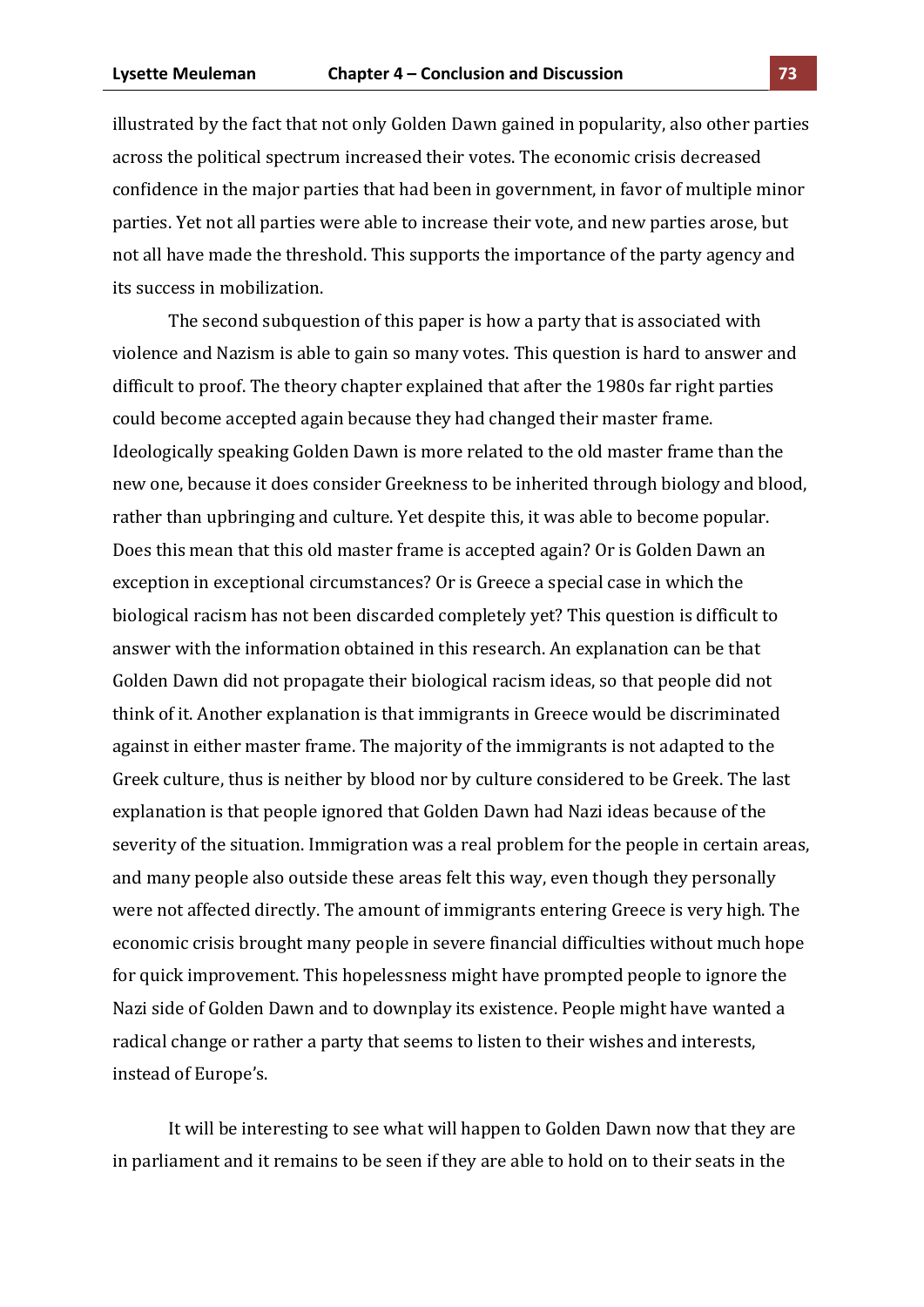next election. The party is at the moment posing that they are anti-systemic, that they are different than the other parties, because they have never been in government and because they do not adhere to the political order and the political morals. They exploit this image so people vote for them to give the other parties a kick in the back, to wake them up. This is also illustrated in their behavior in parliament and the council. They are considered rude, take guns with them to the parliament, loudly protest against the other parties and make scenes. Yet, after a little while, the party starts to calm down, they might still shout for the audience, however in parliament itself they are looking for partnerships, they are voting along with the majority and they are not as half as 'anti' as they pose to be. They behave like a normal party and not as radical as before. On the other hand, because of their rhetoric, they do have a large influence on the political scene. Many voters do not notice how parties actually vote in parliament, but only see what is happening outside of that arena.

Golden Dawn was able to gain seats because of the crises in Greece. Yet what happens when these are over is unknown. Will voters just as easily return to their previous parties or to a new two party system that may arise with New Democracy and Syriza? Or will Golden Dawn retain their voters' share and continue to have influence? Knowing what will happen in the long term might also shed new light on the emergence of Golden Dawn in the first place. If the voters turn down on Golden Dawn in the upcoming elections, it seems that their attraction was more their anti-establishment and the ability to shake things up than their ideology and policies. After all, the voters who voted for Golden Dawn do not all adhere to the ideology of GD. 44% is close to it, 37% is neither close nor far away from it and 15% admits to feel far away from its ideology, yet still voted for the party. This means that despite their ideology, Golden Dawn had other features that made this party attractive for voters. At the same time, the emergence of a far right party is something different than its sustenance, as is regarded in the research on the subject and can also be seen in the history of Greece. Many far right parties have come up, but few have existed for more than four years. Other elements play a role for the popularity of a party over time. It might be that Golden Dawn disappears as suddenly as it came.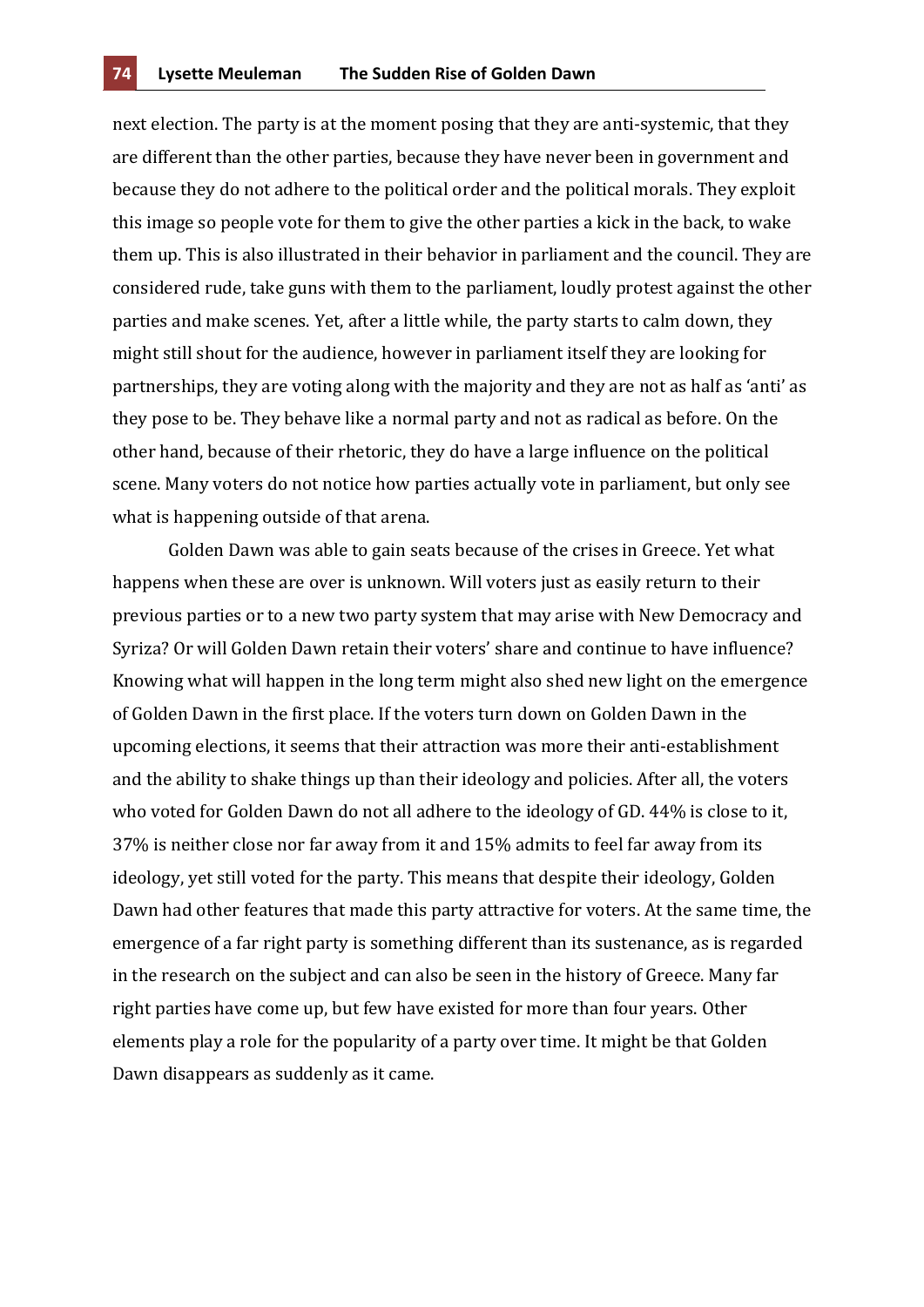## **Bibliography**

Aitima. (n.d.). *Fighting Racism*. Athens.

- Arzheimer, K. (2009). Contextual Factors and the Extreme Right Vote in Western Europe, 1980-2002. *American Journal of Political Science*, 53:2, 259-275.
- Athens mayor raps fascist bullying. (2011, January 18). Ekathimerini. Retrieved from:

http://www.ekathimerini.com/4dcgi/\_w\_articles\_wsite1\_1\_18/01/2011\_ 373932

Blee, K.M. (2007). Ethnographies of the Far Right. *Journal of Contemporary Ethnography*, 36:2, 119-128.

Dinas, E & Rori, L. (2013). The 2012 Greek Parliamentary Elections: Fear and Loathing in the Polls. *West European Politics*, 36:1, 270-282.

Eatwell, R. (1998). The dynamics of right-wing electoral breakthrough. *Patterns of Prejudice* 32:3, 3-31.

Ellinas, A.A. (2013). The Rise of Golden Dawn: The New Face of the Far Right in Greece, South European Society and Politics.

- European Commission, Eurostat (n.d). *Decisions on asylum applications by citizenship till 2007 Annual data (rounded).* Retrieved July 1, 2013 from http://epp.eurostat.ec.europa.eu/portal/page/portal/statistics/search\_d atabase.
- European Commission, Eurostat (n.d.). *Government deficit/surplus, debt and* associated data [gov\_dd\_edpt1]. Retrieved July 1, 2013 from http://epp.eurostat.ec.europa.eu/portal/page/portal/statistics/search\_d atabase.
- European Commission, Eurostat (n.d). *Immigration by sex, age group and citizenship [migr\_imm1ctz].* Retrieved July 1, 2013 from http://epp.eurostat.ec.europa.eu/portal/page/portal/statistics/search\_d atabase.
- European Commission, Eurostat (n.d.). *Inability to make ends meet (source: SILC) [ilc\_mdes09].* Retrieved July 1, 2013 from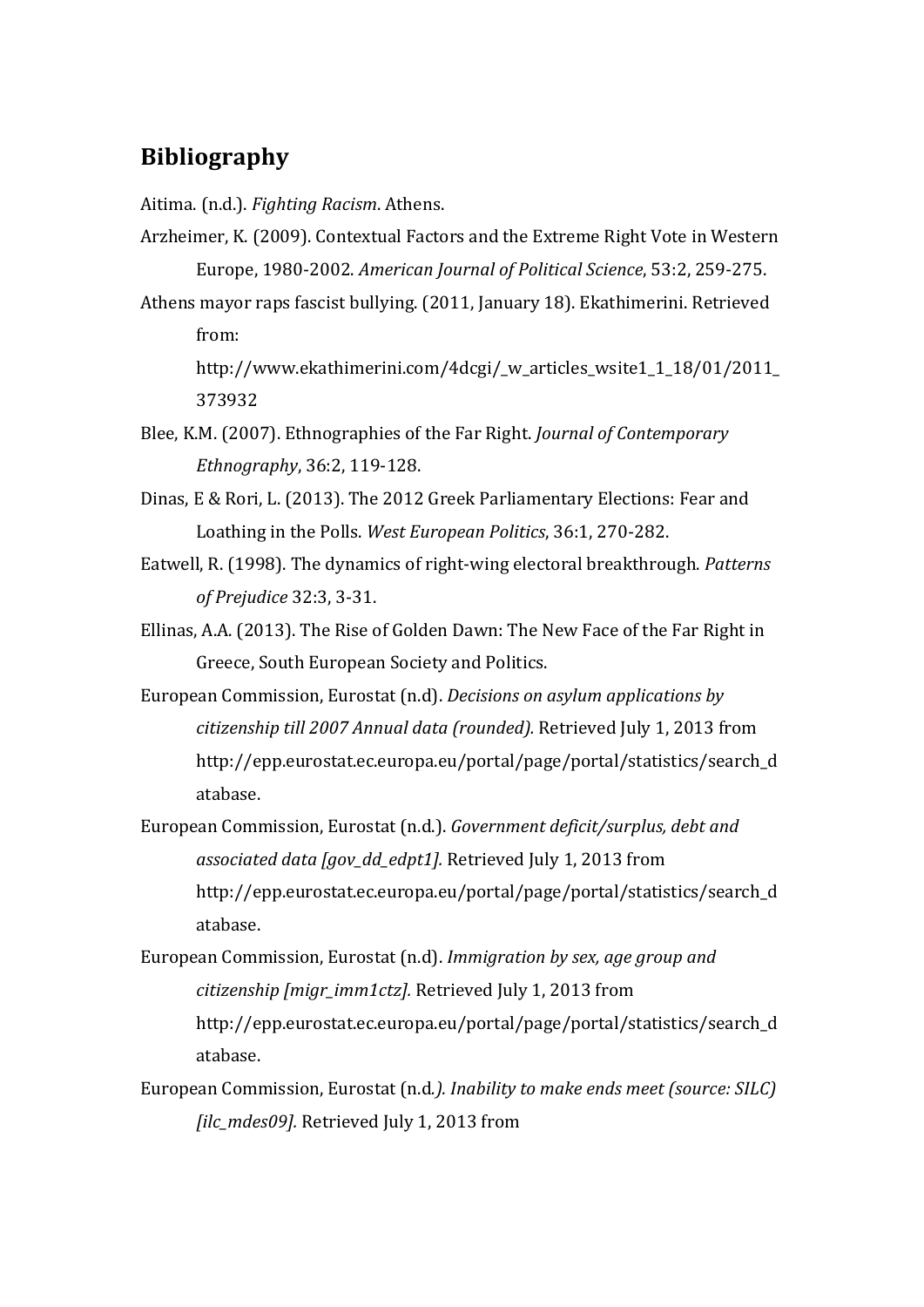http://epp.eurostat.ec.europa.eu/portal/page/portal/statistics/search\_d atabase.

European Commission, Eurostat (n.d.). *Unemployment rate by sex and age groups* - *monthly average, % [une\_rt\_m].* Retrieved July 1, 2013 from http://epp.eurostat.ec.europa.eu/portal/page/portal/statistics/search\_d atabase.

Georgiadou, V. (2013). Right-Wing Populism and Extremism: The Rapid Rise of "Golden Dawn" in Crisis-Ridden Greece. In R. Melzer & S. Serafin (Eds.), *Right-wing extremism in Europe: Country analyses, counter-strategies and labor-market oriented exit strategies* (pp. 74-101). Berlin: Friedrich Ebert Stiftung.

Georgousis, K. (2013, March 6). The cleaners: the true face of Golden Dawn [Video file]. Retrieved from:

http://www.youtube.com/watch?v=ltSved6UH48

Human Rights Watch. (2012). Hate on the Streets: Xenophobic Violence in Greece. United States of America: Human Rights Watch.

I-Graphics.gr. (n.d.). Greek Legislative Election 2012. Retrieved July 19, 2013 from!http://www.igraphics.gr/en/multimedia/2012/06/elections2012b.

I-RED: Institute for Rights, Equality & Diversity European Network. (March 2012). Annual Report 2011: Combating racism, xenophobia, intolerance. Retrieved from http://www.i-red.eu/?i=institute.en.publications.285.

Ivarsflaten E. (2007). What unites right-wing populists in western Europe?: Re-Examining Grievance Mobilization Models in Seven Successful Cases. *Comparative political Studies* 41:1, 3-23.

Kitsantonis, N. (2009, May 15). Athens squat becomes focus of migration row. Kathimerini: Athens Plus, p. 4.

Kitschelt, H. (2007): Growth and Persistence of the Radical Right in Postindustrial Democracies: Advances and Challenges in Comparative Research. West European Politics, 30:5, 1176-1206.

Lambropoulos, V.G. (2012, May 11). Ενας στους δύο αστυνομικούς ψήφισαν «Χρυσή Αυγή. *To Vima*. Retrieved from: http://www.tovima.gr/afieromata/elections2012/article/?aid=457088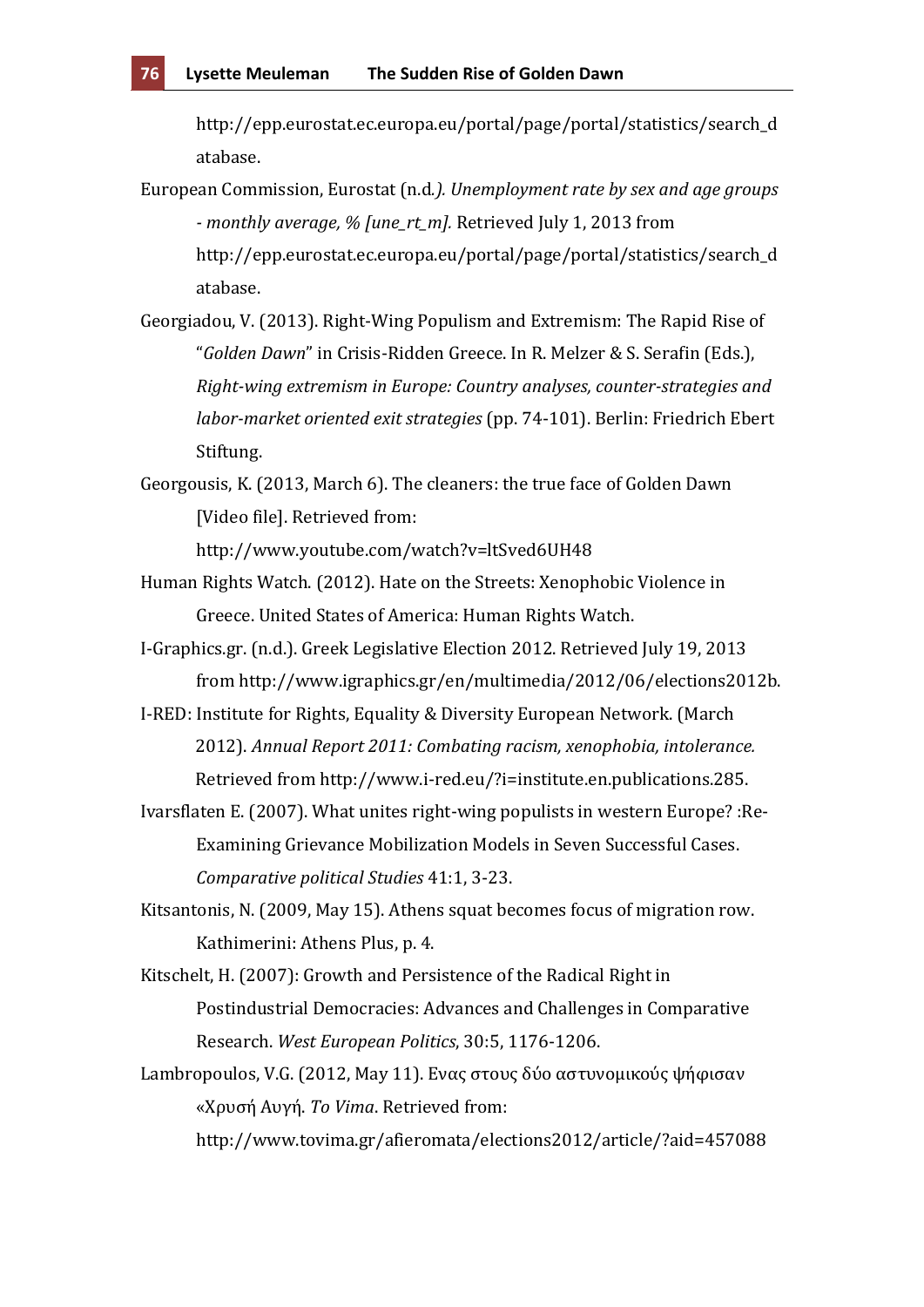- Lyrintzis, C. (2011). Greek Politics in the Era of Economic Crisis: Reassessing Causes!and!Effects.!*Hellenic)Observatory)Papers)on)Greece)and)Southeast) Europe.*
- Malkoutzis, N. (2008, December 12). Teenager's death sparks devastating riots across Greece. Kathimerini: Athens Plus, p. 4.
- Mavrogordatos, G.T. (1997). From Traditional Clientelism to Machine Politics: the Impact of PASOK Populism in Greece. South European Society and *Politics*, 2:3, 1-26.
- Minkenberg, M. (2013). The European radical right and xenophobia in west and east: trends, patterns and challenges. In R. Melzer & S. Serafin (Eds.), *Right-wing extremism in Europe: Country analyses, counter-strategies and labor-market oriented exit strategies* (pp. 9-33). Berlin: Friedrich Ebert Stiftung.
- Mudde. C. (2007). *Populist Radical Right Parties in Europe.* Cambridge: Cambridge University Press, Cambridge Books Online.
- Mudde, C. (2010): The Populist Radical Right: A Pathological Normalcy. *West European Politics,* 33:6, 1167-1186.
- New spate of fires burning parts of Greece. (2008, July 25). *Kathimerini: Athens* **Plus. Retrieved from:**

http://wwk.kathimerini.gr/kath/entheta/extra/AthensPlus/25-07-2008.pdf

- Pappas, T.S. (2003). The transformation of the Greek party system since 1951. *West European Politics*, 26:2, 90-114.
- Pappas, T. S. & Assimakopoulou, Z. (2012). Party Patronage in Greece: Political Entrepreneurship in a Party Patronage Democracy. In P. Konecky, P. Mair & M. Spirova (Eds.), Party Patronage and Party Government: Public Appointments and Political Control in European Democracies (pp. 144-162). Oxford: Oxford University Press.
- Patra ponders solutions after clashes at factory housing migrants. (2012, May 23). Ekathimerini. Retrieved from: http://www.ekathimerini.com/4dcgi/ w articles wsite1 1 23/05/2012 443527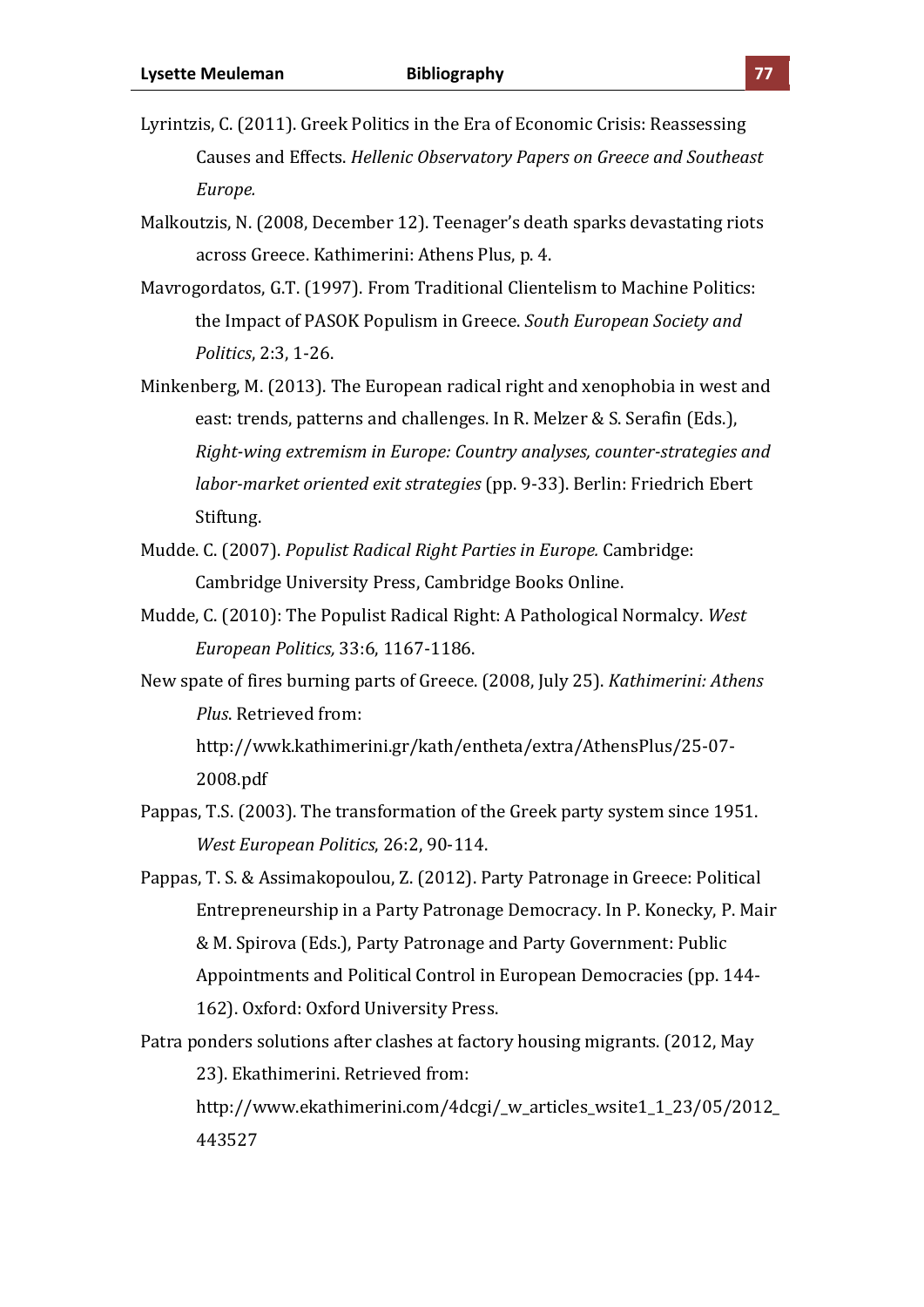Public Issue. (June, 2012). *Greek elections June 2012: Voter Demographics.* Retrieved from http://www.publicissue.gr/en/1689/greek-elections-6-2012-voter-demographics/.

Racist Violence Recording Network. (2012). Findings 1.1.2012-30.9.2012. UNHCR: Athens

Rydgren, J.(2005). Is extreme right-wing populism contagious? Explaining the emergence!of!a!new!party!family.!*European)Journal)of)Political)Research* 44, 413-437.

Savvopoulo, Z. (2011). Vassiliki Georgiadou – The formation of the European farright [interview with Vassiliki Georgiadou]. *Re-public*. Retrieved 28 April 2013. http://www.re-public.gr/en/?p=5028#more-5028.

SBS Dateline (2013, May 21). Thug Politics [Video file]. Retrieved from: http://www.youtube.com/watch?v=HUcB4BQ5oLI

Shashati, A. (n.d.). Enar Shadow Report 2010-2011: Racism and related discriminatory practices in Greece. European Network Against Racism.

Smallman, G. & Mara, K. (2013, April 21). Into the Fire: The Hidden Victims of Austerity in Greece [Video file]. Retrieved from: http://intothefire.org

Special Eurobarometer 393: Discrimination in the EU in 2012. (2012). European Commission.!

http://ec.europa.eu/public\_opinion/archives/ebs/ebs\_393\_en.pdf.

Spies, D & Franzmann, S.T. (2011). A Two-Dimensional Approach to the Political Opportunity Structure of Extreme Right Parties in Western Europe. West *European Politics*, 34:5, 1044-1069.

Standard Eurobarometer 78. (2012). European Commission.

- Tilly, C. & Tarrow, S. (2007). *Contentious Politics*. Oxford: Oxford University Press.
- Tsiridis, G. ( September 2011). The Peculiarities of the Greek Crisis: Democracy, Protest and Contention in Syntagma Square. *Transform! European network for alternative thinking and political dialogue.* Retrieved from: http://transform-network.net/journal/issue-092011/news/detail/Journal/the-peculiarities-of-the-greek-crisis-

democracy-protest-and-contention-in-syntagma-square.html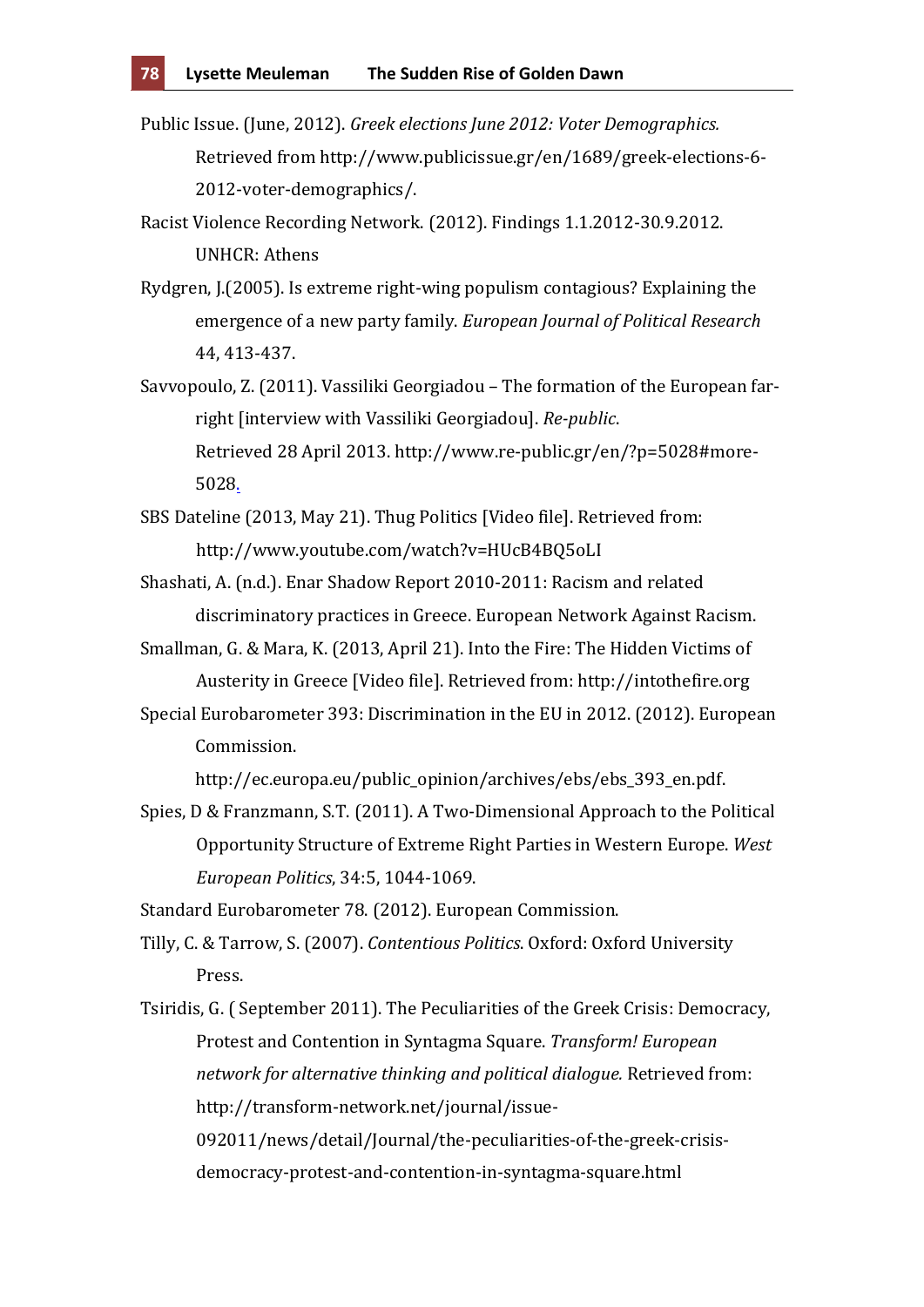Van der Brug, W. & Fennema, M. & Tillie, J. (2005). Why some anti immigrant parties fail and others succeed: a two step model of aggregate electoral support. *Comparative Political Studies* 38:5, 537-573.

Varvaressou, Y. (2008, June 13). Forest policy under fire. *Kathimerini: Athens* plus. Retrieved from:

http://wwk.kathimerini.gr/kath/entheta/extra/AthensPlus/13-06-2008.pdf

- Vasilopoulou, S. & Halikiopoulou,D. (2013): In the Shadow of Grexit: The Greek Election of 17 June 2012. South European Society and Politics.
- Vernardakis, C. (February 2008). From a two-party to a multi-party system. **Transform!** European network for alternative thinking and political dialogue. Retrieved from: http://transform-network.net/journal/issue-022008/news/detail/Journal/from-a-two-party-to-a-multi-partysystem.html
- Vasilopoulou, S. & Halikiopoulou, D. (2013). In the Shadow of Grexit: The Greek Election of 17 June 2012. South European Society and Politics, 1-20.
- Ziel, van der, A. (2013, July 16). Grieken staken tegen ontslagplan. *De Volkskrant*, p. 13.
- Zoakos, C.M. (2012). Eye-Popping Greek Corruption: And the collusion between Athens officials and EU interests. The International Economy, p. 18-20.

## **Interviews:**

- Afrodite Al Salech, May 14, 2013, in Athens, Greece. Pasok far right and Golden Dawn specialist.
- Aris-Galinos Pollatos, April 26, 2013, in Athens, Greece. Member of political party Dimar.
- Dimitris Christopoulos, June 11, 2013, in Athens, Greece. Assistant Professor Political Science and History at Panteion University in Greece and Vice President of the Hellenic League of Human Rights.